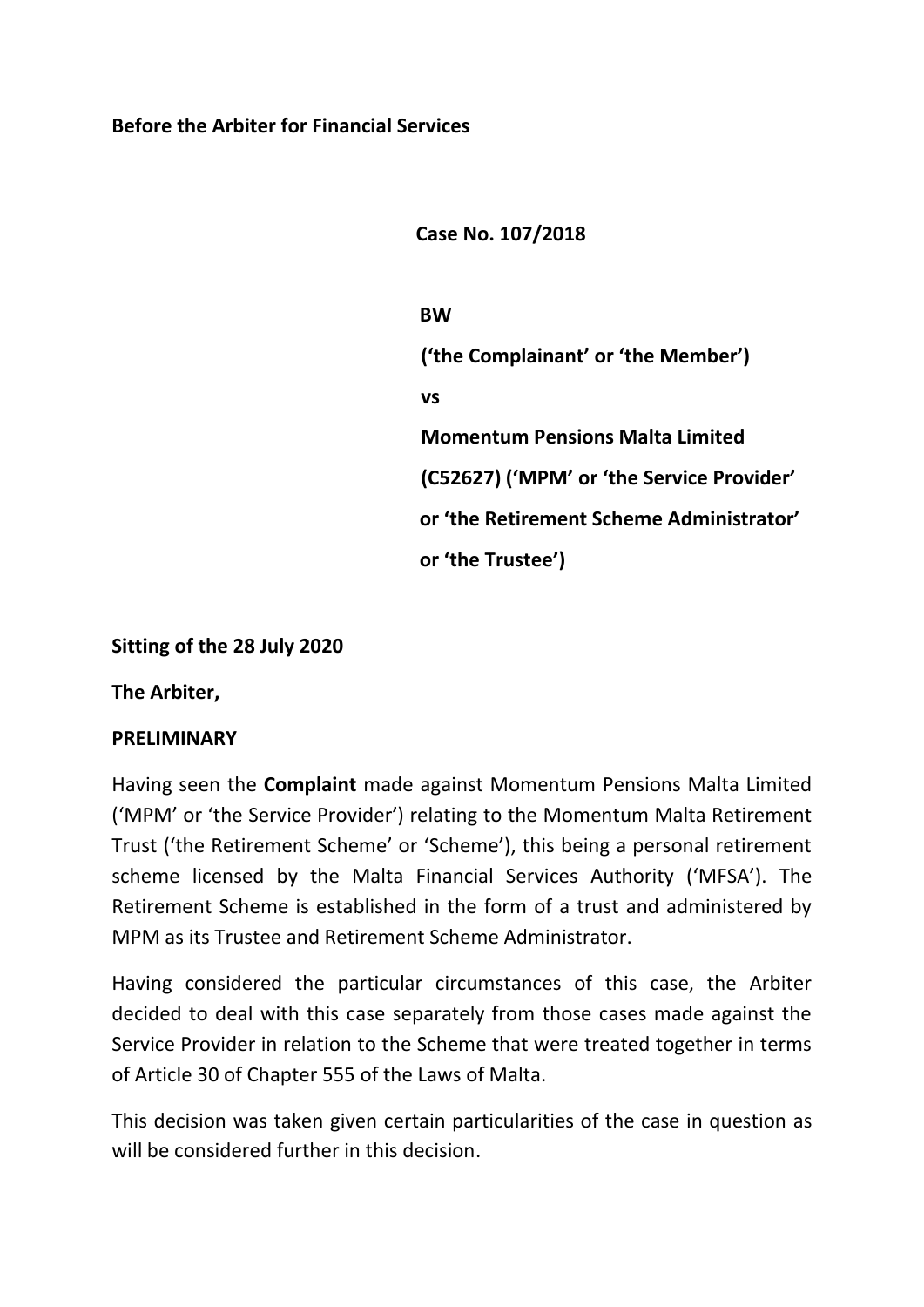# **The Case in question**

The Complainant submitted that she experienced a substantial amount of loss on her pension fund due to mismanagement and investment into high-risk products unsuitable for a pension fund.

It was claimed that her pension fund has been invested into products '*with long tie-in dates*' where, if she had to request for her money to be transferred, she would incur severe penalties incurring further losses. The Complainant noted that this was done despite the fact that MPM knew that she wanted a lump sum payment on her 55<sup>th</sup> birthday in 2020.

The Complainant noted that her original investment on 30 November 2015 was EUR189,633.13 and according to the last valuation dated 8 June 2018 her investment amounted to EUR146,233.43, a loss of EUR43,399.70.

The Complainant explained that a formal complaint to MPM was made on 2 April 2018 and she received their response on 11 June 2018. She also noted that MPM deny all knowledge of any fraud committed and lay the blame on her and her financial advisers, currently Trafalgar International GmbH, who they appointed.

The Complainant submitted that MPM never acted in her best interests allowing her pension fund to be invested into products that were not suitable for this type of investment, that is, a personal retirement pension fund.

The Complainant explained that her partner died very suddenly in May 2015 whilst her application was being processed by MPM and they were aware that she would need to take a significant part of her pension as a lump sum on her 55<sup>th</sup> birthday. It was noted that she can no longer do this due to the lack of care and understanding of her circumstances by MPM.

The Complainant pointed out that when she originally invested her money, she was told that her pension fund would be carefully monitored to avoid any losses whatsoever and that if a particular scheme started to lose any money her pension fund would be transferred away immediately.

The Complainant claimed that this has clearly not happened and, moreover, her pension had been invested into schemes with long tie-in/early release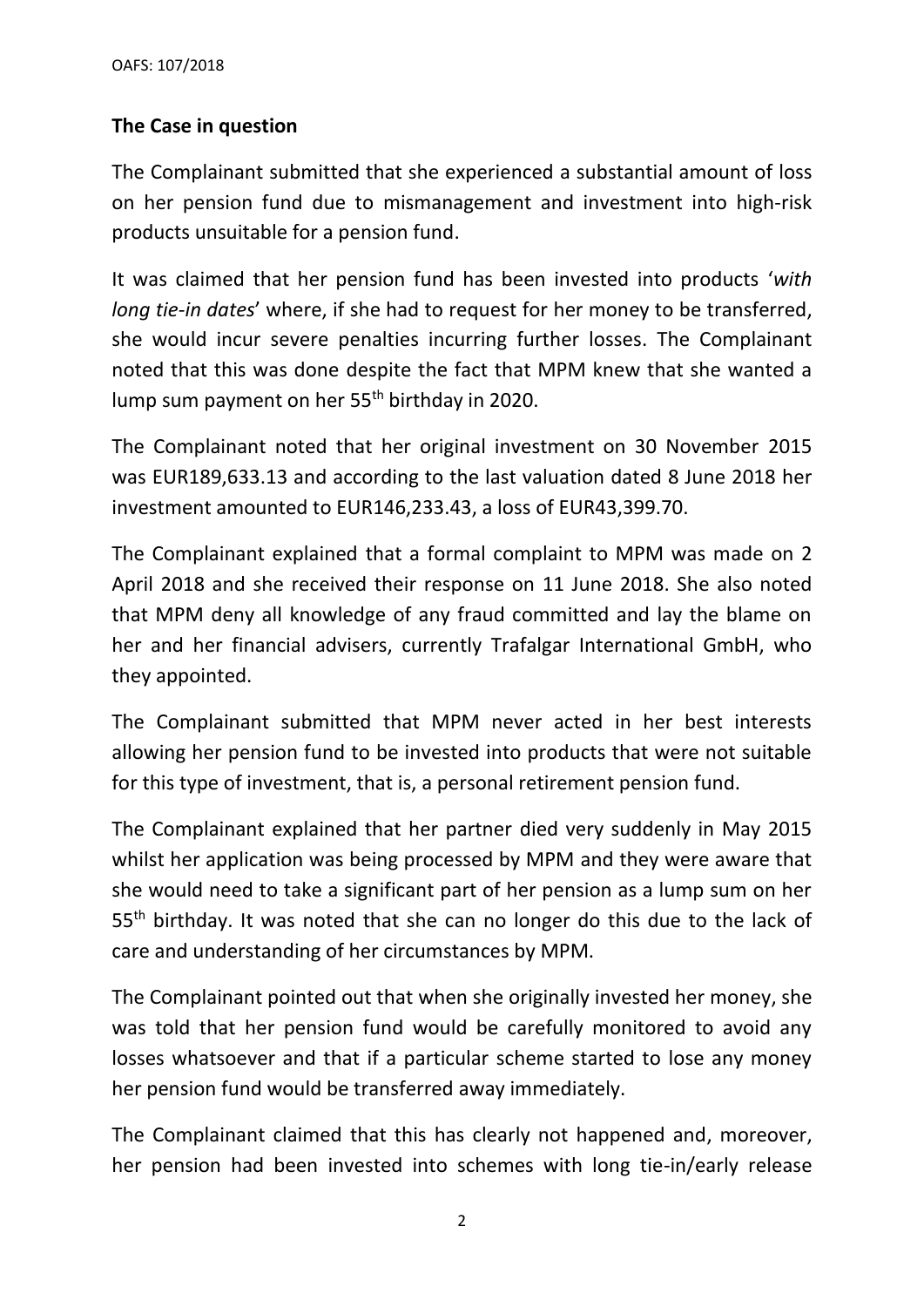penalties, with this being another example of the lack of care of her circumstances by MPM.

In the letter dated 11 June 2018 MPM sent in reply to her complaint, MPM laid the blame for her losses on herself and her advisers Trafalgar International GmbH. The Complainant submitted that, as far as she was aware, MPM as trustees of her pension fund appointed Trafalgar International to act as her advisers. The Complainant submitted that she understood '*that Trafalgar are actually NOT LICENCED to give financial advice at all*'.

The Complainant requested the total reimbursement of all losses including all fees paid to MPM and any costs incurred in taking this matter to arbitration, as well as all commissions paid to third parties for investing her funds in high-risk investments. The Complainant noted that she was of the understanding that commissions could be up to 30% of the value of the investment and that this could go some way to explain her losses of EUR43,399.70 as at 8 June 2018.

## **In its reply, MPM essentially submitted the following:**

- 1. That MPM is licensed by the Malta Financial Services Authority to act as the Retirement Scheme Administrator ('RSA') and Trustee of the Scheme. That the Scheme is licensed as a Personal Retirement Scheme.
- 2. That Continental Wealth Management ('CWM') is a company registered in Spain. Before it ceased to trade, CWM acted as adviser and provided financial advice to investors. CWM was authorised to trade in Spain and in France by Trafalgar International GmbH ('Trafalgar'). Global Net Limited ('Global Net'), an unregulated company, is an associate company of Trafalgar and offers administrative services to entities outside the European Union.
- 3. That MPM is not linked or affiliated in any manner to CWM, Trafalgar or Global Net.
- 4. That MPM is not licensed to provide investment advice.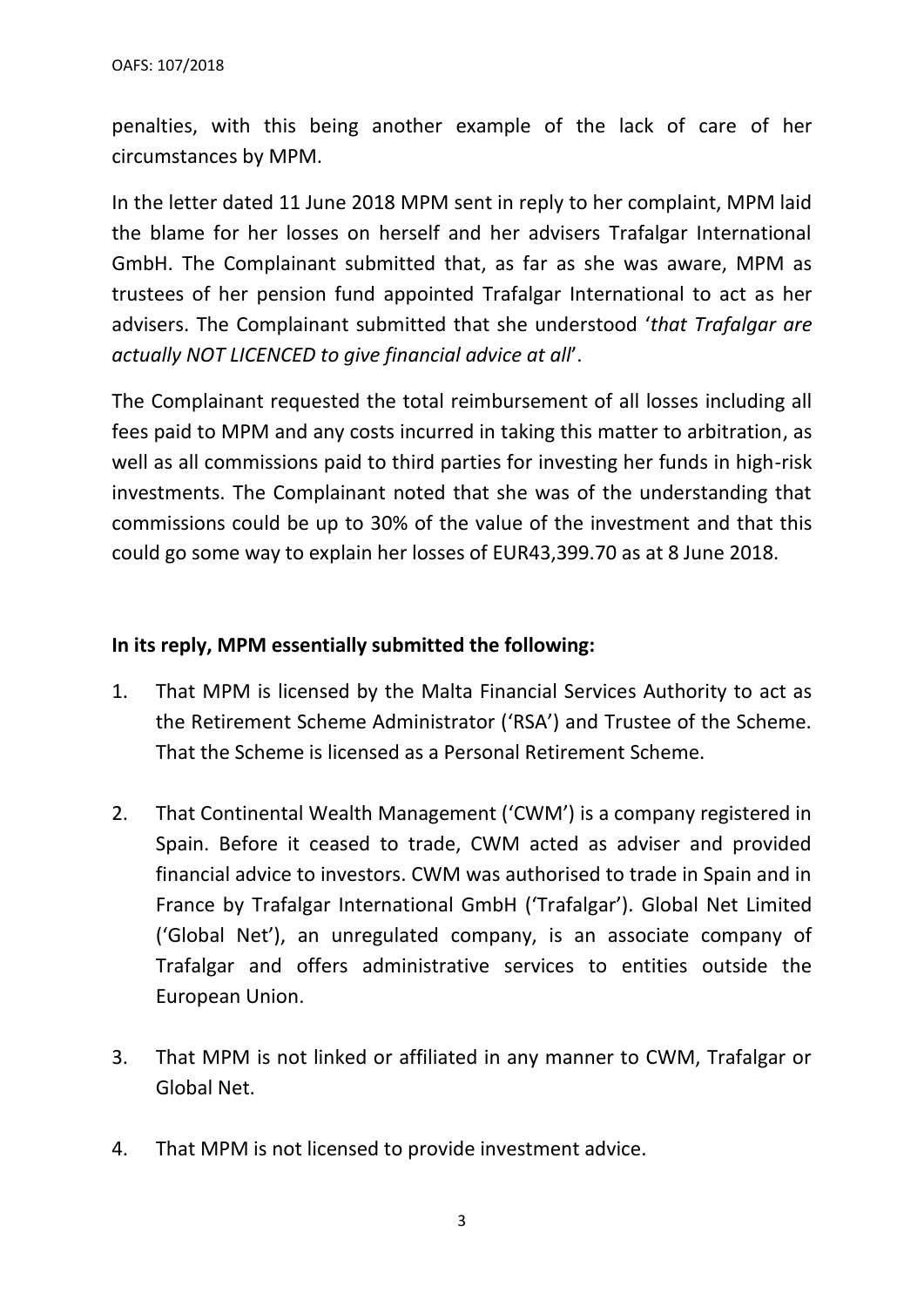5. MPM raised the preliminary plea that the complaint relates to conduct which occurred before the entry into force of Chapter 555 of the Laws of Malta on 18 April 2016. In this regard, MPM submitted that the Complaint was filed on the 8 August 2018 and argued that this was, therefore, beyond the two-year time period allowed by Article 21(1)(b) of the said law. MPM further submitted that for these reasons, the Complaint cannot be entertained.

MPM also stated that without prejudice to the above and also preliminary, if the Arbiter determines that the conduct complained of is conduct which occurred after the entry into force of Cap. 555, MPM respectfully submits that more than two years have lapsed since the conduct complained of took place, and therefore, pursuant to Article 21(1)(c) of Chapter 555 of the Laws of Malta, the complaint cannot be entertained.

6. MPM noted that, in the first place, the Complainant appointed CWM as her adviser. MPM referred in this regard to the application form of MPM and that of Old Mutual International. MPM submitted that in spite of this, MPM is not aware of any attempt by the Complainant to initiate proceedings against CWM or its officials and/or Trafalgar and/or Global Net, which advised the Complainant to invest in products which have led to the Complainant's losses. MPM noted that additionally, it cannot reply with respect to any advice the Complainant received from CWM.

MPM noted that CWM has ceased trading and is no longer operating and that this is the only reason why the Complainant has filed a claim against MPM and not against CWM. MPM submitted that it is CWM and/or Trafalgar who is the proper respondent to this claim.

7. MPM noted that the Complainant states that she suffered a loss due to '*mis-management and investment into 'High Risk' products unsuitable for a pension fund*'. MPM submitted that, in the first place, on the application form, the Complainant has indicated her risk profile as '*High*'.

It was noted that, additionally, MPM does not provide investment advice. MPM pointed out that the Complainant indicated (page 3 of her Momentum application form) that her attitude to risk was '*High*'. MPM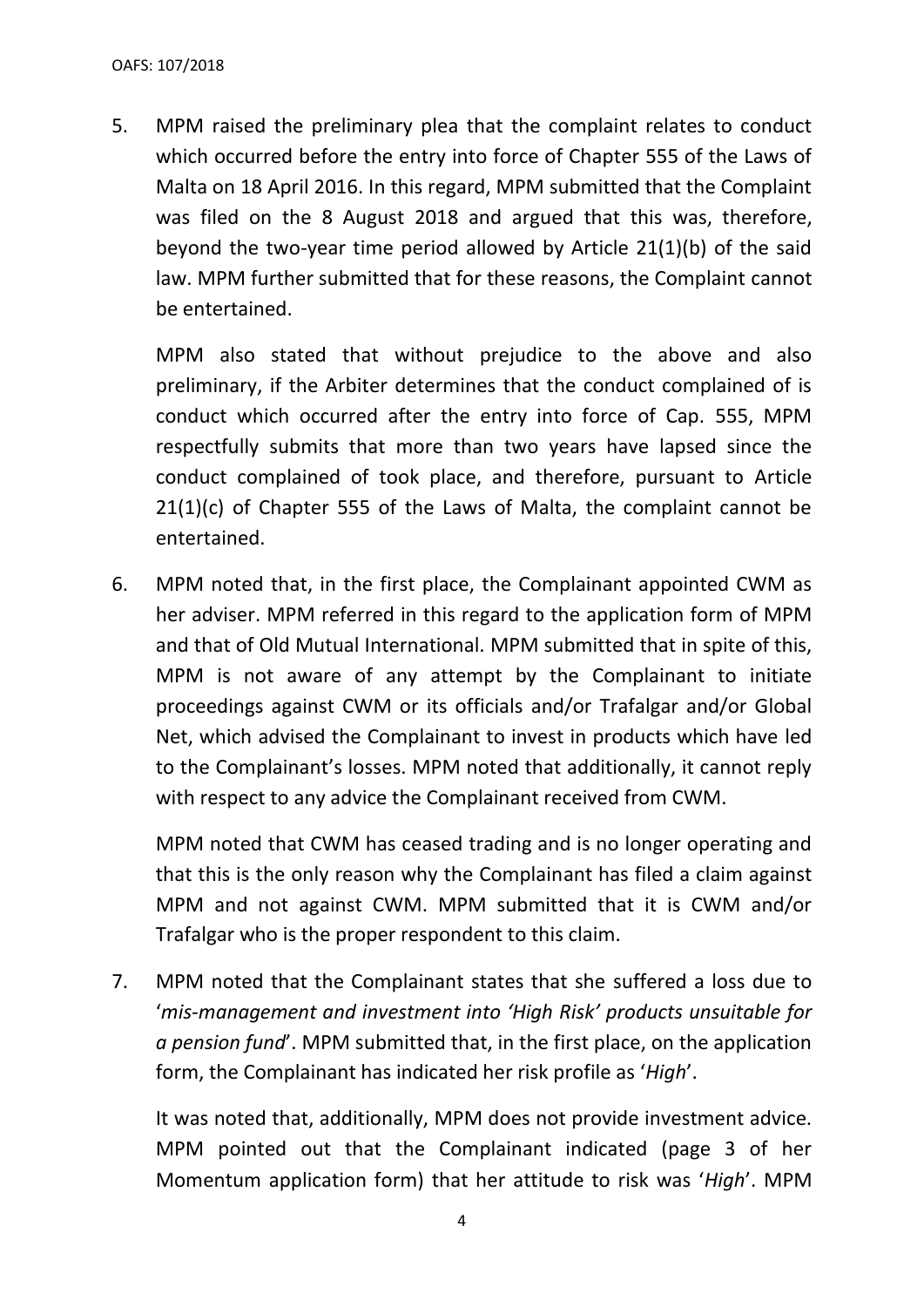also noted that, furthermore, CWM was the Complainant's appointed adviser not MPM. MPM submitted that it was therefore CWM and the Complainant who set and agreed the Complainant's investment strategy. MPM submitted that MPM does not provide investment advice and that the investments made were in line with the Complainant's risk profiles and in line with the guidelines applicable at the time of the Complainant's application.

MPM explained that it charges a fixed fee for the services it provides and that this fee does not change regardless of the underlying investment (which the Complainant was advised to invest in by CWM). It was noted that accordingly, MPM did not stand to make any gain or benefit as a result of the Complainant investing in any particular underlying investments.

MPM further replied that it is aware that Old Mutual International Ireland Limited ('OMI'), the bond provider, has initiated legal action against one of the structured note providers (Leonteq Securities AG ('Leonteq')) for losses incurred by the ultimate holders of the bonds, such as the Complainant. It is pertinent to note that it is OMI, and not MPM who is pursuing this litigation against Leonteq.

8. MPM noted that the Complainant also states that the fund has been invested into products with '*long tie-in dates*'. MPM pointed out that the Complainant's investment strategy was agreed between her and her appointed adviser CWM, and furthermore CWM advised the Complainant on product selection. MPM noted that the Complainant also alleges that MPM was aware that the Complainant wanted to take a lump sum payment in 2020. MPM replied that it is possible for the Complainant to take a lump sum payment and that the benefits of a QROPS allow the Complainant to take retirement benefits at any time between the age of 55 and 75. MPM also noted that the Complainant can also withdraw a Pension Commencement Lump Sum (PCLS) payment, subject to retirement benefits having commenced.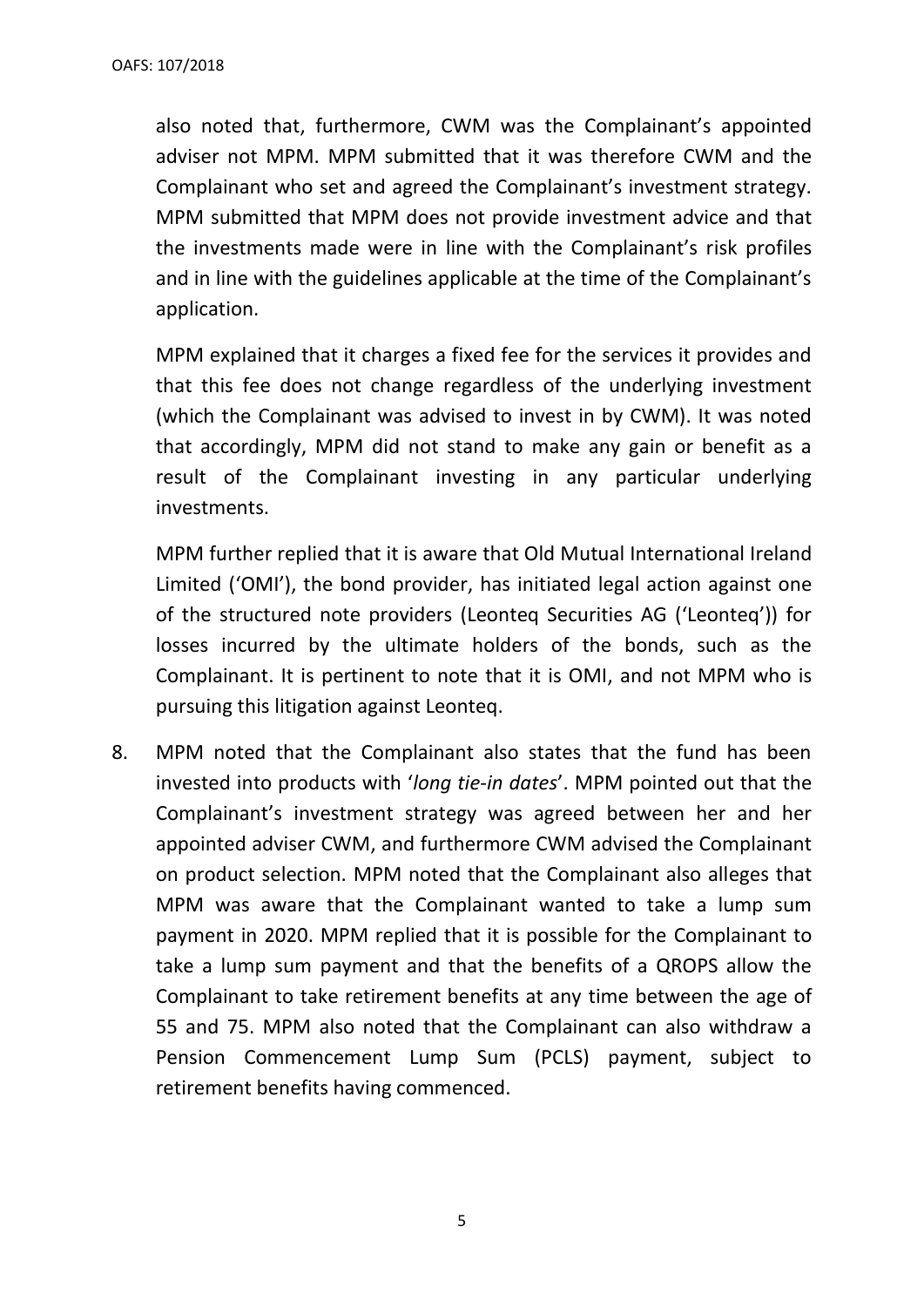MPM submitted that the Complainant may have disclosed her proposed retirement date on MPM's application form, but this is irrelevant to the actual date when a PCLS may be taken.

- 9. MPM noted that the Complainant alleges that her original investment was EUR189,633.13 on 30 November 2015. MPM replied that this is not correct and that the funds received amounted to GBP137,672.31 and the amount of the initial investment was GBP132,913.86 as per the Client Account Statement marked Appendix 3 to its reply. MPM also pointed out that the fee structure was agreed to by the Complainant on the 23/07/2015.
- 10. MPM confirmed that it received the Complainant's complaint and responded on 11 June 2018. MPM submitted that the Complainant's complaint only raised the point that her losses resulted from '*mismanagement and investment in products unsuitable for a pension*', and there were no other issue raised. MPM noted that the Complainant's complaint to MPM did not raise any allegations of fraud and therefore such allegations were not addressed in the response. MPM noted that the Complainant also alleges that Trafalgar was appointed by MPM. MPM replied that this is false and incorrect.
- 11. MPM noted that the Complainant alleges that MPM never acted in her best interests but fails to explain why this is allegedly the case or to substantiate her allegation. MPM replies that it has, at all time, fulfilled all its obligations with respect to the Complainant.
- 12. MPM also noted that the Complainant further alleges that MPM allowed her pension fund to be invested into products that were not suitable for her personal retirement fund. MPM reiterated that the investments made were in line with the Complainant's risk profiles and in line with the guidelines applicable at the time of the Complainant's application.
- 13. MPM noted that the Complainant claimed that her funds would be transferred immediately they started to lose money and that the losses would be carefully monitored. MPM submitted that the Complainant however fails to say who gave her this information/advice. MPM replied that it did not do so.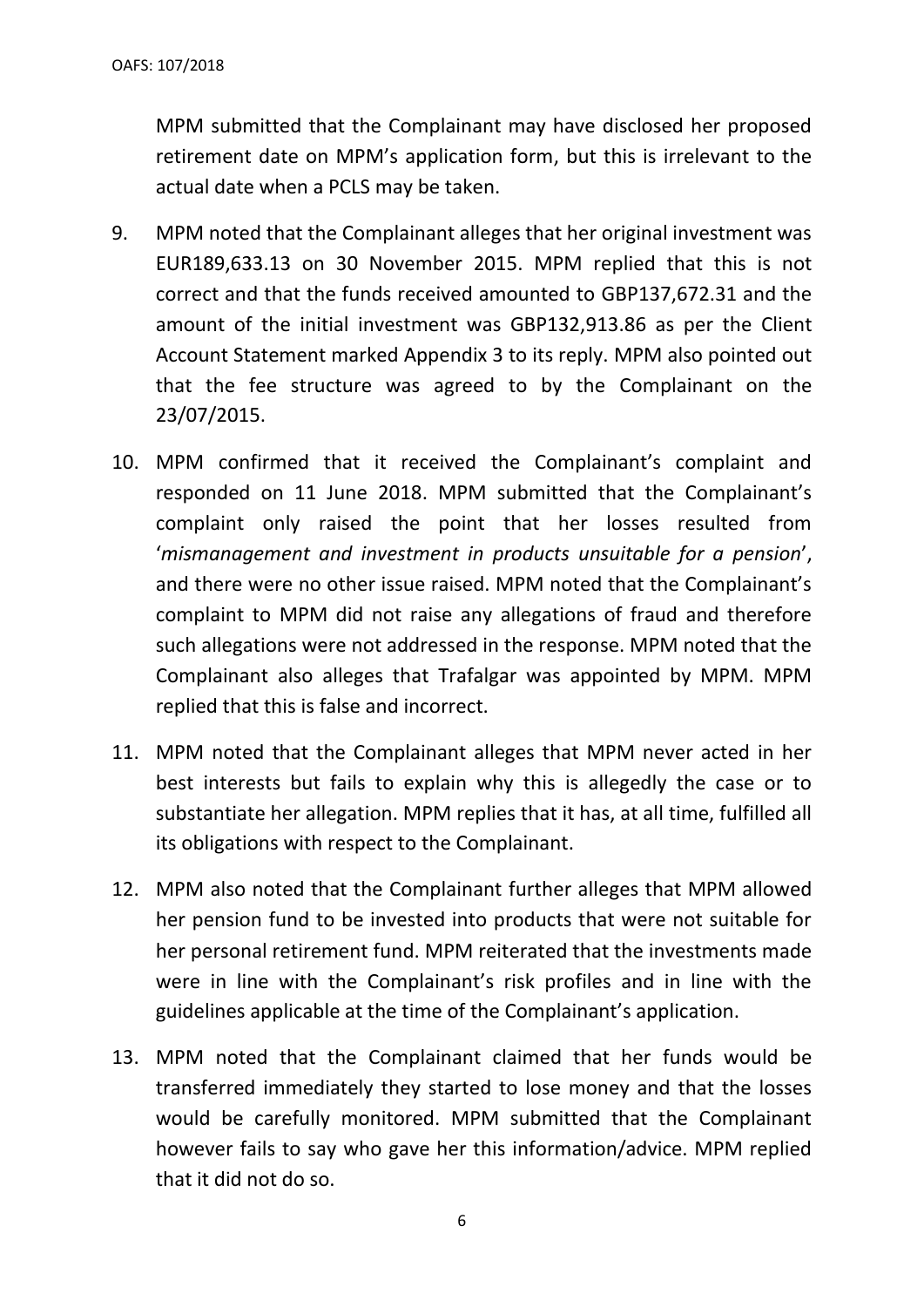- 14. MPM submitted that it has also sent the following documents to the Complainant: annual member statements for 2015 and 2016 (inclusive); the welcome letter as well as the correspondence attaching the policy documents.
- 15. MPM replied that it has, at all times, fulfilled all its obligations with respect to the Complainant and observed all guidelines, including investment guidelines.
- 16. MPM submitted that as already stated in its Reply, it is not licensed to and does not provide investment advice and furthermore it did not provide investment advice to the Complainant.

MPM noted that this is clear from the application form which specifically requests the details of the Complainant's professional adviser. MPM pointed out that the Complainant also declared on the application form that she acknowledged that the services provided by MPM did not extend to financial, legal, tax or investment advice and referred to declaration 8 on page 8 of the said form.

- 17. MPM noted that to further reinforce the point that MPM does not provide investment advice, an entire section of the terms and conditions of business (attached to the application form), is dedicated solely to this point, as per page 9 of the application form.
- 18. MPM replied that it is not responsible for the payment of any amount claimed by the Complainant and that it has, at all times, fulfilled all its obligations with respect to the Complainant.
- 19. MPM submitted that it has not committed any fraud, nor has it acted negligently. MPM stated that it has not breached any of its obligations in any way and submitted that the losses sustained by the Complainant are attributable to the adviser appointed by the Complainant.
- 20. MPM pointed out that the Complainant must show that it was MPM's actions or omissions which caused the loss being alleged. MPM replied that in the absence of the Complainant proving this causal link, MPM cannot be found responsible for the Complainant's claims.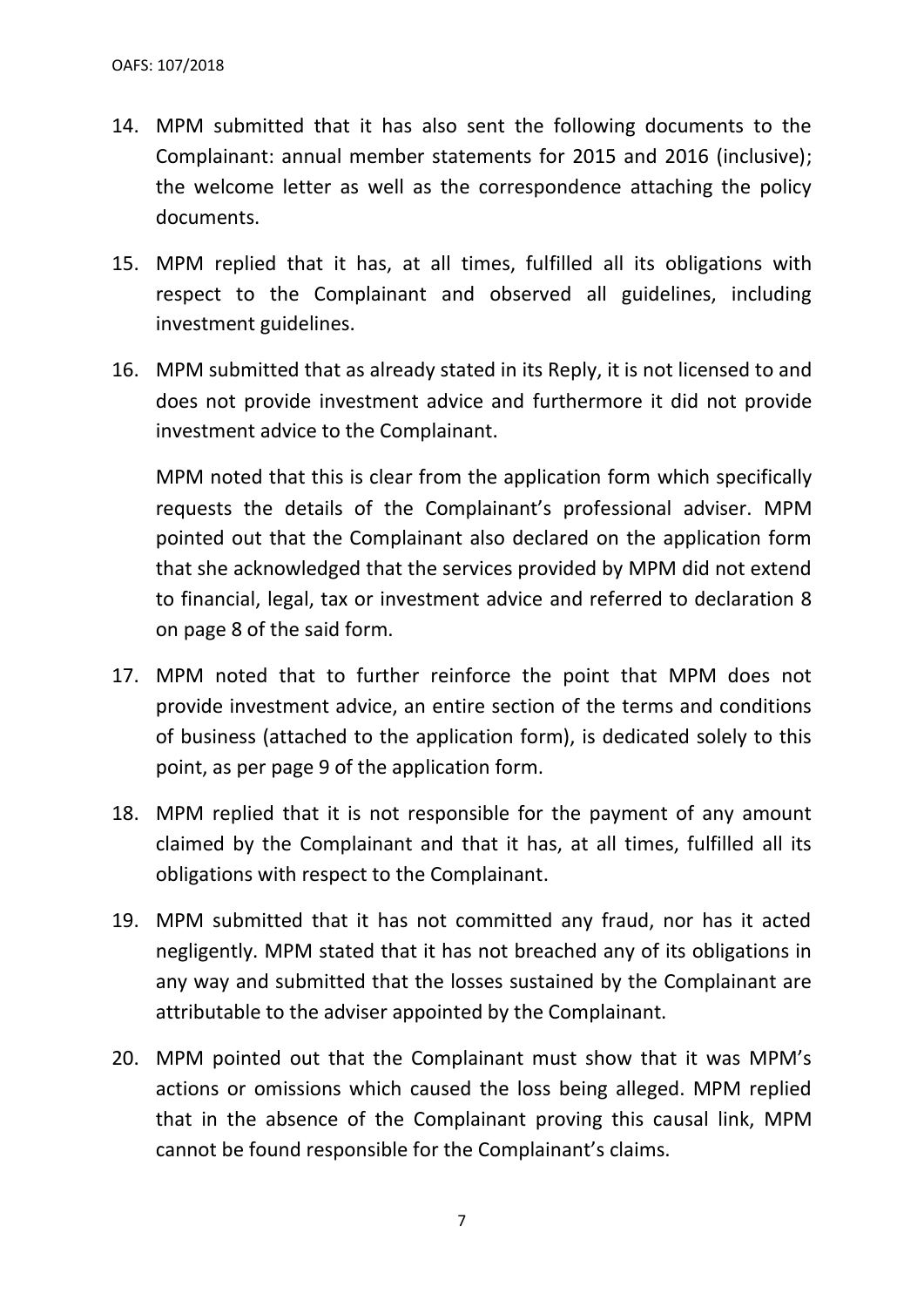**Having heard the parties and seen all the documents and submissions made including the affidavits, the notes of submissions, the additional submissions made and respective attachments,**

## **Further Considers:**

## *Preliminary Plea regarding the Competence of the Arbiter*

The Service Provider raised the preliminary plea that the Arbiter has no competence to consider this case based on Article 21(1)(b) and Article 21(1)(c) of Chapter 555 of the Laws of Malta.

# **Plea relating to Article 21(1)(b) of Chapter 555 of the Laws of Malta**

Article 21(1)(b) stipulates that:

*'An Arbiter shall have the competence to hear complaints in terms of his functions under article 19(1) in relation to the conduct of a financial service provider which occurred on or after the first of May 2004:*

*Provided that a complaint about conduct which occurred before the entry into force of this Act shall be made by not later than two years from the date when this paragraph comes into force.'*

Firstly, the Arbiter notes that it took over two months for the Service Provider to send the Complainant a reply to her formal complaint.<sup>1</sup> The Arbiter does not see a valid reason why the Service Provider took so long to send a reply and related documents, even if it had to deal with various other complaints around the same time.

The Arbiter deems it as very unprofessional for a service provider to make all in its powers to hinder a complaint against it, procrastinate and then raise the plea of lack of competence on the pretext that the action is '*time-barred'*.

It is a long accepted legal principle that no one can rest on his own bad faith.

As to Article 21(1)(b), the said article stipulates that a complaint related to the '*conduct*' of the financial service provider which occurred before the entry into force of this Act shall be made not later than two years from the date when

<sup>&</sup>lt;sup>1</sup> The Complainant's formal complaint dated 2 April 2018 was answered by the Service Provider on 11 June 2018.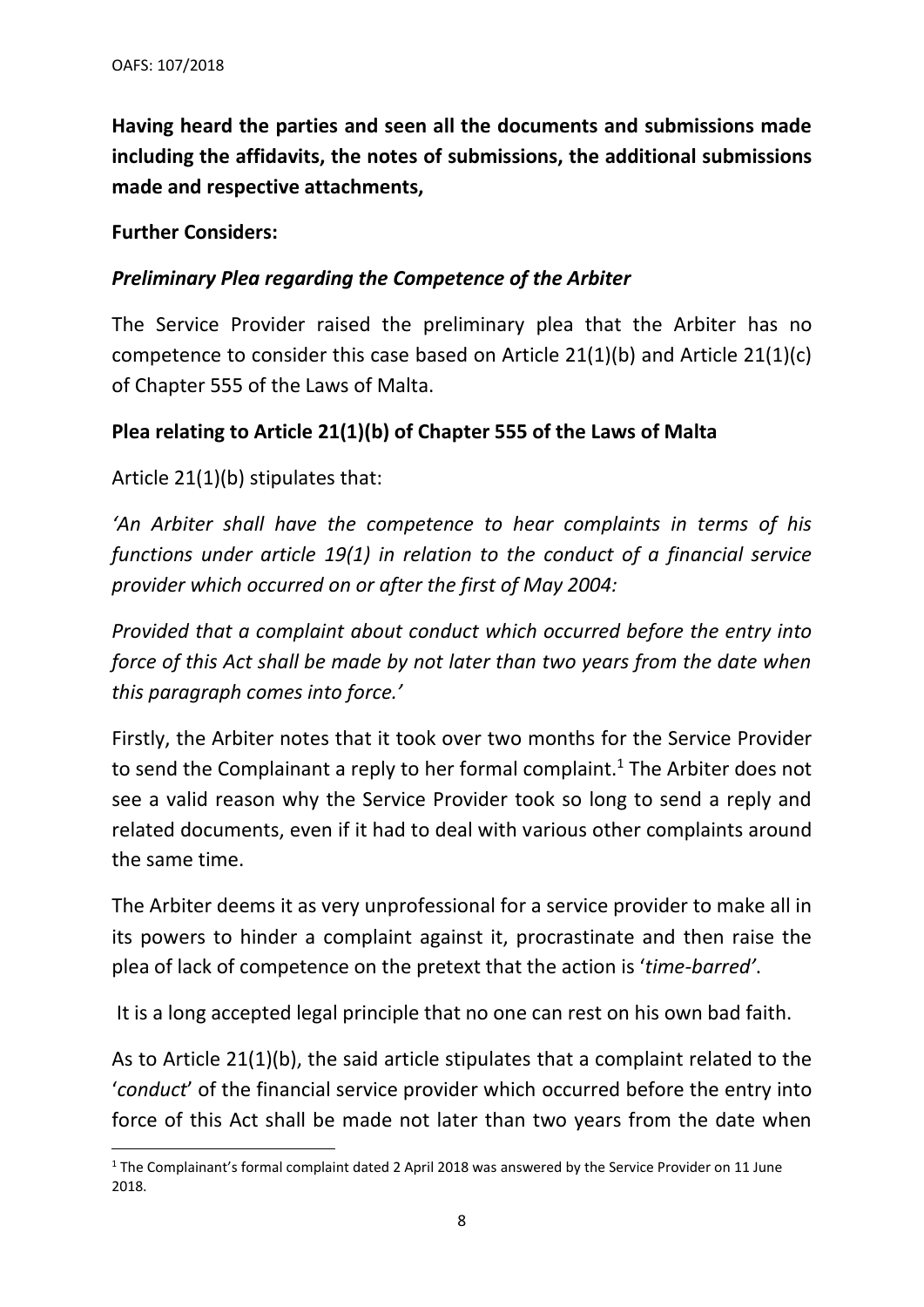this paragraph comes into force. This paragraph came into force on the 18 April 2016.

The law does not refer to the date when a transaction takes place but refers to the date when the alleged misconduct took place.

Consequently, the Arbiter has to determine whether the conduct complained of took place before the 18 April 2016 or after, in accordance with the facts and circumstances of the case.

In the case of a financial investment, the conduct of the service provider cannot be determined from the date when the transaction took place and, it is for this reason that the legislator departed from that date and laid the emphasis on the date when the conduct took place.

In this case, the conduct complained of involves the conduct of the Service Provider **as trustee and retirement scheme administrator of the Scheme**, which role MPM occupied since the Complainant became member of the Scheme and **continued to occupy beyond the coming into force of Chapter 555 of the Laws of Malta.**

Even if for argument's sake only, the Arbiter had to limit himself to the question of the investment portfolio, (which is not the case because the Complainant raised another issue and the Service Provider had other obligations apart from the oversight of the portfolio as explained later in this decision), the Service Provider did not prove in this particular case that the products invested into no longer formed part of the portfolio **after** the coming into force of Chapter 555 of the Laws of Malta. The onus of proof for such evidence rests with the Service Provider.<sup>2</sup>

The Arbiter also makes reference to the comments made further below **relating to the maturity of such products**.

It is also noted that the complaint in question involves the conduct of the Service Provider during the period in which CWM was permitted by MPM to

<sup>&</sup>lt;sup>2</sup> Furthermore, the Arbiter notes that there is actually clear evidence from the Investor Profile presented in respect of the Complainant that structured notes, being the main type of products predominantly invested into as will be considered later in this decision, still formed part of the Complainant's portfolio after 18 April 2016.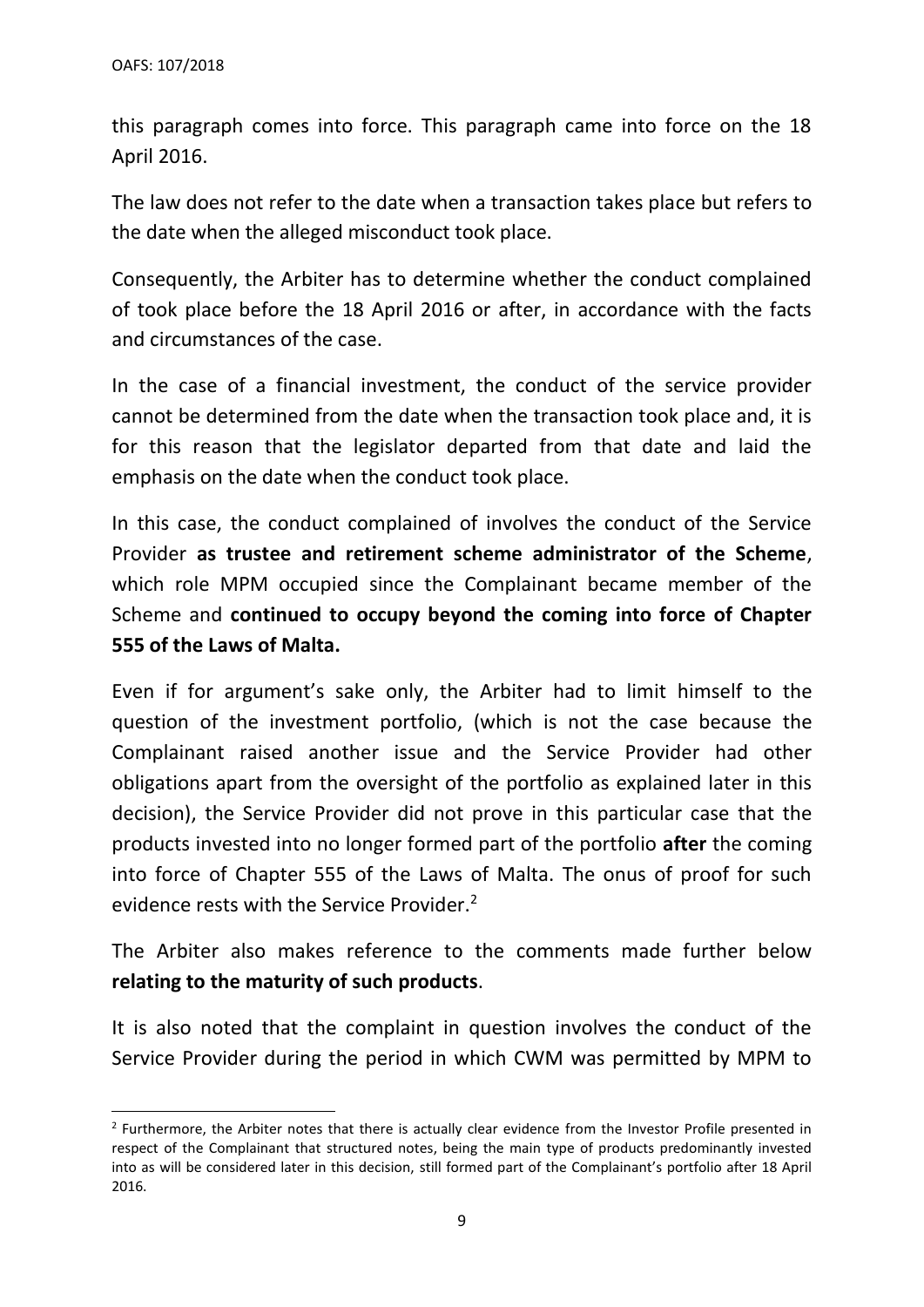act as the adviser of the Complainant in relation to the Scheme. The Service Provider itself declares that it no longer accepted business from CWM **as from September 2017**. 3

CWM was, therefore, still accepted by the Service Provider and acting as the investment adviser to the Complainant after the coming into force of Chapter 555 of the Laws of Malta. It has emerged that CWM was only replaced in September 2017 when MPM no longer accepted business from CWM. The responsibility of MPM in this regard is explained later on in this decision.

The Arbiter considers that the actions related to the Retirement Scheme complained about cannot accordingly be considered to have occurred before 18 April 2016 and, therefore, the plea as based on Article 21(1)(b) cannot be upheld.

# **Article 21(1)(c)**

The Service Provider alternatively also raises the plea that Article 21(1)(c) of Chapter 555 should apply. Article 21(1)(c) stipulates:

*'An Arbiter shall also have the competence to hear complaints in terms of his functions under article 19(1) in relation to the conduct of a financial service provider occurring after the coming into force of this Act, if a complaint is registered in writing with the financial services provider not later than two years from the day on which the complainant first had knowledge of the matters complained of.'*

In that case, the Complainant had two years to complain to the Service Provider '*from the day on which the complainant first had knowledge of the matters complained of'*.

The fact that the Complainant was sent an Annual Member Statement, as stated by the Service Provider in its notes of submissions, could not be considered as enabling the Complainant to have knowledge about the matters complained of.

This taking into consideration a number of factors including that the said Annual Member Statement was a highly generic report which only listed the

<sup>3</sup> Para. 44, Section E, of the affidavit of Stewart Davies, Director of MPM – *A fol.* 231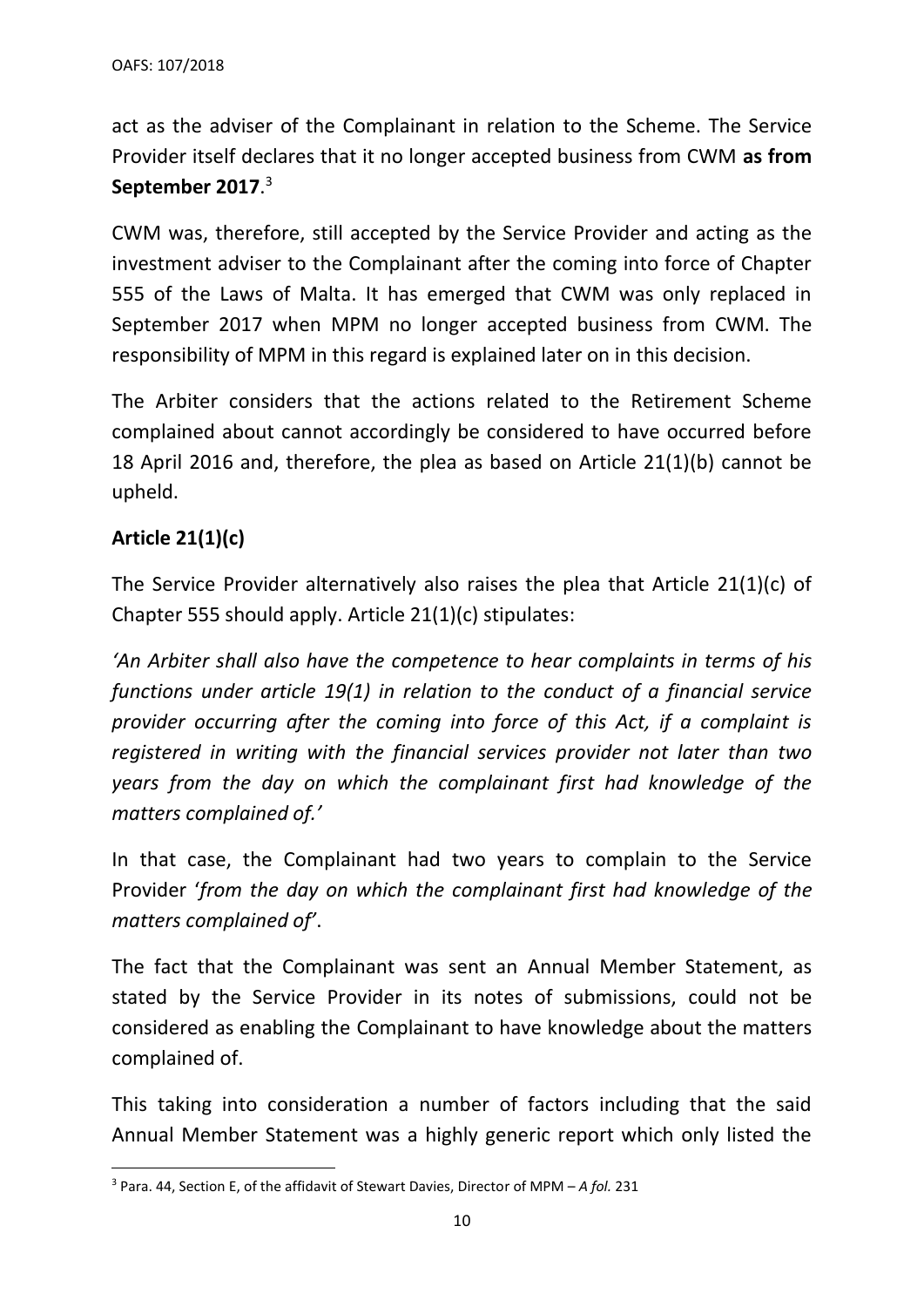underlying life assurance policy. The Annual Member Statement issued to the Complainant by MPM included no details of the specific underlying investments held within the said policy, which investments contributed to the losses and are being disputed by the Complainant.

Hence, the Complainant was not in a position to know, from the Annual Member Statement what investment transactions were actually being carried out within her portfolio of investments.

It is also noted that the Annual Member Statement sent to the Complainant by the Service Provider had even a disclaimer highlighting that certain underlying investments may show a value reflecting an early encashment value or potentially a zero value prior to maturity and that such value did not reflect the true performance of the underlying assets.

The disclaimer read as follows:

'*Investment values are provided to Momentum Pensions Malta Limited by Investment Platforms who are responsible for the accuracy of this information. Every effort has been made to ensure that this statement is correct but please accept this statement on this understanding.*

*Certain underlying assets with the Investment may show a value that reflects an early encashment value or potentially a zero value prior to the maturity*  date. This will not reflect the true current performance of such underlying *assets.*'

Such a disclaimer did not reveal much to the Complainant about the actual state of the investments and the whole scenario could not have reasonably enabled the Complainant to have knowledge about the matters being complained of.

Moreover, the Arbiter, makes reference to Case Number 137/2018<sup>4</sup> against MPM, whereby it results that the Service Provider itself declared in July 2015, in reply to a member's concern regarding losses, that:

<sup>4</sup> Decided today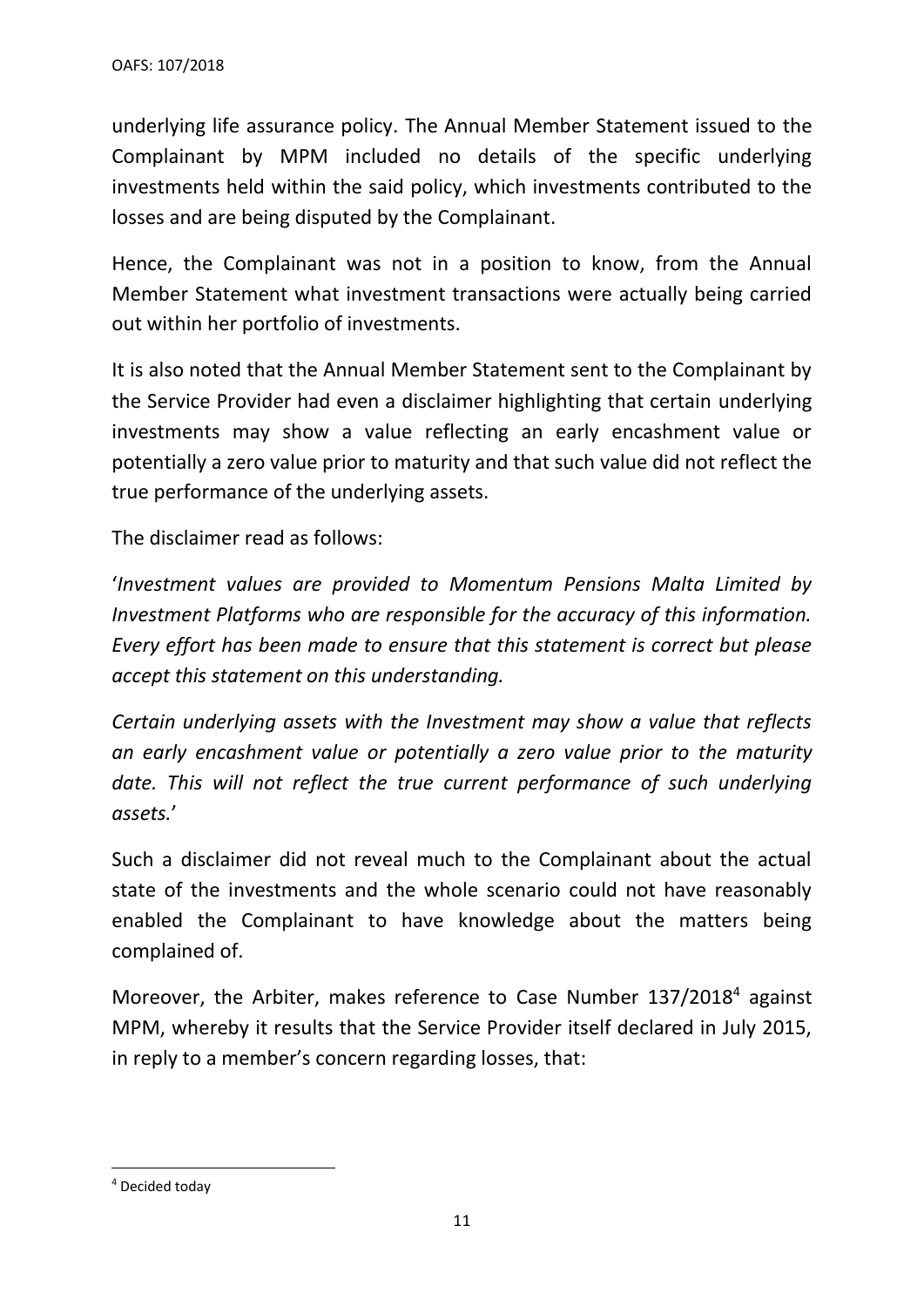'… *whilst we, as Trustees, will review and assess any losses, these can only be on the maturity of the note, <sup>5</sup> as any valuations can and will be distorted ahead of the expiry'. 6*

The Service Provider did not prove the date of maturity of the structured notes, being a main type of instrument included in the Complainant's portfolio. The Arbiter also refers to the comments already made above with respect to the products forming part of the portfolio after the coming into force of Chapter 555.

The Arbiter has also discovered from Case Number  $127/2018<sup>7</sup>$  that the Service Provider sent communication to all members of the Scheme with respect to the position with CWM.<sup>8</sup>

In this regard, in September 2017, members were notified by MPM about the suspension of the terms of business that MPM had with CWM. Later, in October 2017, MPM also notified the members of the Scheme about the full withdrawal of such terms of business with CWM.

The Complainant in this case made a formal complaint with the Service Provider on 2 April 2018 and thus within the two-year period established by Art. 21(1)(c) of Chapter 555.

Therefore, the Service Provider did not prove that the Complainant in the said cases raised the complaint '*later than two years from the day on which the complainant first had knowledge of the matters complained of*'.

It is also noted that in this case not even two years had passed from the coming into force of Chapter 555 of the Laws of Malta and the date when the formal complaint was made by the Complainant with the Service Provider.

For the above-stated reasons, this plea is also being rejected and the Arbiter declares that he has the competence to deal with the Complaint.

<sup>5</sup> Emphasis of the Arbiter

<sup>6</sup> Case Number 137/2018 (*a fol.* 7 of the file)

<sup>7</sup> Decided today

<sup>8</sup> Case Number 127/2018 (*a fol.* 53 of the file)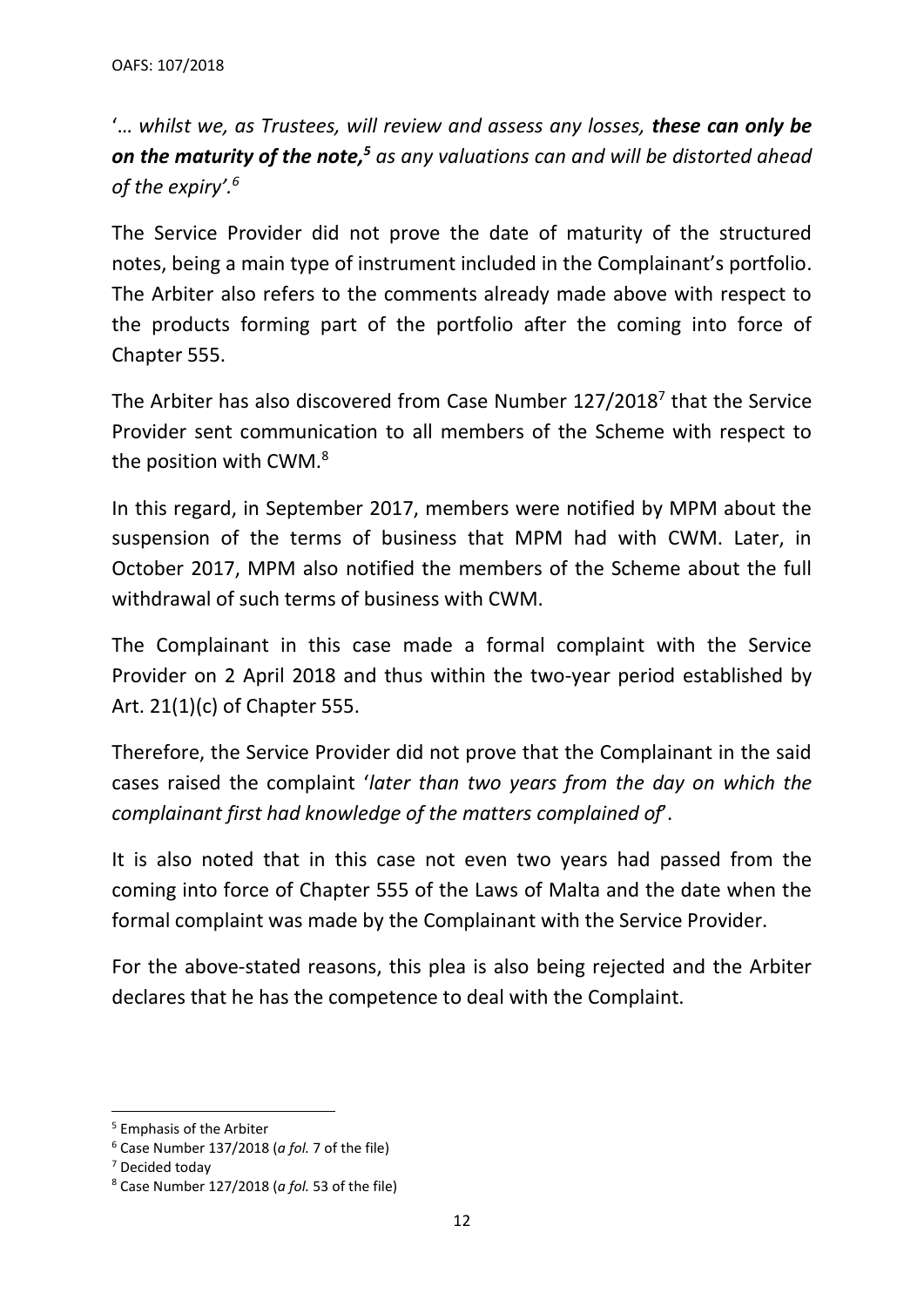# **The Merits of the Case**

**The Arbiter will decide the complaint by reference to what, in his opinion, is fair, equitable and reasonable in the particular circumstances and substantive merits of the case.<sup>9</sup>**

The Arbiter is considering all pleas raised by the Service Provider relating to the merits of the case together to avoid repetition and to expedite the decision as he is obliged to do in terms of Chapter  $555^{10}$  which stipulates that he should deal with the complaints in '*an economical and expeditious manner'*.

# **The Complainant**

The Complainant, of British nationality and born in 1965, resided in Turkey at the time of application for membership as per the details contained in the Application Form for membership of the Scheme ('the Application Form for Membership').

The Complainant's occupation was indicated as '*Retired*' in the said Application Form. It was not proven, during the case, that the Complainant was a professional investor and the Complainant can accordingly be deemed as a retail client.

The Complainant was accepted by MPM as member of the Retirement Scheme on 25 September 2015.

## **The Service Provider**

The Retirement Scheme was established by Momentum Pensions Malta Limited ('MPM'). MPM is licensed by the MFSA as a Retirement Scheme Administrator<sup>11</sup> and acts as the Retirement Scheme Administrator and Trustee of the Scheme. 12

## **The Legal Framework**

The Retirement Scheme and MPM are subject to specific financial services legislation and regulations issued in Malta, including conditions or pension

<sup>&</sup>lt;sup>9</sup> Cap. 555, Art. 19(3)(b)

<sup>10</sup> Cap. 555, Art. 19(3)(d)

<sup>11</sup> *https://www.mfsa.mt/financial-services-register/result/?id=3453*

 $12$  Role of the Trustee, pg. 4 of MPM's Scheme Particulars (attached to Stewart Davies's affidavit).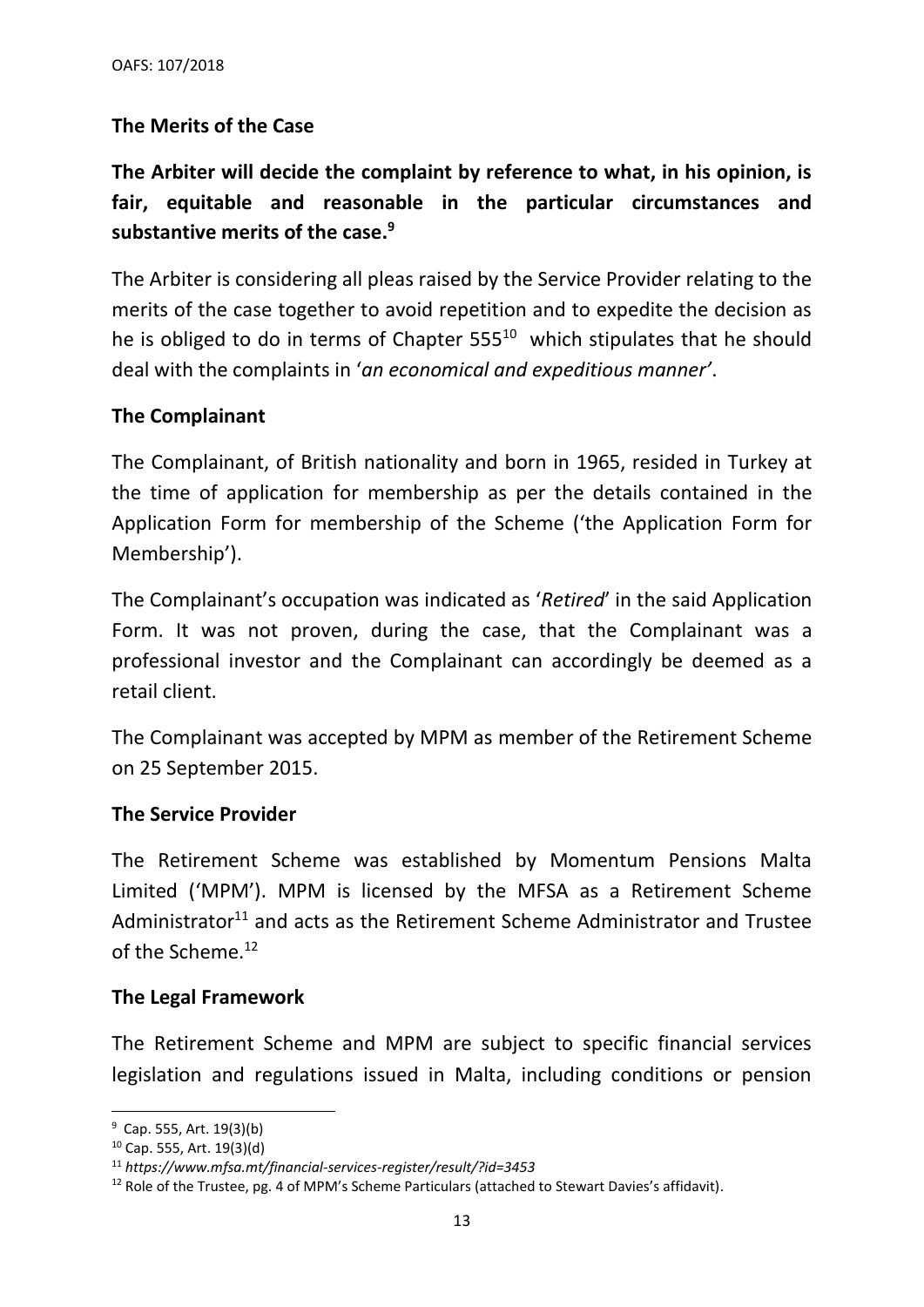rules issued by the MFSA in terms of the regulatory framework applicable for personal retirement schemes.

The Special Funds (Regulation) Act, 2002 ('SFA') was the first legislative framework which applied to the Scheme and the Service Provider. The SFA was repealed and replaced by the Retirement Pensions Act (Chapter 514 of the Laws of Malta) ('RPA'). The RPA was published in August 2011 and came into force on the 1 January 2015.<sup>13</sup>

There were transitional provisions in respect of those persons who, upon the coming into force of the RPA, were registered under the SFA. The Retirement Pensions (Transitional Provisions) Regulations, 2015 provided that retirement schemes or any person registered under the SFA had one year from the coming into force of the RPA to apply for authorisation under the RPA.

In terms of Regulation 3 of the said Transitional Provisions Regulations, such schemes or persons continued to be governed by the provisions of the SFA until such time that these were granted authorisation by MFSA under the RPA.

As confirmed by the Service Provider, registration under the RPA was granted to the Retirement Scheme and the Service Provider on 1 January 2016 and hence the framework under the RPA became applicable as from such date.<sup>14</sup>

Despite not being much mentioned by MPM in its submissions, the Trusts and Trustees Act (Chapter 331 of the Laws of Malta), ('TTA') is also much relevant and applicable to the Service Provider, as per Article 1(2) and Article 43(6)(c) of the TTA, in light of MPM's role as the Retirement Scheme Administrator and Trustee of the Retirement Scheme.

Indeed, Article 1(2) of the TTA provides that:

'*The provisions of this Act, except as otherwise provided in this Act, shall apply to all trustees, whether such trustees are authorised, or are not required to obtain authorisation in terms of article 43 and article 43A*',

<sup>&</sup>lt;sup>13</sup> Retirement Pensions Act, Cap.514/Circular letter issued by the MFSA *https://www.mfsa.com.mt/firms/regulation/pensions/pension-rules-applicable-as-from-1-january-2015/* <sup>14</sup> As per pg. 1 of the Affidavit of Stewart Davies and the Cover Page of MPM's Registration Certificate issued by MFSA dated 1 January 2016 attached to his affidavit.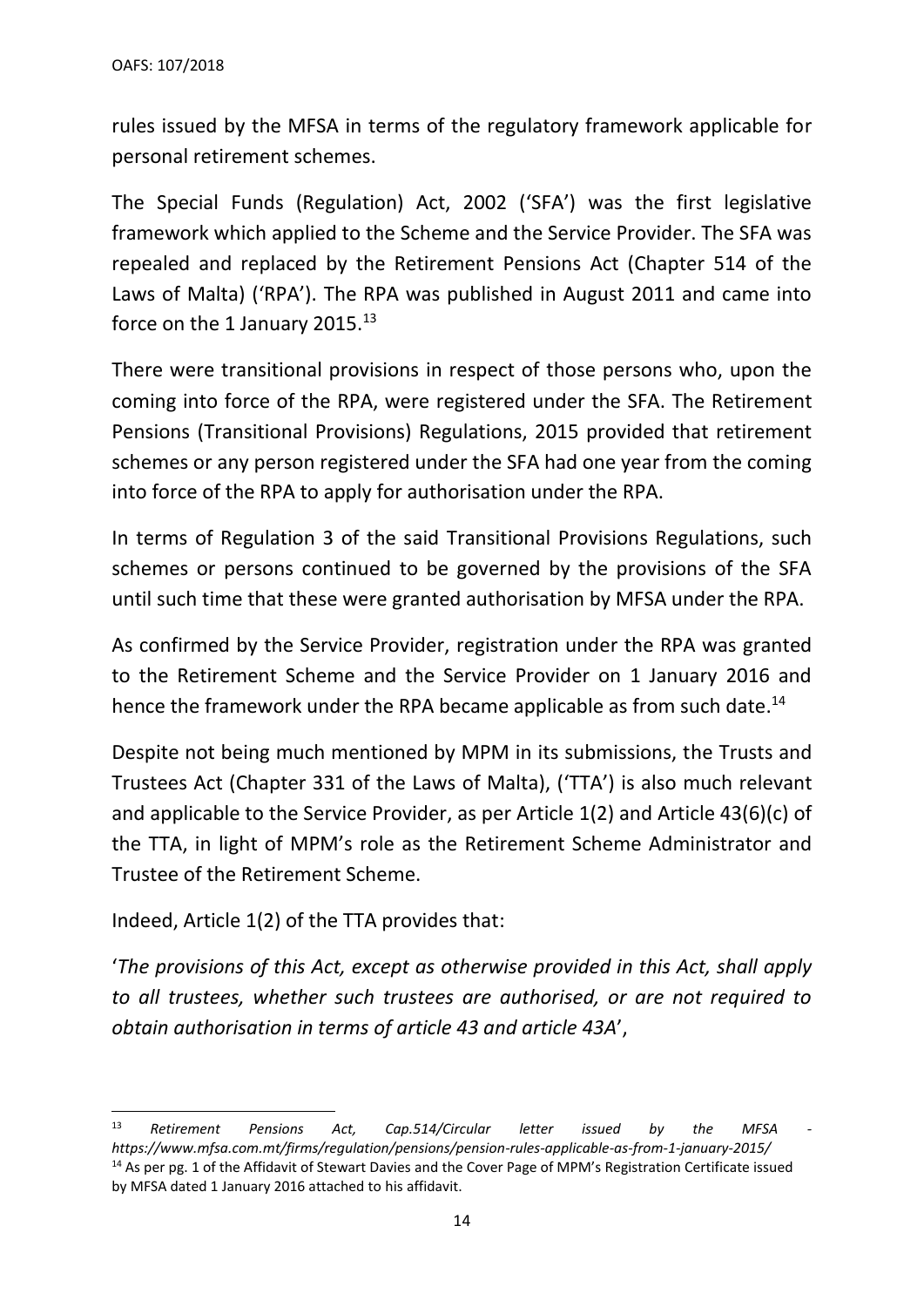with Article 43(6)(c) in turn providing that:

'*A person licensed in terms of the Retirement Pensions Act to act as a Retirement Scheme Administrator acting as a trustee to retirement schemes shall not require further authorisation in terms of this Act provided that such trustee services are limited to retirement schemes …'.*

# **Particularities of the Case**

## *The Retirement Scheme in respect of which the Complaint is being made*

The Momentum Malta Retirement Trust ('the Retirement Scheme' or 'the Scheme') is a trust domiciled in Malta. It was granted a registration by the  $MFSA<sup>15</sup>$  as a Retirement Scheme under the Special Funds (Regulation) Act in April 2011 <sup>16</sup> and under the Retirement Pensions Act in January 2016.<sup>17</sup>

As detailed in the Scheme Particulars dated May 2018 presented by MPM during the proceedings of this case, the Scheme '*was established as a perpetual trust by trust deed under the terms of the Trusts and Trustees Act (Cap. 331) on the 23 March 2011*' <sup>18</sup> and is '*an approved Personal Retirement Scheme under the Retirement Pensions Act 2011*'. 19

The Scheme Particulars specify that:

'*The purpose of the Scheme is to provide retirement benefits in the form of a pension income or other benefits that are payable to persons who are resident both within and outside Malta. These benefits are payable after or upon retirement, permanent invalidity or death*'.<sup>20</sup>

The case in question involves a member-directed personal retirement scheme where the Member was allowed to appoint an investment adviser to advise her on the choice of investments.

<sup>15</sup> *<https://www.mfsa.com.mt/financial-services-register/result/?id=3454>*

<sup>&</sup>lt;sup>16</sup> Registration Certificate dated 28 April 2011 issued by MFSA to the Scheme (attached to Stewart Davies's affidavit).

<sup>&</sup>lt;sup>17</sup> Registration Certificate dated 1 January 2016 issued by MFSA to the Scheme (attached to Stewart Davies's affidavit)

<sup>&</sup>lt;sup>18</sup> Important Information section, Pg. 2 of MPM's Scheme Particulars (attached to Stewart Davies's affidavit).

<sup>19</sup> Regulatory Status, Pg. 4 of MPM's Scheme Particulars (attached to Stewart Davies's affidavit).

<sup>20</sup> *Ibid.*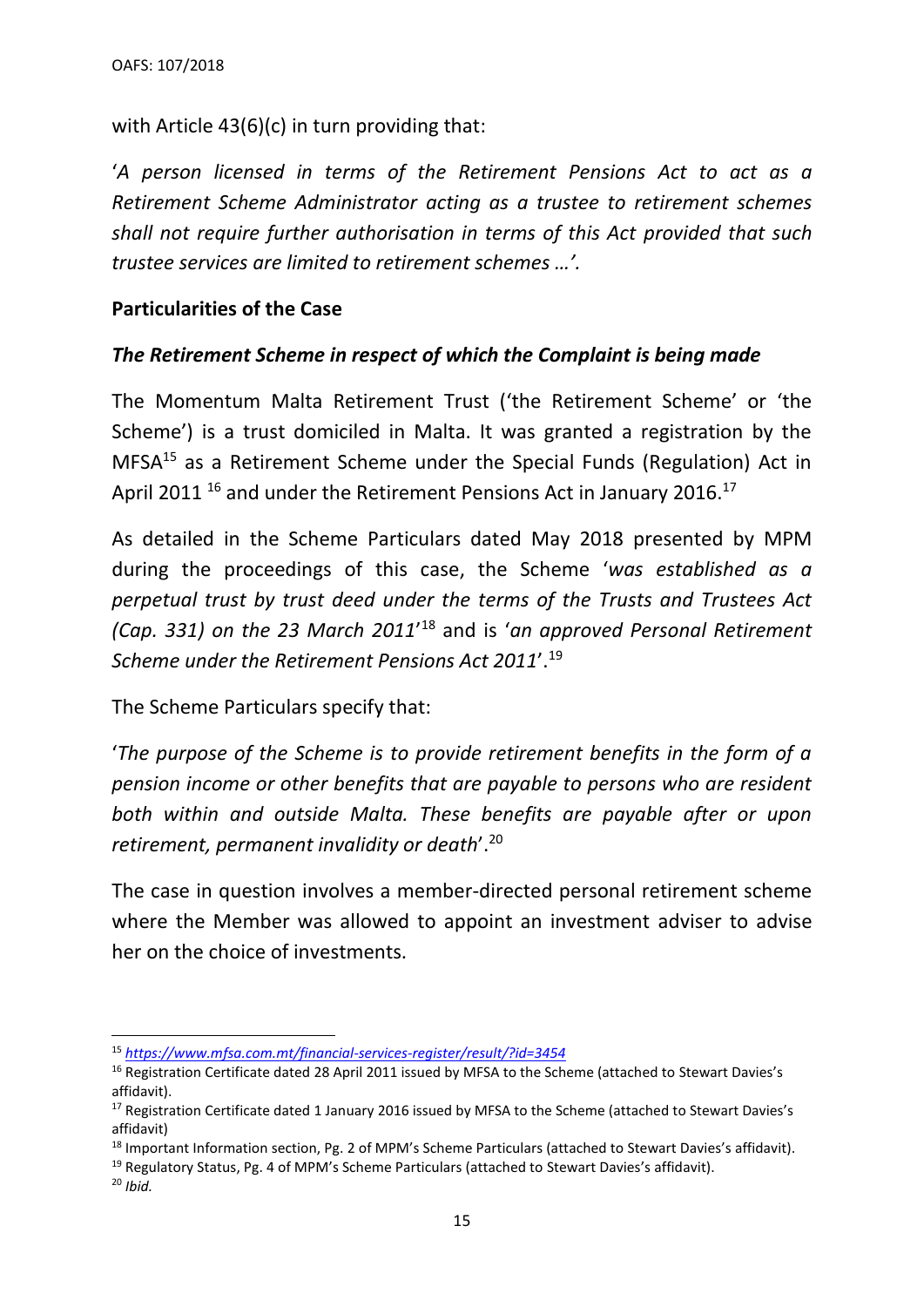The assets held in the Complainant's account with the Retirement Scheme were used to acquire a whole of life insurance policy for the Complainant.

The life assurance policy acquired for the Complainant was called the European Executive Investment Bond issued by Old Mutual International ('OMI').

The premium in the said policy was in turn invested in a portfolio of investment instruments under the direction of the Investment Adviser and as processed and accepted by MPM.

The underlying investments in respect of the Complainant comprised extensive investments in structured notes as indicated in the table of investments forming part of the '*Investor Profile*' presented by the Service Provider during the proceedings of the case ('the Table of Investments').<sup>21</sup>

The '*Investor Profile*' presented by the Service Provider in respect of the Complainant included a table with the '*current valuation'* as at 23/05/2018 indicated in both GBP and EUR as '*127794GBP/145829.32 EURO*'. The said table indicated that the '*Total Amount Invested*' was '*132,913 GBP/189479 Euro*'. It is noted that the current valuation (in both GBP and EUR) is of a lower value than the total amount invested, with the net loss calculated in Euros amounting to EUR43,649.68 and the net loss calculated in GBP amounting to GBP5,119 according to the same figures provided by the Service Provider.<sup>22</sup>

The Service Provider, from its part, excluded the fees of GBP7,822 and GBP1,740 from its calculations to arrive at a gross profit on investments that it indicated in its table of GBP4,443. The said alleged profit would result into a loss on the Scheme when taking into consideration the overall fees. Besides not indicating any currency conversions and exchange rates used, the Service Provider does not either indicate whether the claimed (gross) profit figure comprises **realised** or **paper gains**.

<sup>&</sup>lt;sup>21</sup> The '*Investor Profile'* is attached to the Additional Submissions document presented by the Service Provider in respect of the Complainant.

 $22$  (EUR189,479-EUR145829.32 = EUR43,649.68); (GBP132,913- GBP127,794= GBP5,119).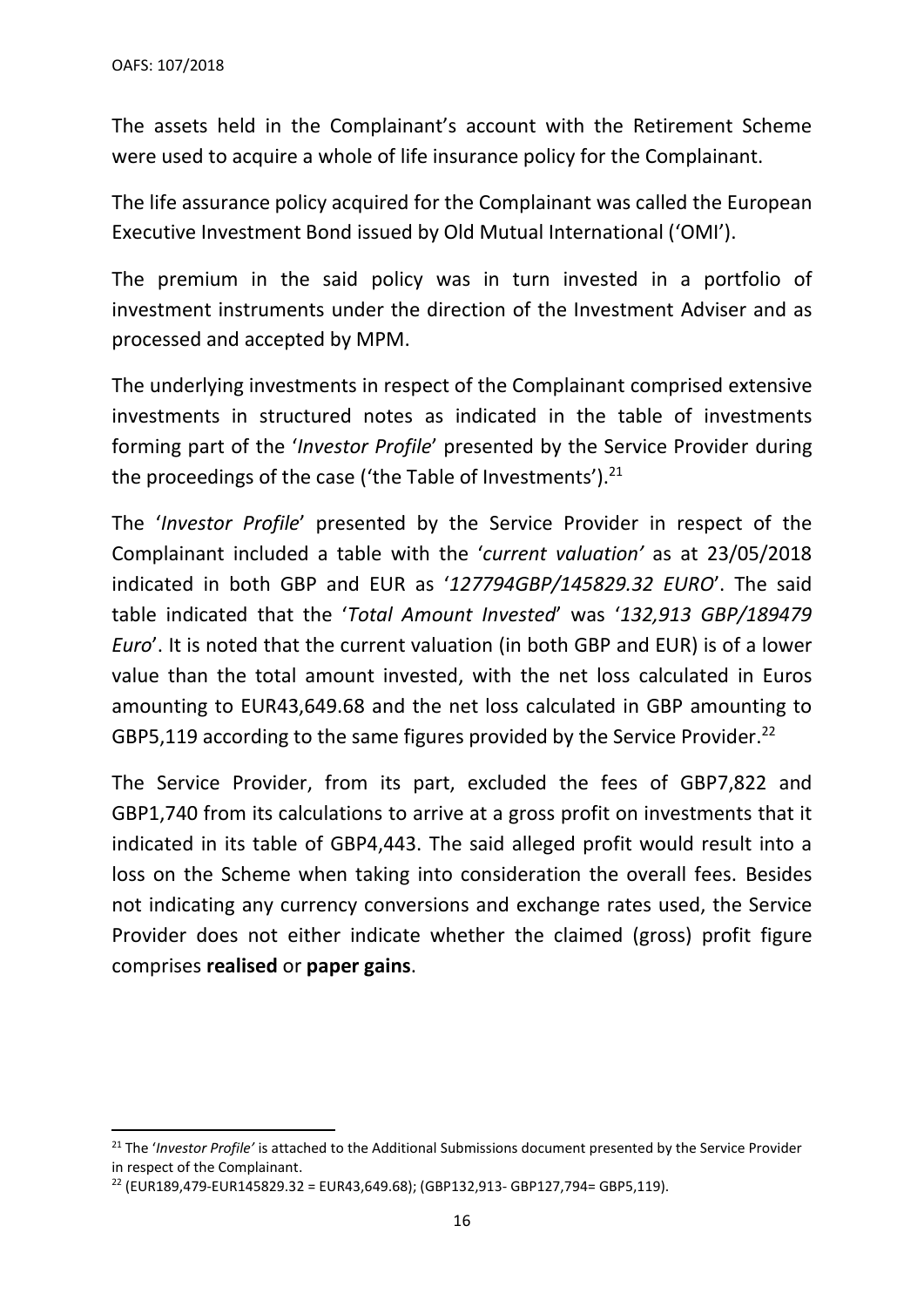## *Investment Adviser*

Continental Wealth Management ('CWM') was the investment adviser appointed by the Complainant.<sup>23</sup> The role of CWM was to advise the Complainant regarding the assets held within her Retirement Scheme.

It is noted that in the notices issued to members of the Scheme in September and October 2017, MPM described CWM as '*an authorised representative/ agent of Trafalgar International GMBH*', where CWM's was Trafalgar's '*authorised representative in Spain and France*'. 24

In its reply, MPM explained *inter alia* that CWM '*is a company registered in Spain. Before it ceased to trade, CWM acted as adviser and provided financial advice to investors. CWM was authorised to trade in Spain and in France by Trafalgar International GmbH*'.<sup>25</sup>

In its submissions, it was further explained by MPM that '*CWM was appointed agent of Trafalgar International GmbH ('Trafalgar') and was operating under Trafalgar International GmbH licenses*' <sup>26</sup> and that Trafalgar '*is authorised and regulated in Germany by the Deutsche Industrie Handelskammer (IHK) Insurance Mediation licence 34D Broker licence number: D-FE9C-BELBQ-24 and Financial Asset Mediator licence 34F: D-F-125-KXGB-53'*. 27

# *Underlying Investments*

As indicated above, the investments undertaken within the life assurance policy of the Complainant were summarised in the table of investment transactions included as part of the '*Investor Profile*' information sheet provided by the Service Provider.<sup>28</sup>

The said table indicates the investments made which reveal extensive investments into structured notes, indicated as '*SN*' in the column titled '*Asset Type*' during the tenure of CWM as investment adviser.

<sup>&</sup>lt;sup>23</sup> As per pg. 1/2 of MPM's reply to the OAFS in respect of the Complainant.

 $24$  For example, in Case Number 127/2018 against MPM decided today

<sup>&</sup>lt;sup>25</sup> Pg. 1 of MPM's reply before the Arbiter for Financial Services.

<sup>26</sup> Para. 39, Section E, titled *'CWM and Trafalgar International GmbH'* of the affidavit of Stewart Davies. <sup>27</sup> *Ibid.*

<sup>28</sup> Attachment to the '*Additional submissions*' made by MPM in respect of the Complainant.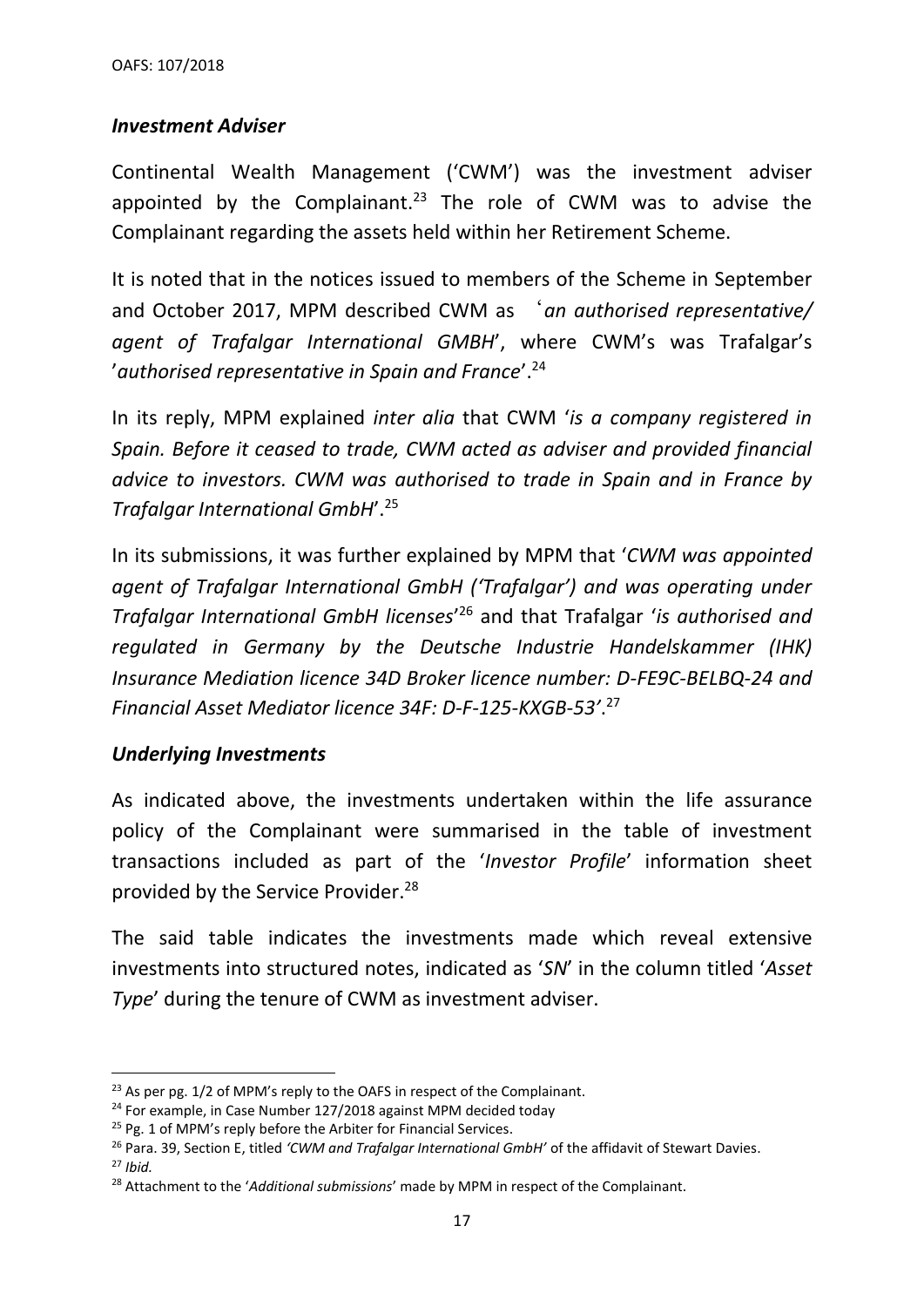It is noted that the table of investments attached to the additional submissions made by the Service Provider indicates the following investments into structured notes all undertaken at the same time in November 2015 which together constituted 65.75% of the policy value, at the time of purchase:

- (i) an investment of EUR21,249 into *Morgan Capital: 3 YR GBP Index Phoenix Autocall (60% EKIP)* indicated as being issued by Morgan Stanley and constituting 11.19% of the policy value at the time of purchase;
- (ii) an investment of EUR17,929 into *Leonteq 6Y MB Express Cert 10% Oct 1* indicated as being issued by Leonteq and constituting 9.44% of the policy value at the time of purchase;
- (iii) an investment of EUR17,929 into *Leonteq 3Y Express Cert 50% Multi Barr 4 Underlying* indicated as being issued by Leonteq TCM and constituting 9.44% of the policy value at the time of purchase;
- (iv) an investment of EUR25,879 into *Leonteq Credit LKD NT Indices 5% P.A. Coupon* indicated as being issued by Leonteq and constituting 13.63% of the policy value at the time of purchase;
- (v) an investment of EUR25,879 into *Leonteq Contingent Cap Protected Cert* indicated as being issued by Notenstein and constituting 13.63% of the policy value at the time of purchase;
- (vi) an investment of EUR16,000 into *Leonteq 6Y Autocall European Stocks and Indices* indicated as being issued by EFG and constituting 8.42% of the policy value at the time of purchase.

The same table indicates the sale of the following structured notes in 2016 and 2017, (all quoted in EUR) in the said table:

- (i) the sale, in March 2016, of the *Leonteq Contingent Cap Protected Cert* for the amount of EUR18,616;
- (ii) the sale, in November 2017, of the *Morgan Capital: 3YR GBP Index Phoenix Autocall (60% EKIP)* for the amount of EUR14,265;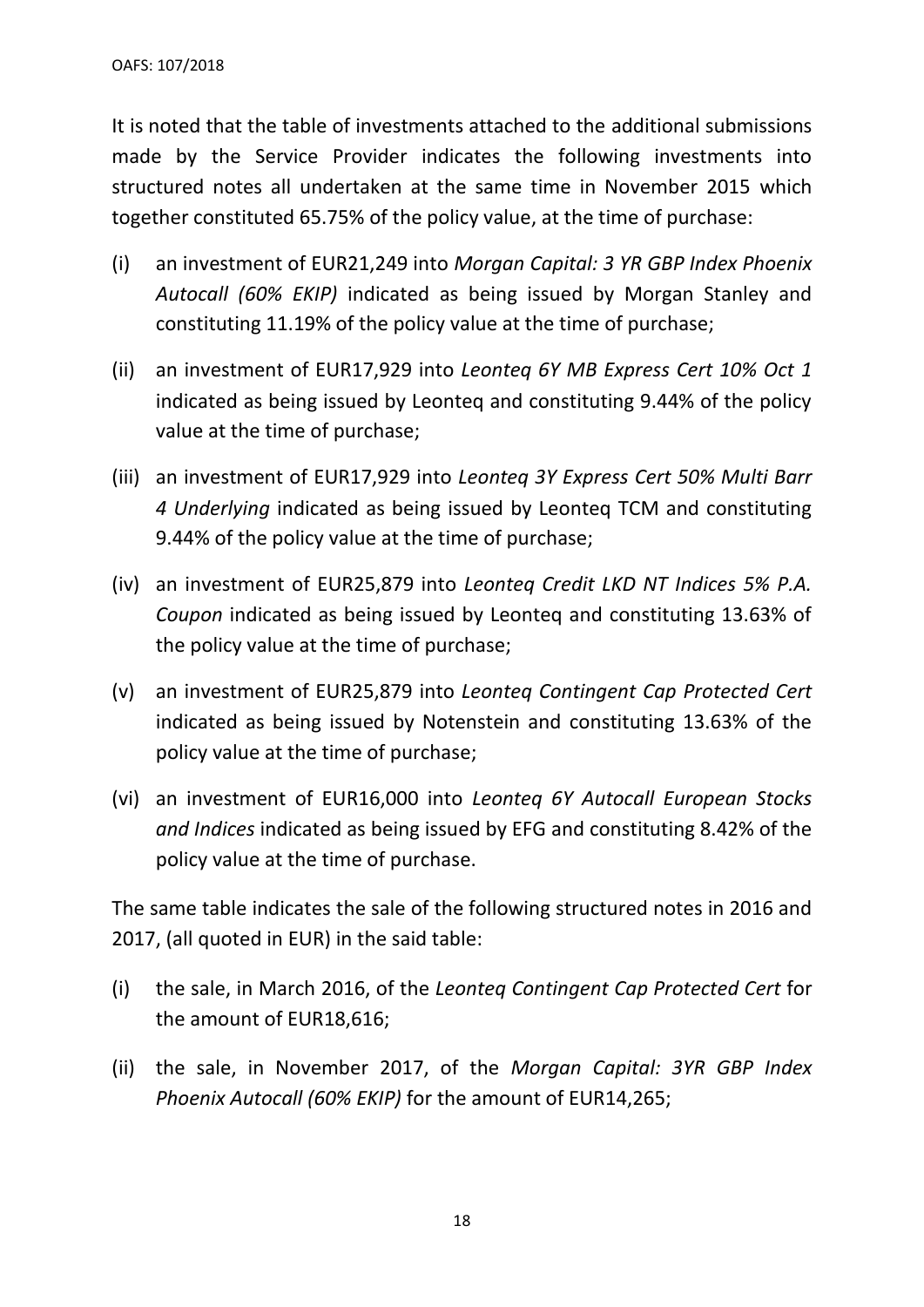- (iii) the sale, in November 2017, of the *Leonteq 6Y MB Express Cert 10% Oct 1* for the amount of EUR12,912;
- (iv) the sale, in November 2017, of the *Leonteq 3Y Express Cert 50% Multi BARR 4 Underlying* for the amount of EUR13,650;
- (v) the sale, in November 2017, of the *Leonteq Credit LKD NT Indices 5% PA Coupon* for the amount of EUR17,499.

It is to be noted, however, that certain information provided by the Service Provider in the '*Investor Profile*' does not match the information included in the statement issued by OMI. Whilst MPM quoted the sale figure of the structured notes in EURO, the exact same figure is indicated in the statement issued by OMI in a different currency, being GBP. There are accordingly inconsistencies/ inaccuracies in the information provided to the Arbiter.

The '*Historical Cash Account Transactions*' issued by OMI dated 25/05/2018, indicates the following with respect to the structured note investments:<sup>29</sup>

- (i) An investment of GBP15,000 into *Morgan Capital: 3 YR GBP Index Phoenix Autocall (60% EKIP)*, which was then sold for GBP14,265.
- (ii) An investment of GBP13,000 into *Leonteq 6Y MB Express Cert 10% Oct 1*, which was then sold for GBP12,911.60.
- (iii) An investment of GBP13,000 into *Leonteq 3Y Express Cert 50% Multi Barr 4 Underlying* , which was then sold for GBP13,650.
- (iv) An investment of GBP19,000 into *Leonteq Credit LKD NT Indices 5% P.A. Coupon*, which was then sold for GBP17,499.
- (v) An investment of GBP19,000 into *Leonteq Contingent Cap Protected Cert*, which was then sold for GBP18,616.20.
- (vi) An investment of EUR16,000 into *Leonteq 6Y Autocall European Stocks and Indices,* which had not yet been sold/matured at the date of the statement*.*

<sup>&</sup>lt;sup>29</sup> Attached to the Complaint Form.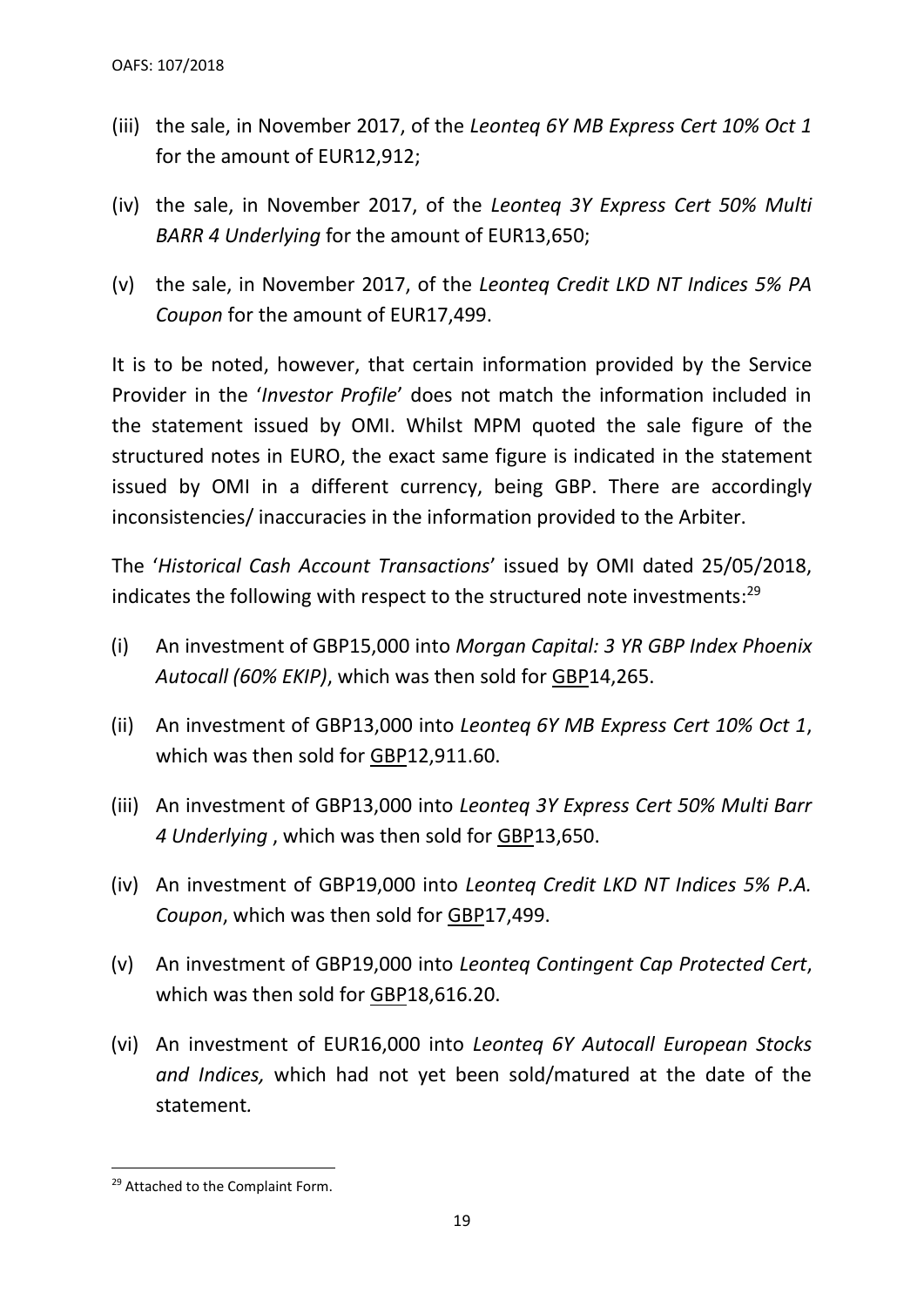The OMI valuation dated 15 April 2019, presented by the Complainant in her additional submissions indicated an unrealised loss on the *Leonteq 6Y Autocall European Stocks and Indices* of 1,803.20 in EUR as at that date. 30

## **Further Considerations**

## *Responsibilities of the Service Provider*

MPM is subject to the duties, functions and responsibilities applicable as a Retirement Scheme Administrator and Trustee of the Scheme.

# *Obligations under the SFA, RPA and directives/rules issued thereunder*

As indicated in the MFSA's Registration Certificate dated 28 April 2011 issued to MPM under the SFA, MPM was required, in the capacity of Retirement Scheme Administrator, '*to perform all duties as stipulated by articles 17 and 19 of the Special Funds (Regulation) Act, 2002…in connection with the ordinary or day-to-day operations of a Retirement Scheme registered under the [SFA]*'.

The obligations of MPM as a Retirement Scheme Administrator under the SFA are outlined in the Act itself and the various conditions stipulated in the original Registration Certificate which *inter alia* also referred to various Standard Operational Conditions (such as those set out in Sections B.2, B.5, B.7 of Part B and Part C) of the '*Directives for Occupational Retirement Schemes, Retirement Funds and Related Parties under the Special Funds (Regulation) Act*, *2002'* ('the Directives').

In terms of the said Registration Certificate issued under the SFA, MPM was also required to assume and carry out, on behalf of the Scheme, any functions and obligations applicable to the Scheme under the SFA, the regulations and the Directives issued thereunder.

Following the repeal of the SFA and issue of the Registration Certificate dated 1 January 2016 under the RPA, MPM was subject to the provisions relating to the services of a retirement scheme administrator in connection with the ordinary or day-to-day operations of a Retirement Scheme registered under the RPA.

<sup>30</sup> *A fol.* 212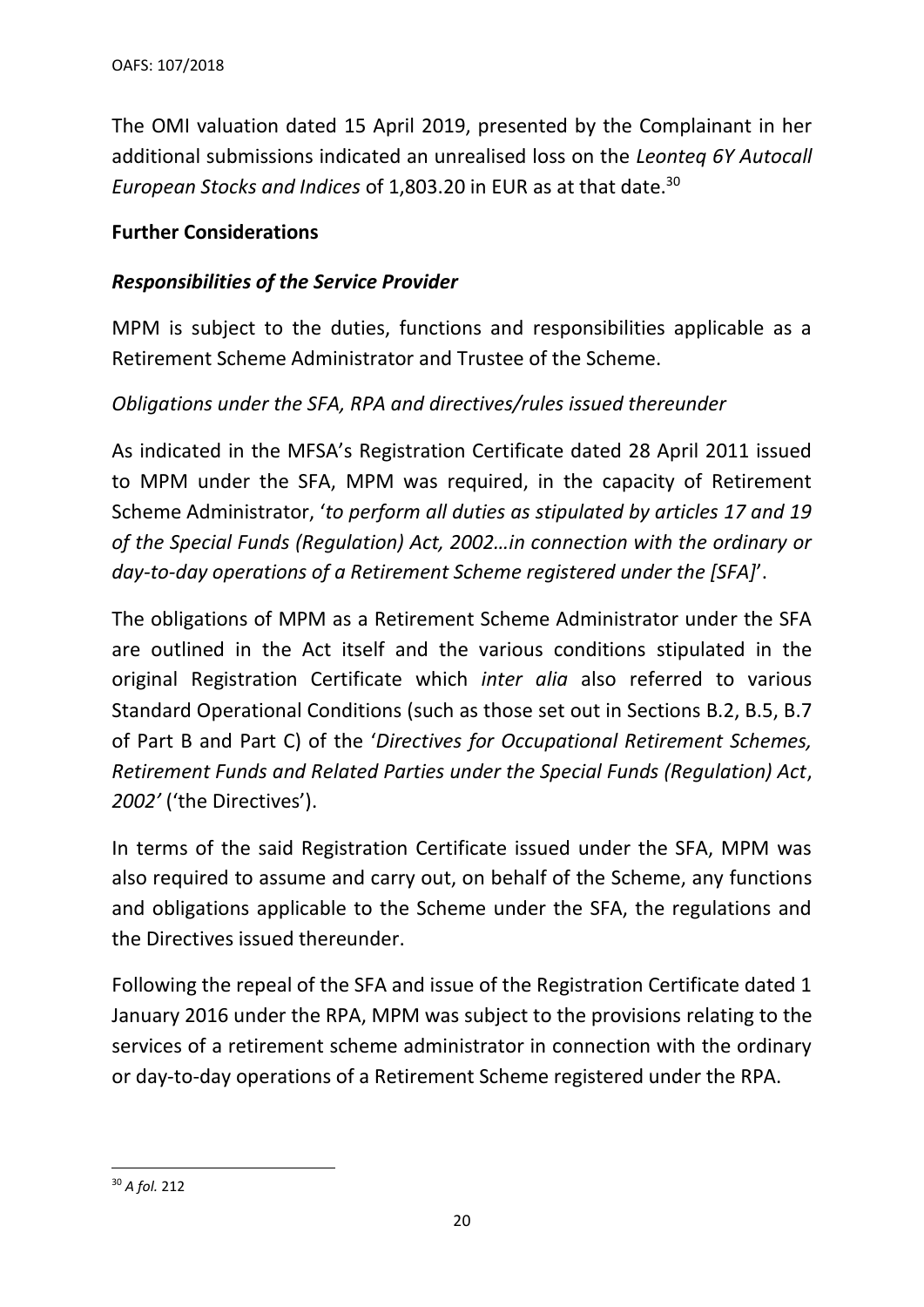As a Retirement Scheme Administrator, MPM was subject to the conditions outlined in the '*Pension Rules for Service Providers issued under the Retirement Pensions Act*' ('the Pension Rules for Service Providers') and the '*Pension Rules for Personal Retirement Schemes issued under the Retirement Pensions Act*' ('the Pension Rules for Personal Retirement Schemes').

In terms of the said Registration Certificate issued under the RPA, MPM was also required to assume and carry out, on behalf of the Scheme, any functions and obligations applicable to the Scheme under the RPA, the regulations and the Pension Rules issued thereunder.

One key duty of the Retirement Scheme Administrator emerging from the primary legislation itself is the duty to *'act in the best interests of the scheme'* as outlined in Article 19(2) of the SFA and Article 13(1) of the RPA*.* 

From the various general conduct of business rules/standard licence conditions applicable to MPM in its role as Retirement Scheme Administrator under the SFA/ RPA regime respectively, it is pertinent to note the following general principles: 31

a) Rule 2.6.2 of Part B.2.6 titled '*General Conduct of Business Rules applicable to the Scheme Administrator*' of the Directives issued under the SFA, which applied to MPM as a Scheme Administrator under the SFA, provided that:

'*The Scheme Administrator shall act with due skill, care and diligence – in the best interests of the Beneficiaries* …'.

The same principle continued to apply under the rules issued under the RPA. Rule 4.1.4, Part B.4.1 titled '*Conduct of Business Rules*' of the Pension Rules for Service Providers dated 1 January 2015 issued in terms of the RPA, and which applied to MPM as a Scheme Administrator under the RPA, provided that '*The Service Provider shall act with due skill, care and diligence* …'.

b) Rule 2.7.1 of Part B.2.7 titled '*Conduct of Business Rules related to the Scheme's Assets*', of the Directives issued under the SFA, which applied to MPM as a Scheme Administrator under the SFA, provided that:

<sup>&</sup>lt;sup>31</sup> Emphasis added by the Arbiter.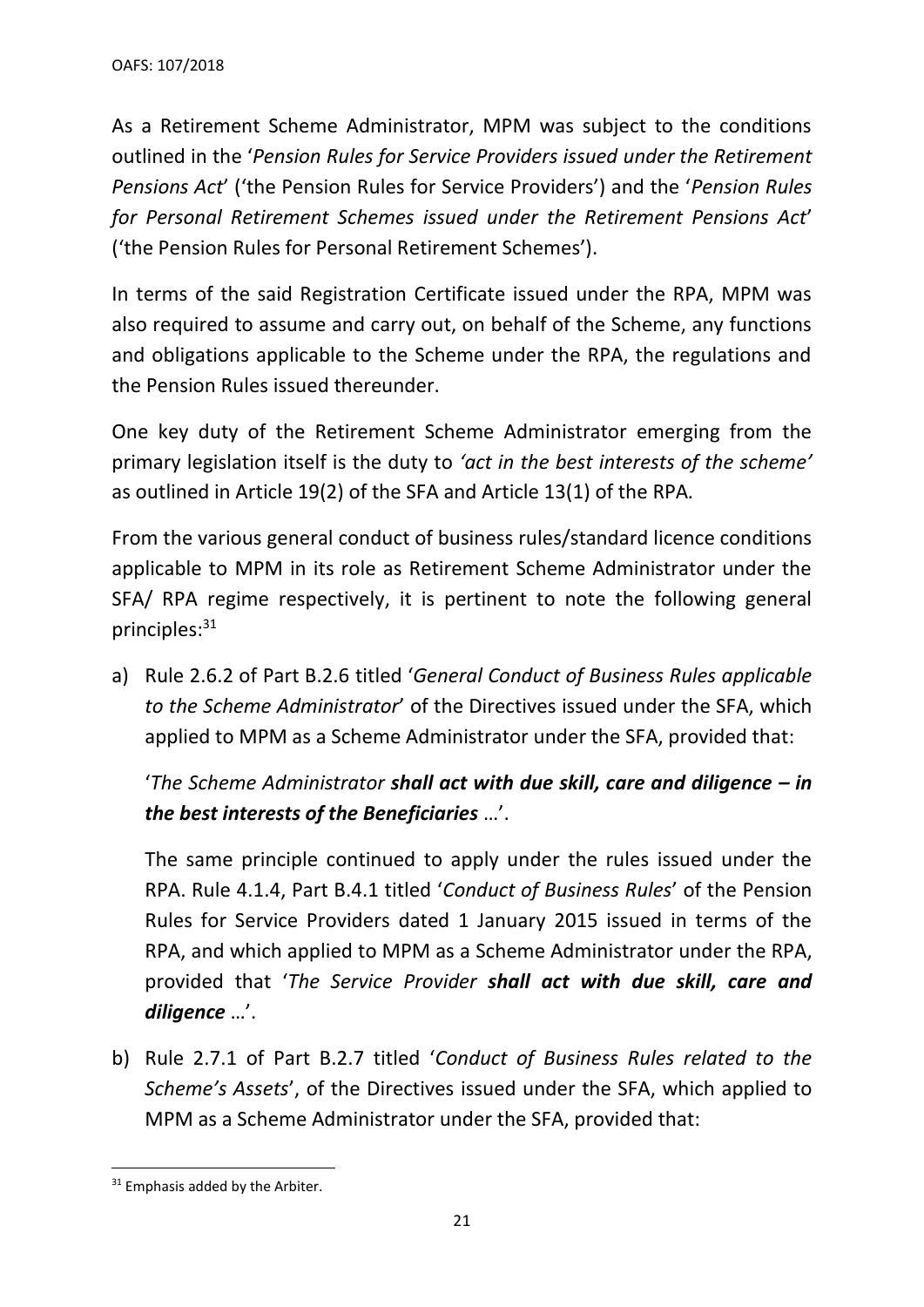# '*The Scheme Administrator shall arrange for the Scheme assets to be invested in a prudent manner and in the best interest of Beneficiaries* …'.

The same principle continued to apply under the rules issued under the RPA. Standard Condition 3.1.2, of Part B.3 titled '*Conditions relating to the investments of the Scheme*' of the Pension Rules for Personal Retirement Schemes dated 1 January 2015 issued in terms of the RPA, provided that:

'*The Scheme's assets shall be invested in a prudent manner and in the best interest of Members and Beneficiaries and also in accordance with the investment rules laid out in its Scheme Particulars and otherwise in the Constitutional Document and Scheme Document*';

c) Rule 2.6.4 of Part B.2.6 titled '*General Conduct of Business Rules applicable to the Scheme Administrator*' of the Directives issued under the SFA, which applied to MPM as a Scheme Administrator under the SFA provided that:

'*The Scheme Administrator shall organise and control its affairs in a responsible manner and shall have adequate operational, administrative and financial procedures and controls in respect of its own business and the Scheme to ensure compliance with regulatory conditions and to enable it to be effectively prepared to manage, reduce and mitigate the risks to which it is exposed …'.*

The same principle continued to apply under the rules issued under the RPA. Standard Condition 4.1.7, Part B.4.1 titled '*Conduct of Business Rules*' of the Pension Rules for Service Providers dated 1 January 2015 issued in terms of the RPA, provided that:

'*The Service Provider shall organise and control its affairs in a responsible manner and shall have adequate operational, administrative and financial procedures and controls in respect of its own business and the Scheme or Retirement Fund, as applicable, to ensure compliance with regulatory conditions and to enable it to be effectively prepared to manage, reduce and mitigate the risks to which it is exposed*.'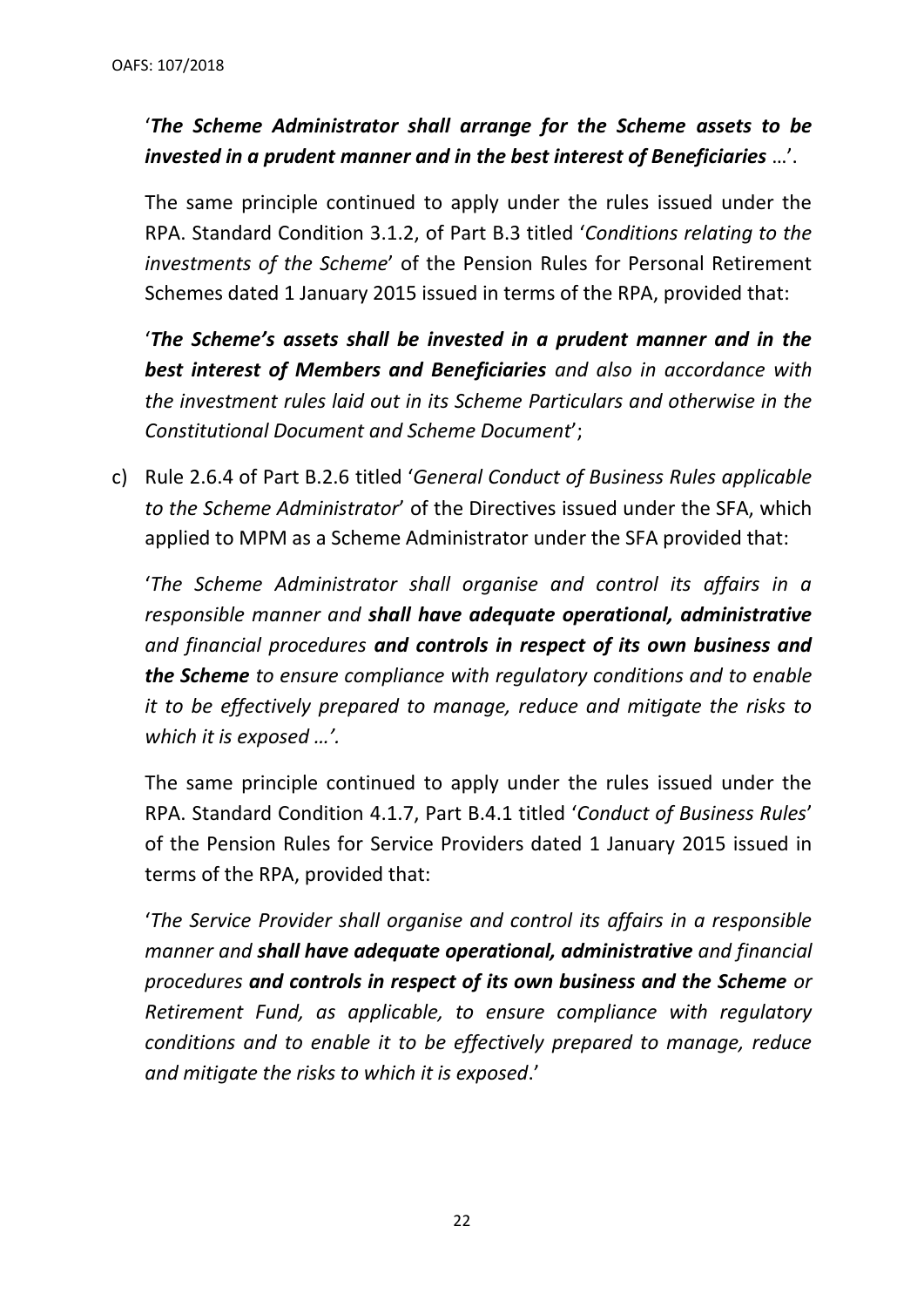Standard Condition 1.2.2, Part B.1.2 titled '*Operation of the Scheme*, of the Pension Rules for Personal Retirement Schemes dated 1 January 2015 issued in terms of the RPA, also required that:

'*The Scheme shall organise and control its affairs in a responsible manner and shall have adequate operational, administrative and financial procedures and controls to ensure compliance with all regulatory requirements'*.

# *Trustee and Fiduciary obligations*

As highlighted in the section titled '*The Legal Framework*' above, the Trusts and Trustees Act ('TTA'), Chapter 331 of the Laws of Malta is also relevant for MPM considering its capacity as Trustee of the Scheme. This is an important aspect on which not much emphasis on, and reference to, has been made by the Service Provider in its submissions.

Article 21 (1) of the TTA which deals with the '*Duties of trustees*', stipulates a crucial aspect, that of the *bonus paterfamilias*, which applies to MPM.

The said article provides that:

*'(1) Trustees shall in the execution of their duties and the exercise of their powers and discretions act with the prudence, diligence and attention of a bonus paterfamilias, act in utmost good faith and avoid any conflict of interest'.* 

It is also to be noted that Article 21 (2)(a) of the TTA, further specifies that:

*'Subject to the provisions of this Act, trustees shall carry out and administer the trust according to its terms; and, subject as aforesaid, the trustees shall ensure that the trust property is vested in them or is under their control and shall, so far as reasonable and subject to the terms of the trust, safeguard the trust property from loss or damage …'.* 

**In its role as Trustee, MPM was accordingly duty bound to administer the Scheme and its assets to high standards of diligence and accountability**.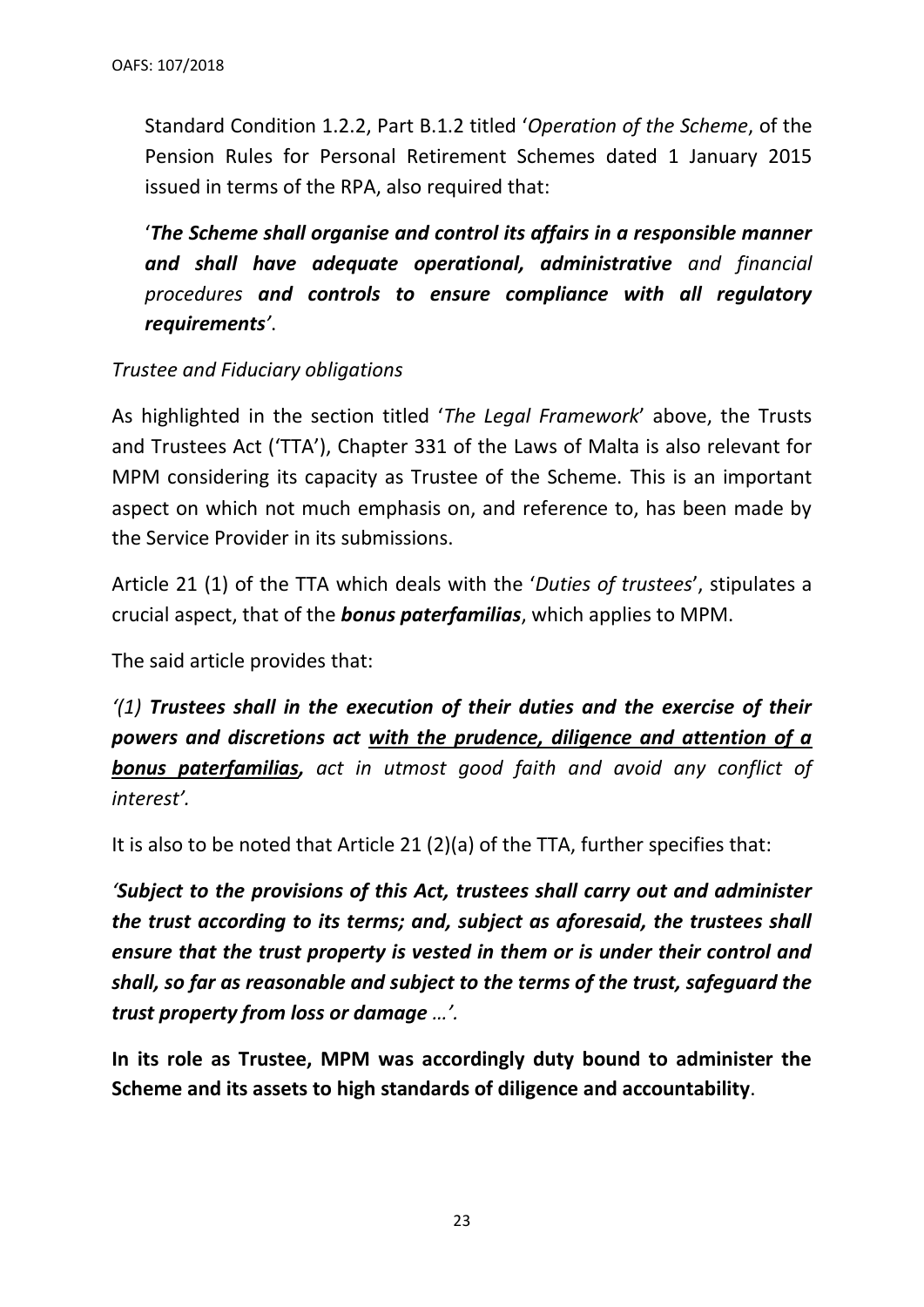The trustee, having acquired the property of the Scheme in ownership under trust, had to deal with such property '*as a fiduciary acting exclusively in the interest of the beneficiaries, with honesty, diligence and impartiality*'.<sup>32</sup>

As has been authoritatively stated:

'*Trustees have many duties relating to the property vested in them. These can be summarized as follows: to act diligently, to act honestly and in good faith and with impartiality towards beneficiaries, to account to the beneficiaries and to provide them with information, to safeguard and keep control of the trust property and to apply the trust property in accordance with the terms of the trust'*. 33

The fiduciary and trustee obligations were also highlighted by MFSA in a recent publication where it was stated that:

*'In carrying out his functions, a RSA [retirement scheme administrator] of a Personal Retirement Scheme has a fiduciary duty to protect the interests of members and beneficiaries. It is to be noted that by virtue of Article 1124A of the Civil Code (Chapter 16 of the Laws of Malta), the RSA has certain fiduciary obligations to members or beneficiaries, which arise in virtue of law, contract, quasi-contract or trusts. In particular, the RSA shall act honestly, carry out his obligations with utmost good faith, as well as exercise the diligence of a bonus pater familias in the performance of his obligations'.*<sup>34</sup>

Although this Consultation Document was published in 2017, MFSA was basically outlining principles established both in the TTA and the Civil Code which had already been in force prior to 2017.

**The above are considered to be crucial aspects which should have guided MPM in its actions and which shall accordingly be considered in this decision**.

<sup>32</sup> Editor Dr Max Ganado, *An Introduction to Maltese Financial Services Law,* Allied Publications 2009 p. 174. <sup>33</sup> *Op. Cit* , p 178

 $34$  Page 9 – Consultation Document on Amendments to the Pension Rules issued under the Retirement Pensions Act [MFSA Ref: 09-2017], dated 6 December 2017.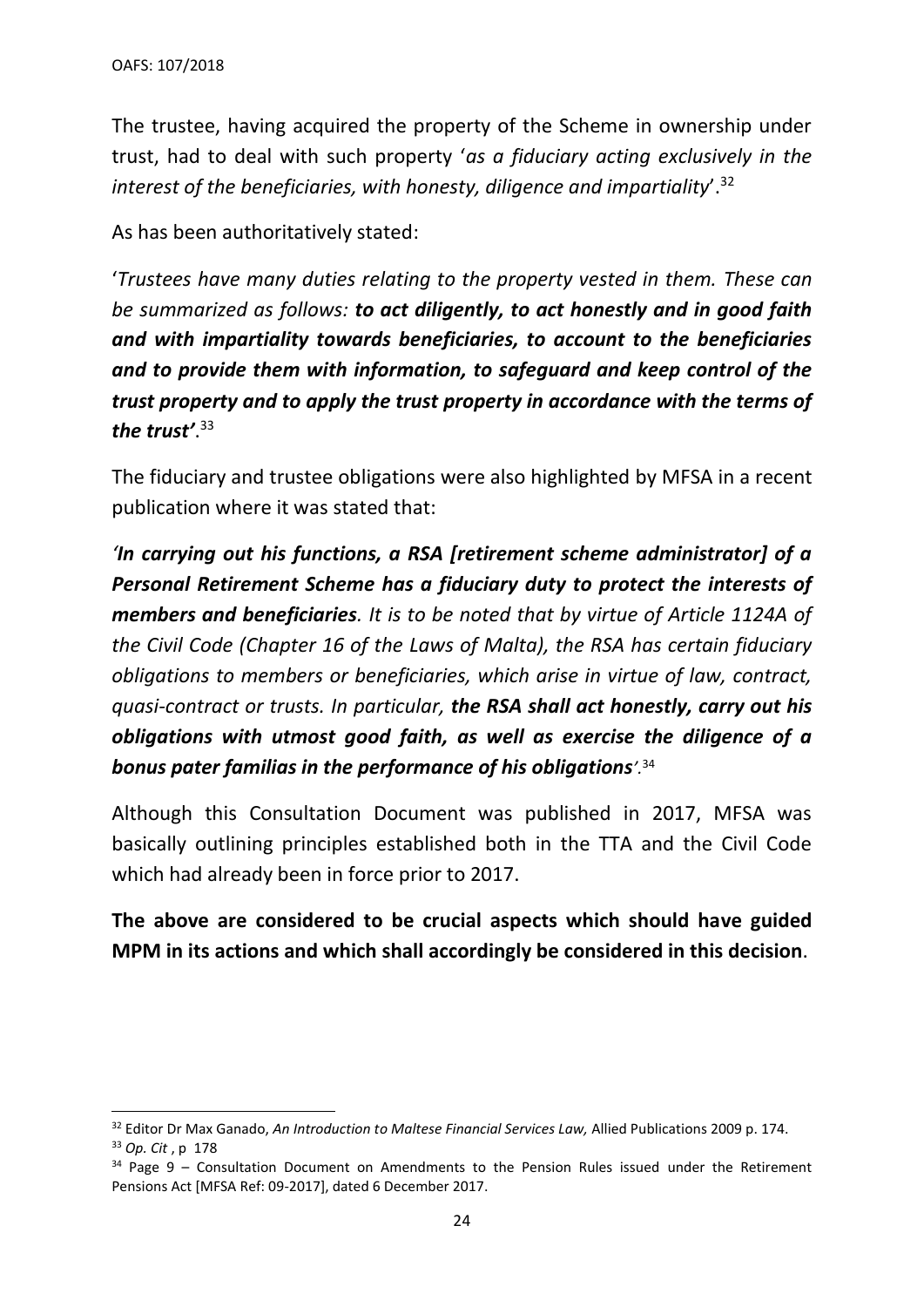## *Other relevant aspects*

One other important duty relevant to the case in question relates to **the oversight and monitoring function of the Service Provider in respect of the Scheme including with respect to investments**. As acknowledged by the Service Provider whilst MPM's duties did not involve the provision of investment advice, however, MPM did '*… retain the power to ultimately decide whether to proceed with an investment or otherwise*'.<sup>35</sup>

Once an investment decision is taken by the member and his investment adviser and such decision is communicated to the retirement scheme administrator, MPM explained that as part of its duties

*'The RSA will then ensure that the proposed trade on the dealing instruction, when considered in the context of the entire portfolio, ensures a suitable level of diversification, is in line with the member's attitude to risk and in line with the investment guidelines (applicable at the time the trade is placed) …'.*<sup>36</sup>

**MPM had accordingly the final say prior to the placement of a dealing instruction**, in that, if MPM was satisfied that the level of diversification is suitable and in order, and the member's portfolio as a whole is in line with his attitude to risk and investment guidelines '*the dealing instruction will be placed with the insurance company and the trade will be executed. If the RSA is not so satisfied, then the trade will not be proceeded with*'.<sup>37</sup>

This, in essence, reflected the rationale behind the statement reading:

'*I accept that I or my designated professional adviser may suggest investment preferences to be considered, however, the Retirement Scheme administrator will retain full power and discretion for all decisions relating to the purchase, retention and sale of the investments within my Momentum Pensions Retirement Fund*' which featured in the '*Declarations*' section of the Application Form for Membership signed by the Complainant.

<sup>&</sup>lt;sup>35</sup> Para. 17, page 5 of the affidavit of Stewart Davies

<sup>36</sup> Para. 31, Page 8 of the affidavit of Stewart Davies

<sup>&</sup>lt;sup>37</sup> Para. 33, Page 9 of the affidavit of Stewart Davies. Para. 17 of Page 5 of the said affidavit also refers.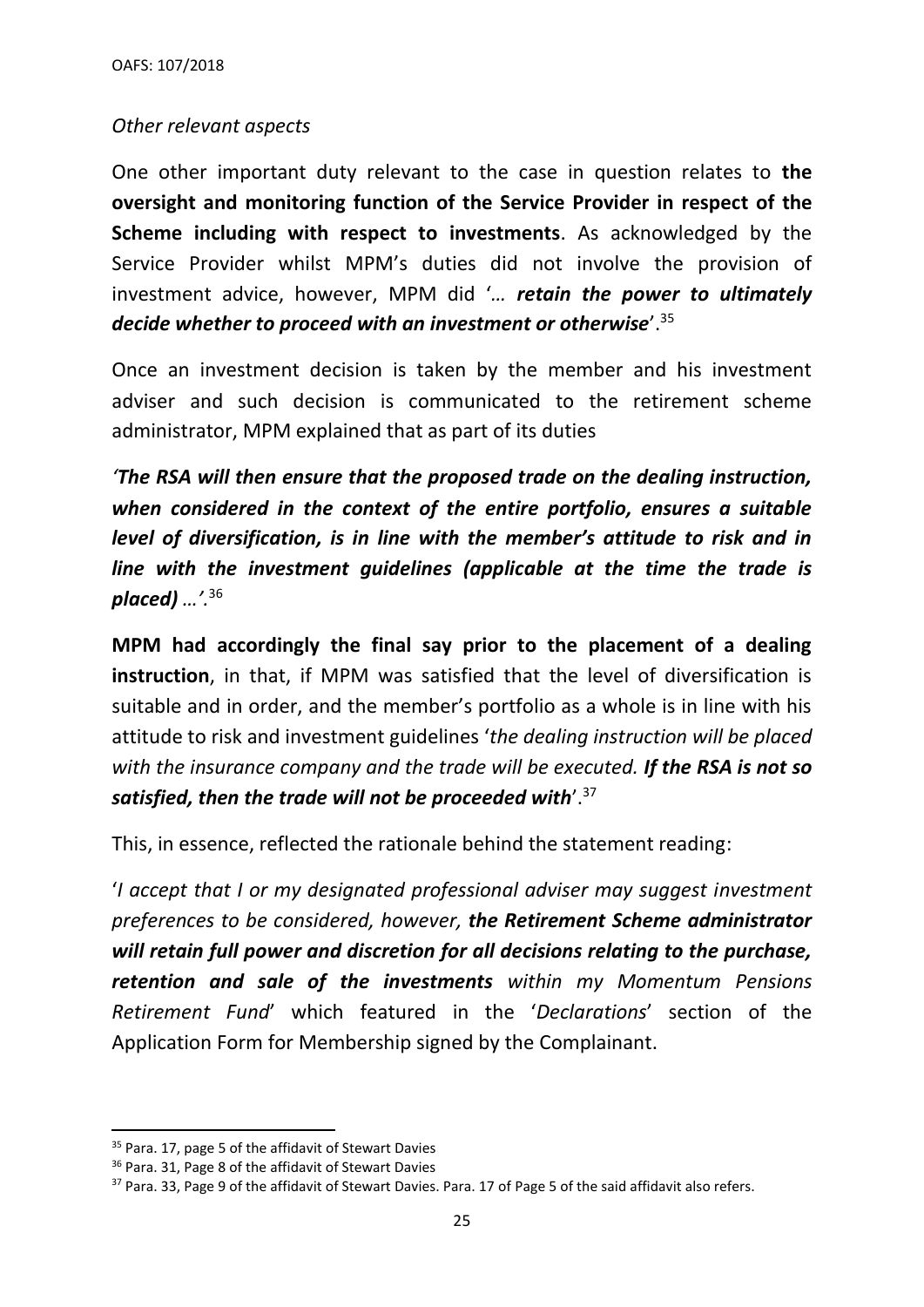The MFSA regarded the oversight function of the Retirement Scheme Administrator as an important obligation where it emphasised, in recent years, the said role. The MFSA explained that it:

*'… is of the view that as specified in SLC 1.3.1 of Part B.1 (Pension Rules for Retirement Scheme Administrators) of the Pension Rules for Service Providers, the RSA, in carrying out his functions, shall act in the best interests of the Scheme members and beneficiaries. The MFSA expects the RSA to be diligent and to take into account his fiduciary role towards the members and beneficiaries, at all times, irrespective of the form in which the Scheme is established. The RSA is expected to approve transactions and to ensure that these are in line with the investment restrictions and the risk profile of the member in relation to his individual member account within the Scheme'.*<sup>38</sup>

The MFSA has also highlighted the need for the retirement scheme administrator to query and probe the actions of a regulated investment adviser stating that:

*'the MFSA also remains of the view that the RSA is to be considered responsible to verify and monitor that investments in the individual member account are*  diversified, and the RSA is not to merely accept the proposed investments, but it *should acquire information and assess such investments'.* <sup>39</sup>

Despite that the above-quoted MFSA statements were made in 2018, an oversight function applied during the period relating to the case in question as explained earlier on.

As far back as 2013, MPM's Investment Guidelines indeed also provided that:

<sup>38</sup> Pg. 7 of the MFSA's Consultation Document dated 16 November 2018 titled '*Consultation on Amendments to the Pension Rules for Personal Retirement Schemes issued under the Retirement Pensions act*' (MFSA Ref. 15/2018) - [https://www.mfsa.com.mt/publications/policy-and-guidelines/consultation-documents-archive/.](https://www.mfsa.com.mt/publications/policy-and-guidelines/consultation-documents-archive/)

<sup>39</sup> Pg. 9 of MFSA's Consultation Document dated 16th November 2018 titled *'Consultation on Amendments to the Pension Rules for Personal Retirement Schemes issued under the Retirement Pensions Act' (MFSA Ref. 15/2018).*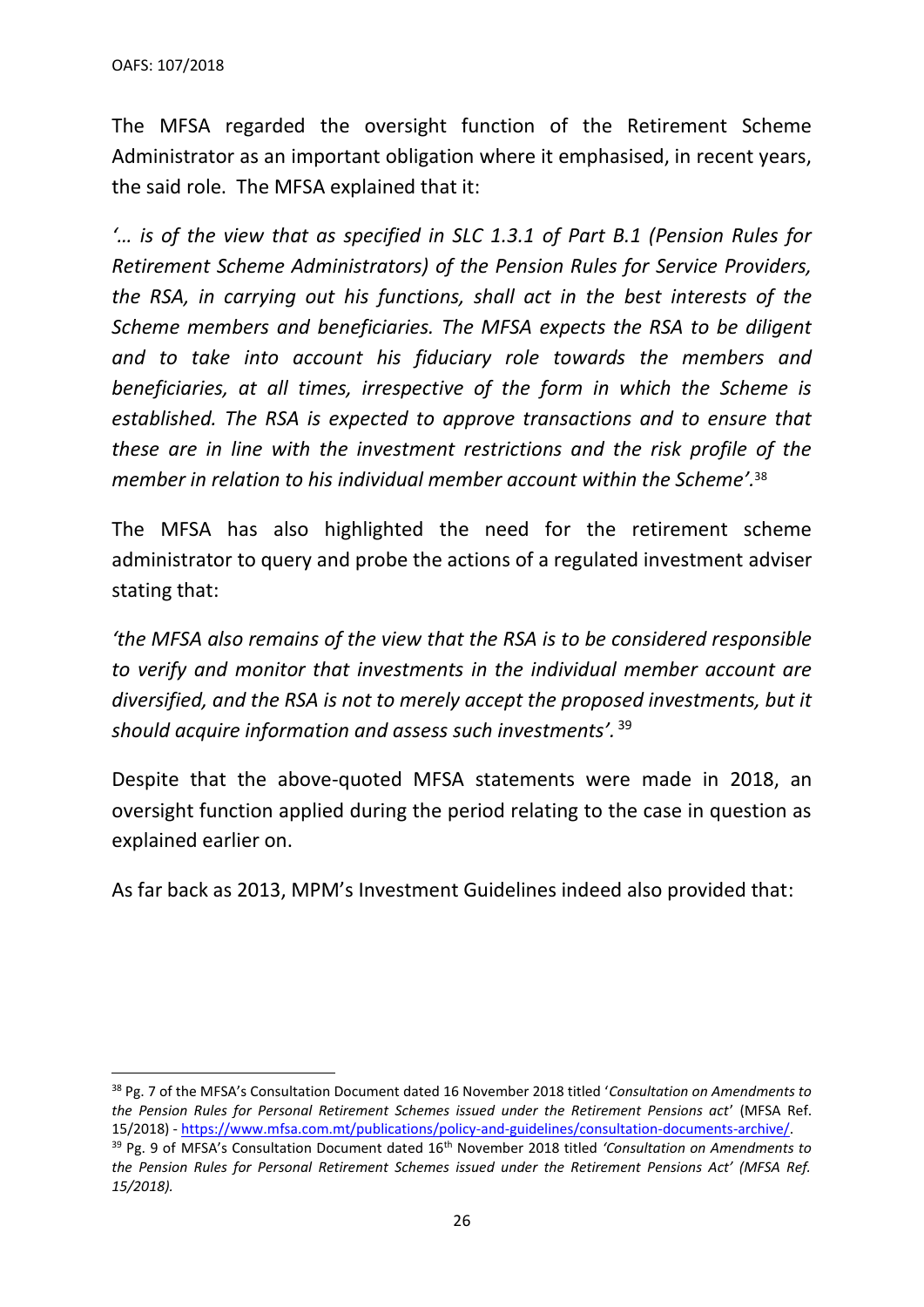'*The Trustee need to ensure that the member's funds are invested in a prudent manner and in the best interests of the beneficiaries. The key principle is to ensure that there is a suitable level of diversification …*' 40

Whilst para. 3.1 of the section titled '*Terms and Conditions'* of the Application Form for Membership into the Scheme also provided *inter alia* that:

'… *in its role as Retirement Scheme Administrator [MPM] will exercise judgement as to the merits or suitability of any transaction …*'.

## **Other Observations and Conclusions**

## *Key considerations*

The Arbiter will now consider the principal alleged failures made by the Complainant who claimed that there was a lack of care by MPM and that MPM never acted in her best interests. The Complainant alleged that MPM allowed an unsuitable portfolio of underlying investments to be created within the Retirement Scheme comprising of high-risk structured products unsuitable for a pension fund where her portfolio was tied into products of long term and early release penalties.

The Complainant also raised the aspect that she was now of the understanding that her advisers were actually not licensed to give financial advice. $41$ 

## *General observations*

On a general note, it is clear that MPM did not provide investment advice in relation to the underlying investments of the member-directed scheme. The role of the investment adviser was the duty of other parties, such as CWM. This would reflect on the extent of responsibility that the financial adviser and the RSA and Trustee had in this case.

However, despite that the Retirement Scheme Administrator was not the entity which provided the investment advice to invest in the contested

<sup>40</sup> Investment Guidelines titled '*January 2013'*, attached to the affidavit of Stewart Davies. The same statement is also included in page 9 of the Scheme Particulars of May 2018 (also attached to the same affidavit).

<sup>&</sup>lt;sup>41</sup> Section D of the Complaint Form and other additional related aspects and clarifications made by the Complainant in her additional submissions on the points raised in the Complaint Form.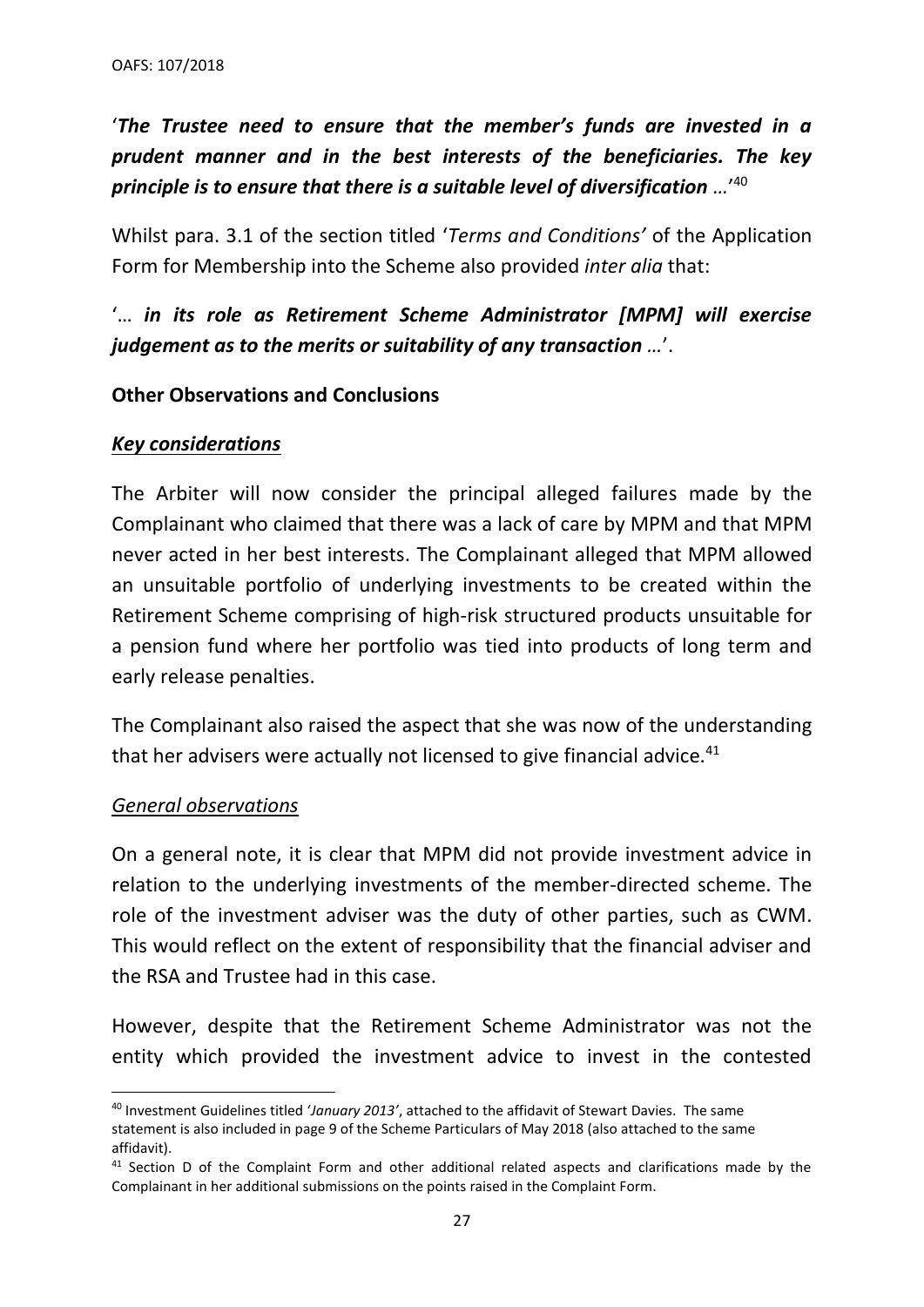financial instruments, **MPM had, nevertheless, certain obligations to undertake in its role of Trustee and Scheme Administrator. The obligations of the trustee and retirement scheme administrator in relation to a retirement plan are important ones and could have a substantial bearing on the operations and activities of the scheme and affect directly, or indirectly, its performance**.

Consideration thus needs to be made as to whether MPM failed in any other relevant obligations and duties, and if so, to what extent any such failures are considered to have had a bearing or otherwise on the financial performance of the Scheme and the resulting losses for the Complainant.

# *A. The appointment of the Investment Adviser*

It is noted that the Complainant chose the appointment of CWM to provide her with investment advice in relation to the selection of the underlying investments and composition of the portfolio within the member-directed Scheme.

**However, from its part, MPM allowed and/or accepted CWM to provide investment advice to the Complainant within the Scheme's structure**. **MPM even had itself an introducer agreement with CWM**.

**There are a number of aspects which give rise to concerns on the diligence exercised by MPM when it came to the acceptance of, and dealings with, the investment adviser as further detailed below.** 

# *Inappropriate and inadequate material issues involving the Investment Adviser*

i. *Incomplete and inaccurate material information relating to the adviser in MPM's Application Form for Membership*

It is considered that **MPM accepted and allowed inaccurate and incomplete material information relating to the Adviser to prevail in its own Application Form for Membership**. MPM should have been in a position to identify, raise and not accept the material deficiencies included in the Application Form.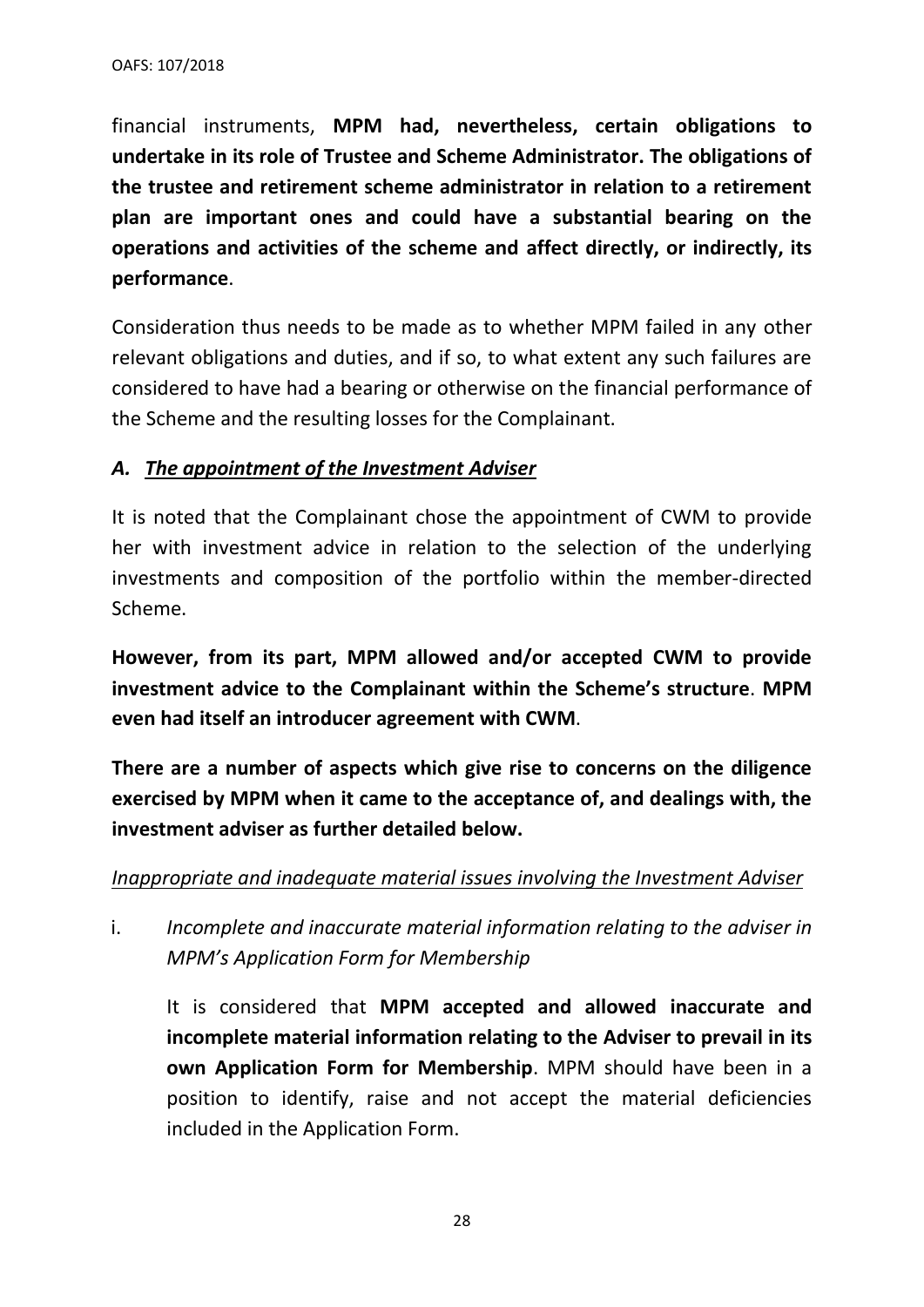**If inaccurate and incomplete material information was made in the Application Form for Membership on such a key party it was only appropriate and in the best interests of the Complainant, and reflective of the role as Trustee as a** *bonus paterfamilias***, for MPM to raise and flag such matters to the Complainant and not accept such inadequacies in its form**. **MPM had ultimately the prerogative whether to accept the application, the selected investment adviser and, also, decide with whom to enter into terms of business**.

The section titled '*Professional Adviser's Details*' in the Application Form for Membership for the Complainant indicated a different name for the adviser with this being indicated as '*Continental Wealth Trust*' rather than '*Continental Wealth Management*'. More importantly, in the same section of the Application Form, the section of the '*Regulator*' and '*Licence Number*' for the adviser were left empty and accordingly the section dealing with the '*Professional Adviser*' was incomplete in respect of the regulatory status and license of such party.

#### ii. *Lack of clarity convoluted information*

It is also noted that the Application Form submitted in respect of the purchase of the underlying policy includes lack of clarity and convoluted information relating to the investment adviser. MPM, as Trustee of the Scheme had clear sight of the said application and had indeed signed the application for the acquisition of the respective policy in its role as trustee.

The application form in respect of the policy issued by Old Mutual International, includes the stamp of another party, that of '*Trafalgar International GmbH*' ('Trafalgar') (with one stamp indicating the Head Office of Trafalgar in Germany and another stamp indicating a correspondence address for Trafalgar in Cyprus), next to the section titled '*Financial adviser details*' which also made reference to '*Continental Wealth*' in Spain. Trafalgar is then also featured in the section titled '*Financial adviser declaration*' in the same form with the field for *'Financial adviser stamp*' in the same section just including the stamps of Trafalgar (in Germany and Cyprus).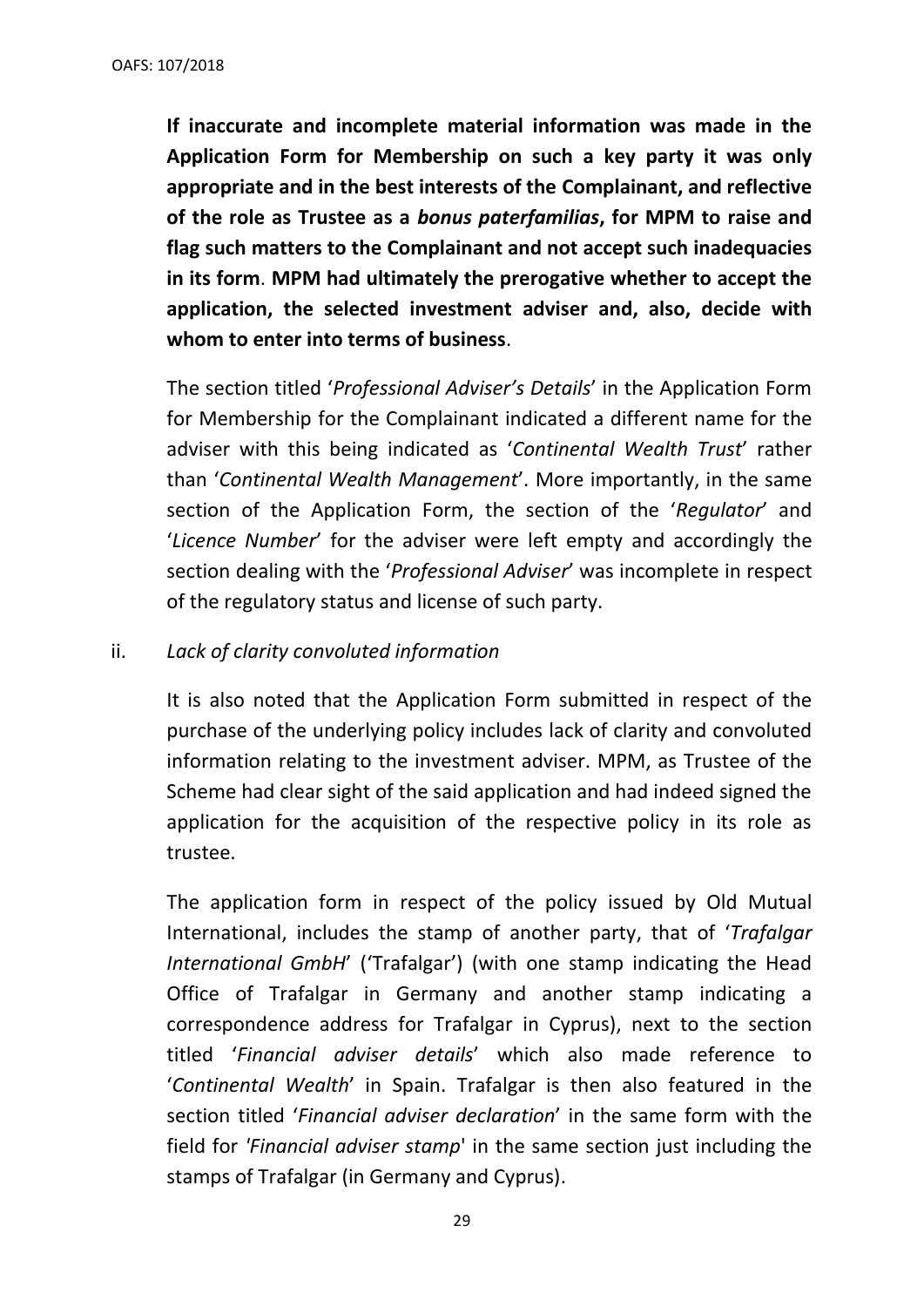**There was accordingly lack of clarity on the exact entity ultimately taking responsibility for the investment advice being provided to the Complainant. For the reasons explained, the information on the financial adviser is also somewhat inconsistent between that included in MPM's application form and the application form of the issuer of the underlying policy.** 

iii. *No proper distinctions between CWM and Trafalgar*

It is also unclear why the Annual Member Statements sent by MPM to the Complainant for the years ending December 2015 and 2016, indicated in the same statement '*Continental Wealth Management*' as '*Professional Adviser*' whilst at the same time indicated another party, '*Trafalgar International GmbH*' as the '*Investment Adviser'*. 42

No indication or explanation of the distinction and differences between the two terms of '*Professional Adviser*' and '*Investment Adviser*' were either provided or emerged nor can reasonably be deduced.

**Besides the lack of clarity on the entity taking responsibility for the investment advice and the lack of clear distinction/links between the indicated parties in the application forms and statements, it has also not emerged that the Complainant was provided with clear and adequate information regarding the respective roles and responsibilities between the different mentioned entities throughout.**

If CWM was acting as an appointed agent of another party, such capacity, as an agent of another firm, should have been clearly reflected in the application forms and other documentation relating to the Scheme. Relevant explanations and implications of such agency relationship and respective responsibilities should have also been duly indicated without any ambiguity.

It is also noted that during the proceedings of this case MPM has not provided evidence of any agency agreement between CWM and Trafalgar.

<sup>&</sup>lt;sup>42</sup> Attachments to the Reply submitted by MPM before the Arbiter for Financial Services.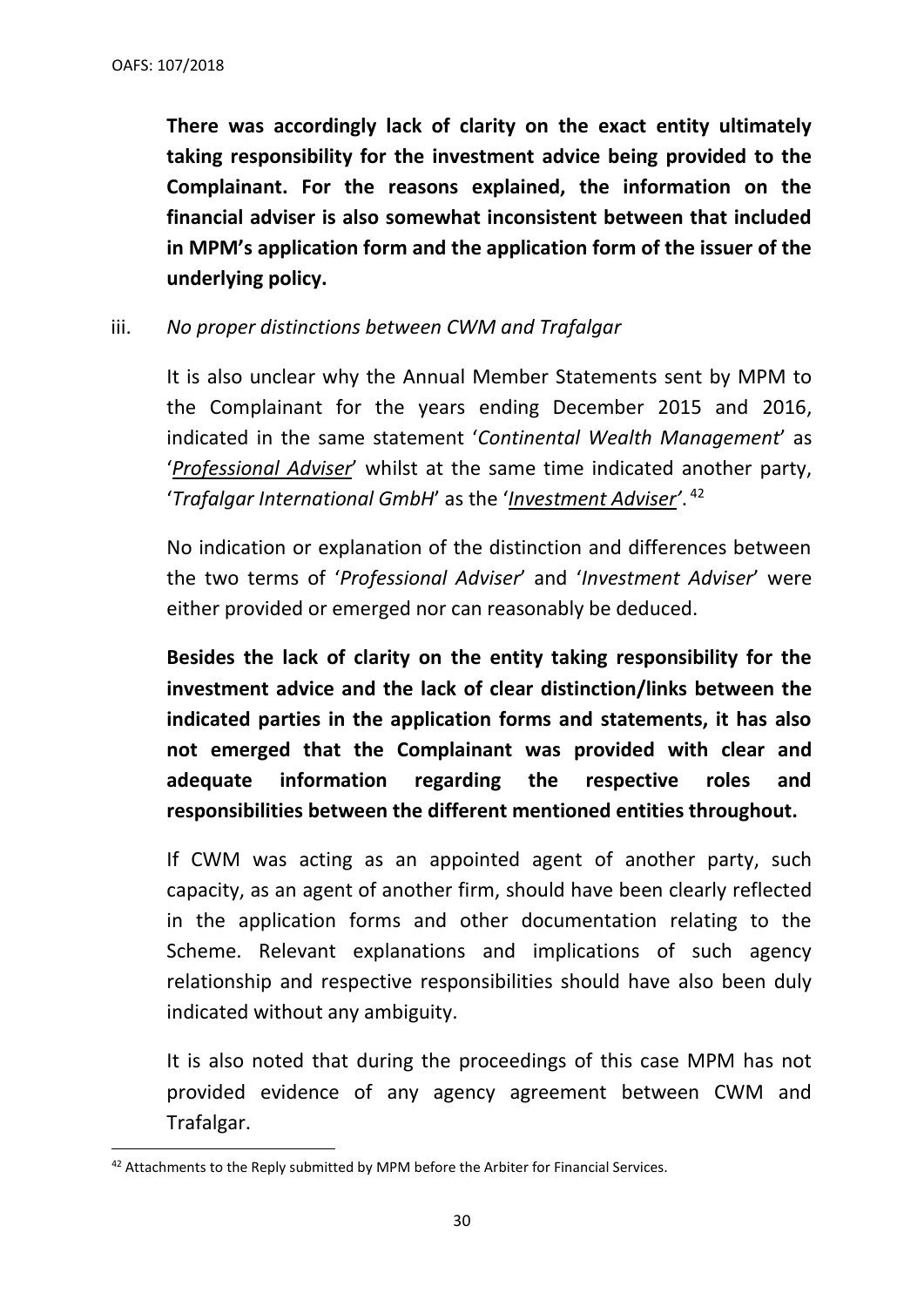**In the reply that MPM sent directly to the Complainant in respect of her formal complaint, MPM itself explained that:**

**'***Momentum in its capacity as Trustee and RSA, in exercising its duty to you ensured: The full details of the Scheme, including all parties' roles and responsibilities were clearly outlined to you in the literature provided ensuring no ambiguity***<sup>43</sup>***, including but not limited to the initial application form and T&C, the Scheme Particulars and Trust Deed and Rules***'.**<sup>44</sup>

**The Arbiter does not have comfort that such a duty has been truly achieved in respect of the adviser for the reasons amply explained above.**

iv. *No regulatory approval in respect of CWM*

During the proceedings of this case no evidence has either emerged about the regulatory status of CWM. As indicated earlier, in its submissions MPM only referred to the alleged links between CWM and Trafalgar and only provided a copy of the authorisations issued to Trafalgar International GmbH in Germany which just indicated that Trafalgar (and not CWM) held an authorisation as at 05.02.2016 as '*Investment intermediary*' and '*Insurance intermediary and insurance consultant*' from IHK Frankfurt am Main, the Chamber of Commerce and Industry in Frankfurt with the '*Insurance Mediation licence 34D Broker licence number: D-FE9C-BELBQ-24 and Financial Asset Mediator licence 34F: D-F-125-KXGB-53*'.<sup>45</sup>

With respect to authorisations issued by IHK, the Arbiter makes reference to Case 068/2018 and Case 172/2018 against MPM.<sup>46</sup> The said correspondence involved replies issued by IHK in 2018 to queries made in respect of CWM. In this regard, it is noted that in an email from IHK

<sup>43</sup> Emphasis added by the Arbiter.

<sup>44</sup> Section 3, titled '*Overview of Momentum Controls in place in exercising a duty to all members*' in MPM's reply to the Complainant in relation to the complaint made in respect of the Scheme.

<sup>&</sup>lt;sup>45</sup> Copy of authorisations issued to Trafalgar were attached to the Reply of MPM submitted before the Arbiter for Financial Services and/or specifically referred to in para.39 Section E, titled '*CWM and Trafalgar International GmbH*' in the affidavit of Stewart Davies.

<sup>46</sup> Decided today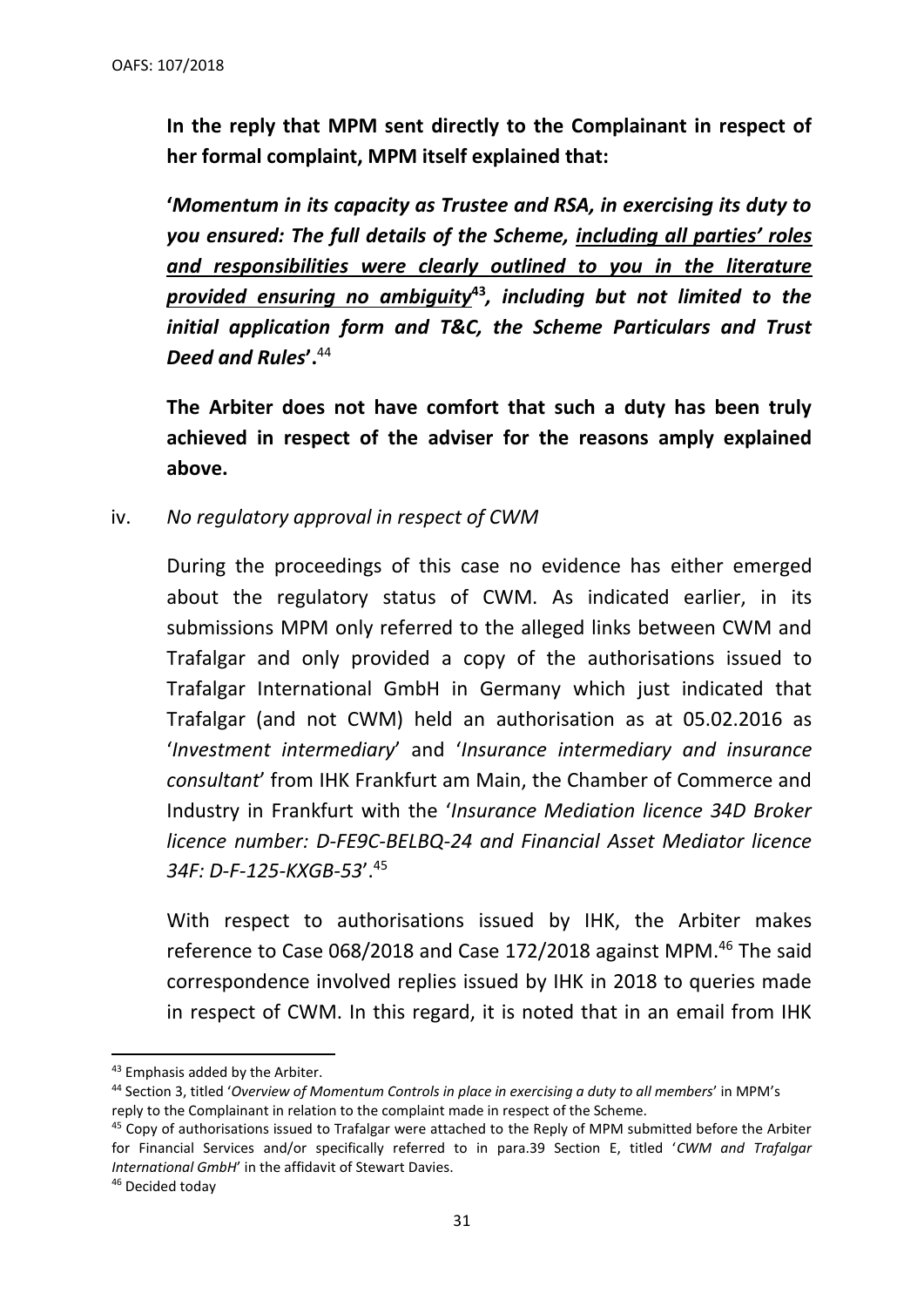dated 19 April 2018, IHK indicated *inter alia* that it was not aware of an official affiliation between CWM and Trafalgar and that Trafalgar held the financial investment intermediation licence (34f para. 1 GewO) from June 2013 until March 2016 where the licence was '*not extendable'* and *'even back then it did not cover the activities of another legal personality*'.<sup>47</sup>

Similarly, in a letter dated 20 April 2018 issued by IHK it was *inter alia* noted by IHK that:

'*Trafalgar International GmbH is a German limited company headquartered in Frankfurt am Main. The company currently holds a licence under 34d para.1 German Trade Law (German: Gewerbeordnung, GewO) (insurance intermediation). The German licence as an insurance intermediary cannot be extended to another legal personality and it does not authorize the licence holder to regulate other insurance or financial investment intermediaries.'* <sup>48</sup>

MPM's statement that CWM '*was operating under Trafalgar International GmbH licenses*' <sup>49</sup> has not been backed up by any evidence during the proceedings of this case and has actually been contradicted by communications issued by IHK as indicated above. It is accordingly clear that no comfort can be taken from the authorisation/s held by Trafalgar.

**Indeed, no evidence of any authorisation held by CWM in its own name or as an agent of a licensed institution, authorising it to provide advice on investment instruments and/or advice on investments underlying an insurance policy has, ultimately been produced or emerged during the proceedings of this case.** 

In the absence of such, **the mere explanations provided by MPM regarding the regulatory status of CWM, including that CWM '***was authorised to trade in Spain and in France by Trafalgar International* 

<sup>47</sup> Email from IHK dated 19 April 2018 – *A fol.* 166/167 of Case Number 068/2018 against MPM decided today

<sup>48</sup> Letter from IHK dated 20 April 2018 – *A fol.* 12/13 of Case Number 172/2018 against MPM decided today

<sup>49</sup> Para. 39, Section E, titled *'CWM and Trafalgar International GmbH'* of the affidavit of Stewart Davies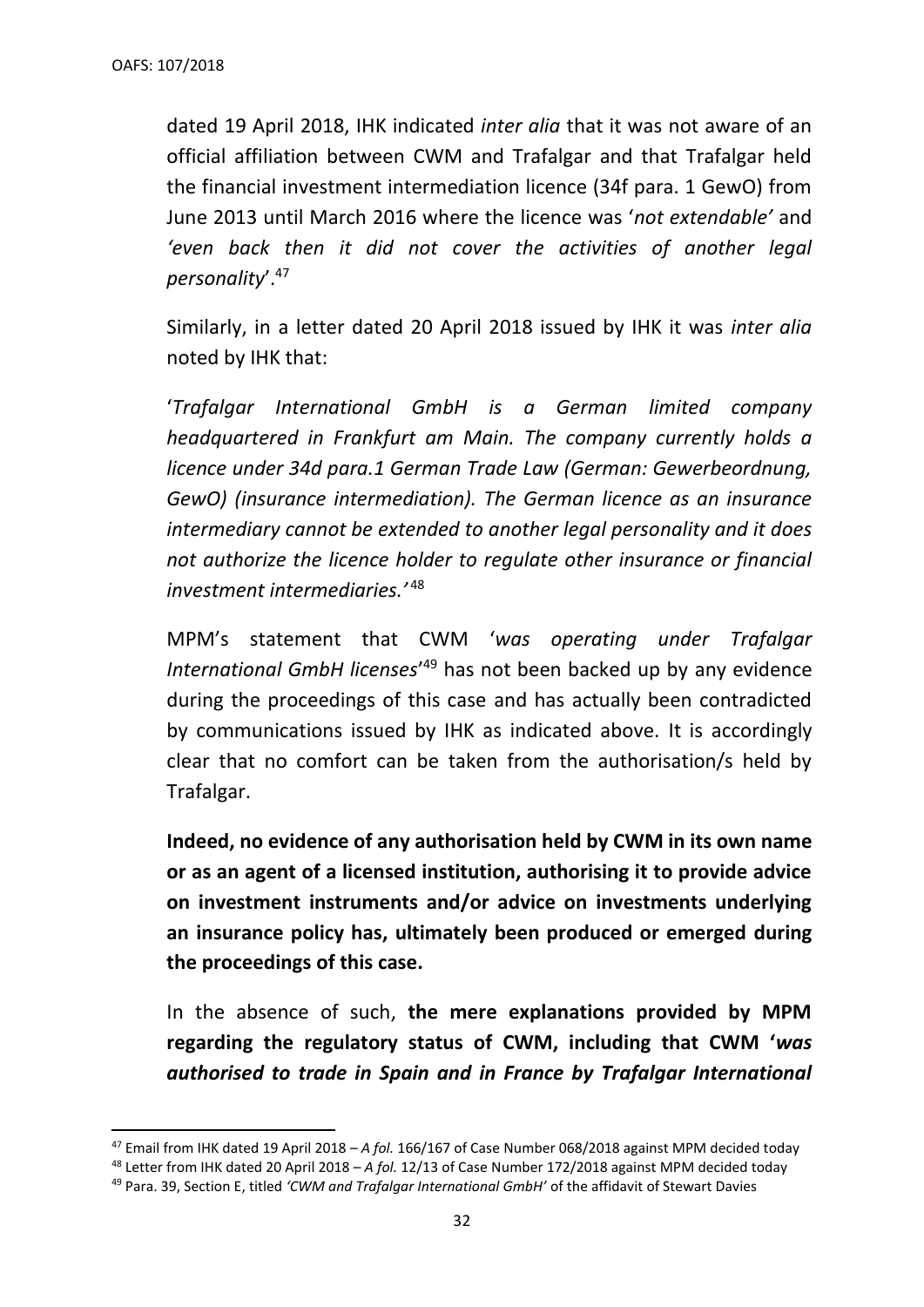*GmbH***' <sup>50</sup>, are rather vague, inappropriate and do not provide sufficient comfort of an adequate regulatory status for CWM to undertake the investment advisory activities provided to the Complainant**.

This also taking into consideration that:

- (i) Trafalgar is itself no regulatory authority but a licensed entity itself;
- (ii) the lack of clarity/ incomplete information as to the regulatory status of the investment adviser in the Application Form for Membership as well as the confusing and unclear references in the sections relating to the investment adviser in other documentation as indicated above;
- (iii) legislation covering the provision of investment advisory services in relation to investment instruments, namely the Markets in Financial Instruments Directive (2004/39/EC) already applied across the European Union since November 2007.

**No evidence was provided that CWM, an entity indicated as being based in Spain, held any authorisation to provide investment advisory services, in its own name or in the capacity of an agent of an investment service provider under MiFID**.

Article 23(3) of the MiFID I Directive, which applied at the time, indeed provided specific requirements on the registration of tied agents.<sup>51</sup>

**No evidence of CWM featuring in the tied agents register in any EU jurisdiction was either produced or emerged.** 

**Neither was any evidence produced of any exemption from licence under MiFID or that CWM held an authorisation or exemption under any other applicable European legislation for the provision of the contested investment advice**.

<sup>50</sup> Pg. 1, Section A titled '*Introduction'*, of the Reply of MPM submitted before the Arbiter for Financial Services <sup>51</sup> <https://eur-lex.europa.eu/legal-content/EN/TXT/PDF/?uri=CELEX:32004L0039&from=EN>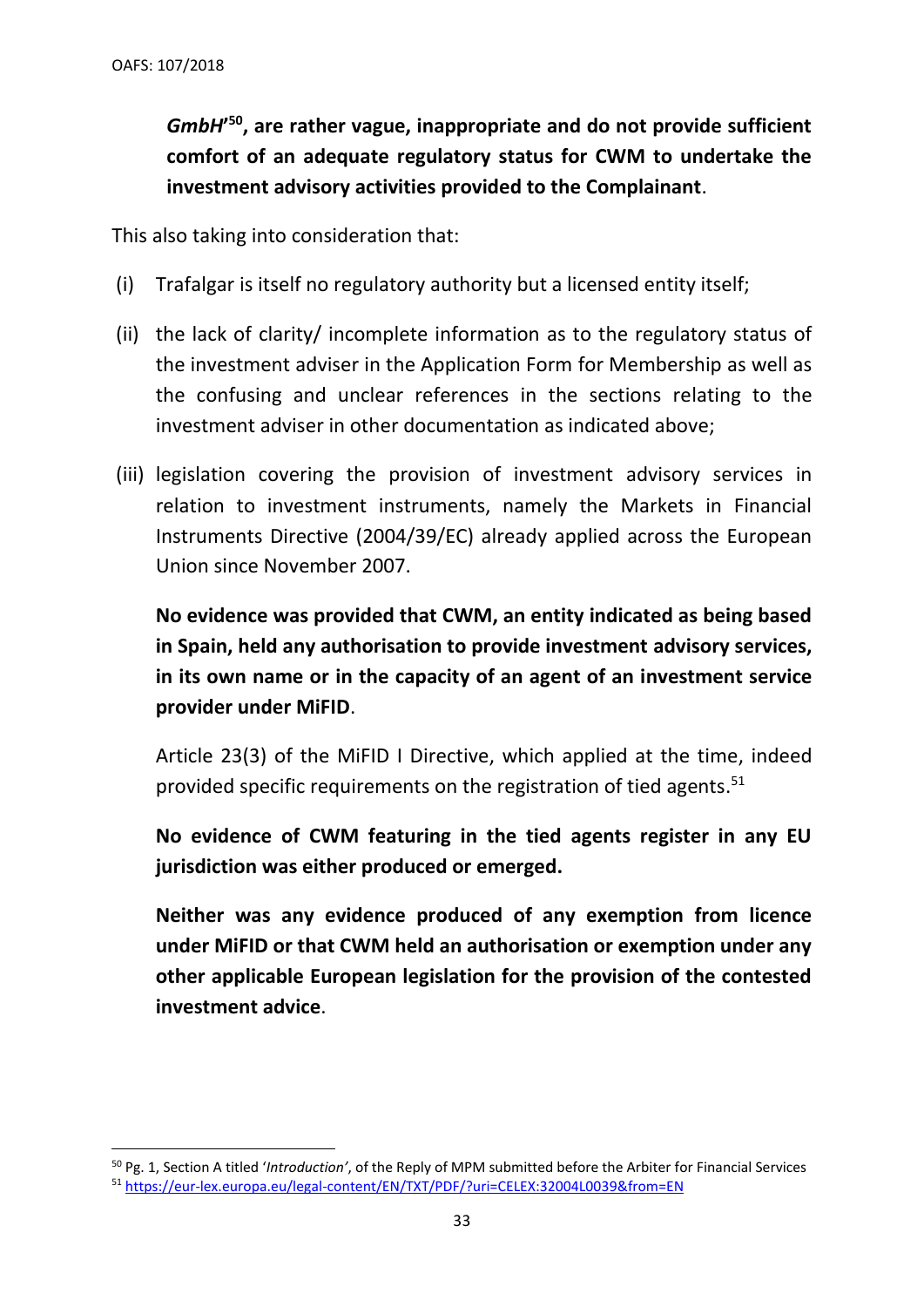The Service Provider noted *inter alia* that '*CWM was appointed agent of Trafalgar International GmbH*'.<sup>52</sup>

**The nature of the agency agreement that CWM was claimed to have was not explained nor defined, and it was not indicated either in terms of which European financial services legislation such agency agreement was in force and permitted the provision of the disputed investment advice. Nor evidence of any agency agreement existing between CWM and any other party was produced during the proceedings of this case as indicated above**.

## *Other observations & synopsis*

As explained above, albeit being selected by the Complainant, the investment adviser was however accepted, at MPM's sole discretion, to act as the Complainant's investment adviser **within the Scheme's structure**.

The responsibility of MPM in accepting and allowing CWM to act in the role of investment adviser takes even more significance when one takes into consideration the scenario in which CWM was accepted by MPM where no details were included in its own form in respect of the regulatory status of such entity with the respective fields in the form being left empty.

MPM allowed and left uncontested, incomplete key information in its own Application Form for Membership of the Retirement Scheme with respect to the regulatory status of the investment adviser.

The Service Provider argued *inter alia* in its submissions that it was not required, in terms of the rules, to require the appointment of an adviser which was regulated during the years 2013-2015 under the SFA regime and until the implementation of Part B.9 titled '*Supplementary Conditions in the case of entirely Member Directed Schemes*' of the Pension Rules for Personal Retirement Schemes issued in terms of the RPA updated in December 2018, where the latter clearly introduced the requirement for the investment adviser to be regulated.

<sup>52</sup> Para. 39, Section E, titled '*CWM and Trafalgar International GmbH'* of the affidavit of Stewart Davies.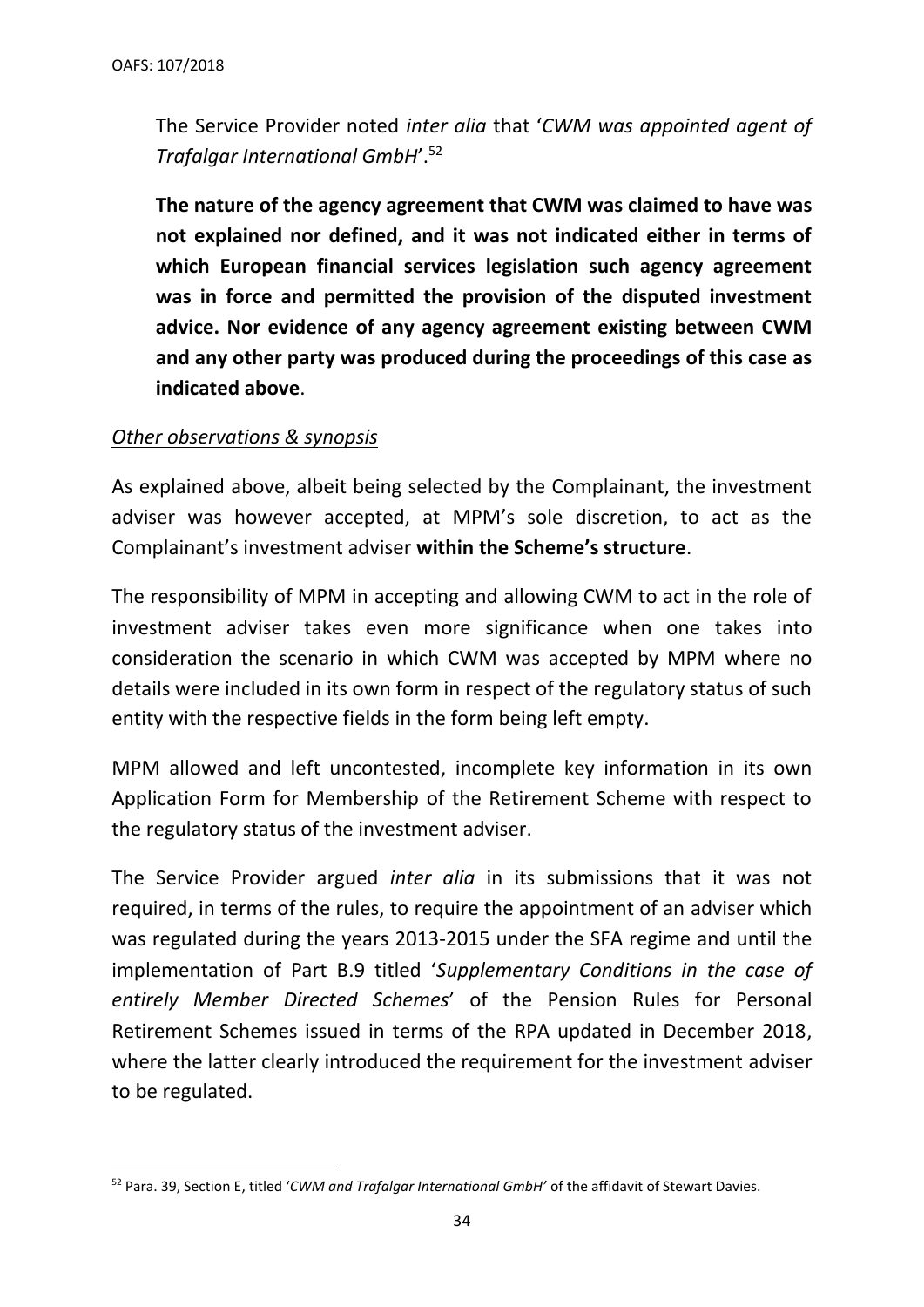**However, the Arbiter believes that MPM as Trustee had in any case the obligation to act with the required diligence of a** *bonus paterfamilias*  **throughout, and was duty bound to raise with the Complainant, and not itself accept, material aspects missing relating to the investment adviser.**

**The appointment of an entity such as CWM as investment adviser meant, in practice, that there was a layer of safeguard in less for the Complainant as compared to a structure where an adequately regulated adviser is appointed**. **An adequately regulated financial adviser is subject to, for example, fitness and properness assessments, conduct of business requirements as well as ongoing supervision by a financial services regulatory authority. MPM, being a regulated entity itself, should have been duly and fully cognisant of this**. **It is was only in the best interests of the Complainant for MPM to ensure that the Complainant had correct and adequate key information about the investment adviser.**

**Besides the issue of the regulatory status of the adviser, MPM also allowed and left uncontested important information, which was convoluted, misleading, unclear and lacking as explained above, with respect to the investment adviser, namely in relation to:**

- **- CWM's alleged role as agent of another party, and the respective responsibilities of CWM and its alleged principal;**
- **- the entity actually taking responsibility for the investment advice given to the Complainant as more than one entity was at times mentioned with respect to investment advice;**
- **- the distinctions between CWM and Trafalgar.**

**It is also to be noted that apart from the above, MPM had itself a business relationship with CWM, having accepted it to act as its introducer of business. Such relationship gave rise to potential conflicts of interest, where an entity whose actions were subject to certain oversight by MPM on one hand was on the other hand channelling business to MPM.** 

35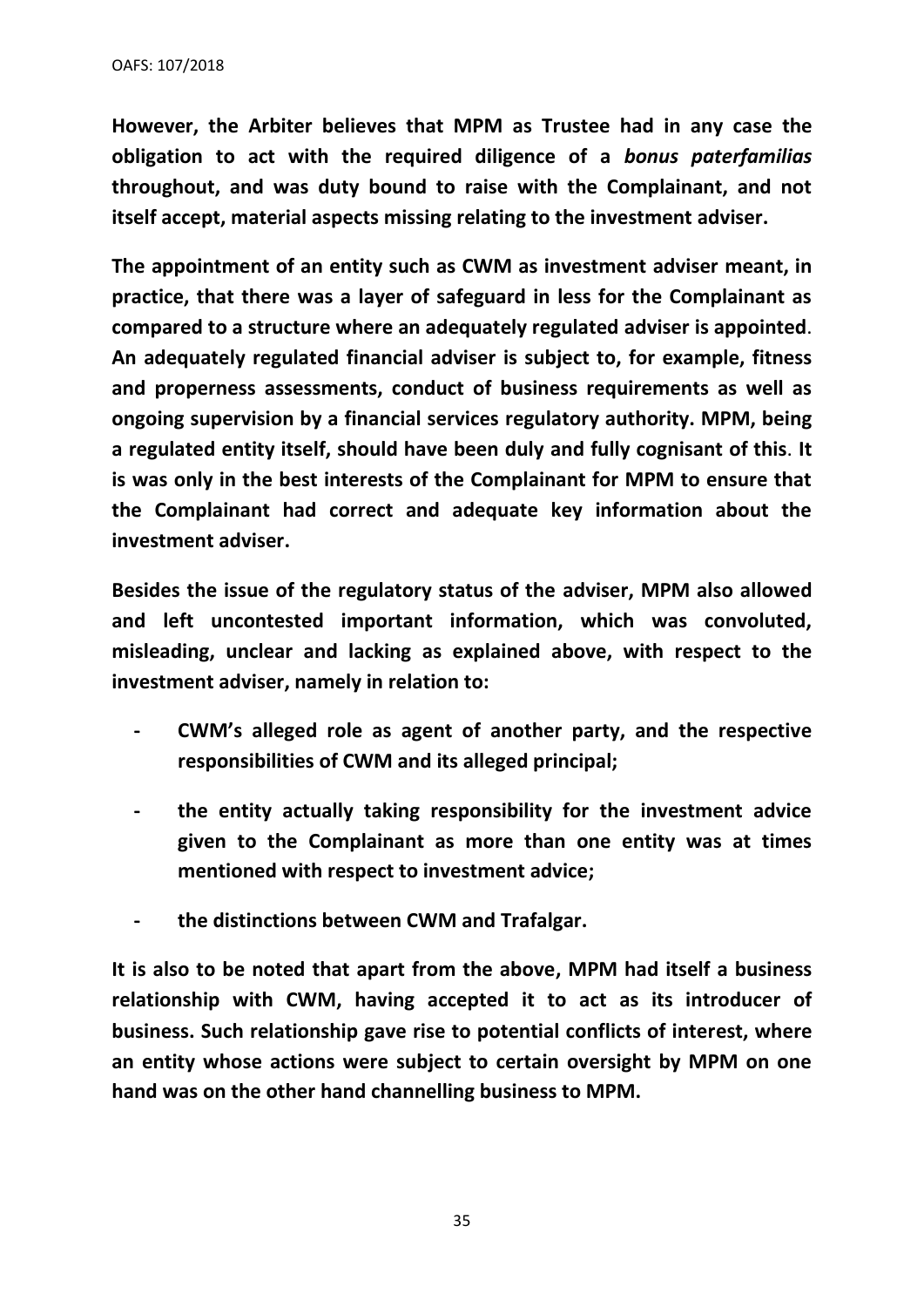Even in case where, under the previous applicable regulatory framework, an unregulated adviser was allowed by the trustee and scheme administrator to provide investment advice to the member of a member-directed scheme (on the basis of clear understanding by the member of such unregulated status and implications of such, and the member's subsequent consent for such type of adviser), **one would, at the very least, reasonably expect the retirement scheme administrator and trustee of such a scheme to exercise even more caution and prudence in its dealings with such a party in such circumstances.** 

This is even more so when the activity in question, that is, one involving the recommendations on the choice and allocation of underlying investments, has such a material bearing on the financial performance of the Scheme and the objective to provide for retirement benefits.

It would have accordingly been only reasonable, to expect the trustee and retirement scheme administrator, as part of its essential and basic obligations and duties in such roles, to have an even higher level of disposition in the probing and querying of the actions of an unregulated investment adviser in order to ensure that the interests of the member of the scheme are duly safeguarded and risks mitigated in such circumstances.

The Arbiter does not have comfort that such level of diligence and prudence has been actually exercised by MPM for the reasons already stated in this section of the decision.

# *B. The permitted portfolio composition*

## *Investment into Structured Notes*

## *Preliminary observations*

The sale of, and investment into, structured notes is an area which has attracted various debates internationally including reviews by regulatory authorities over the years. Such debates and reviews have been occurring even way back since the time when the Retirement Scheme was granted registration in 2011.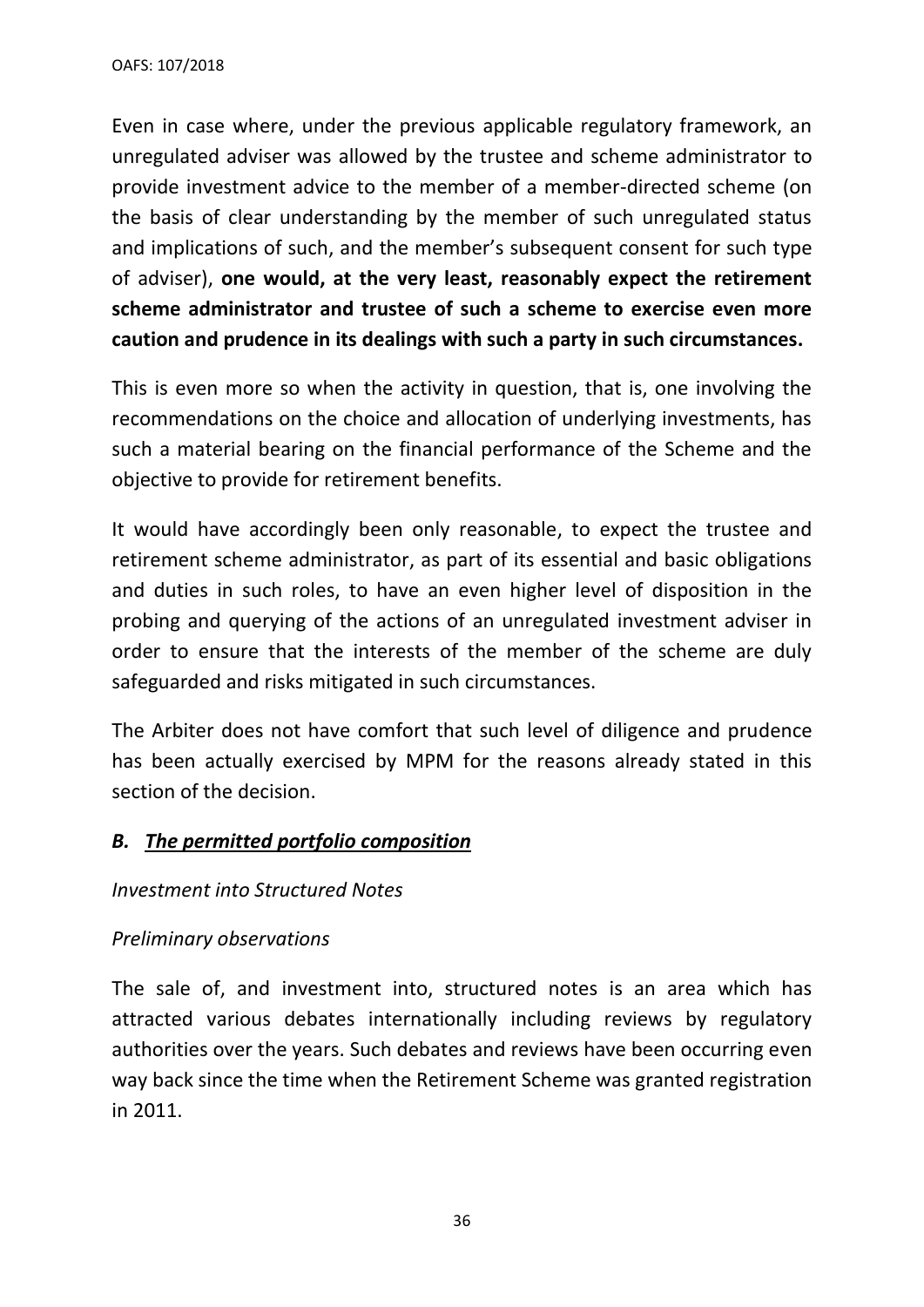**The Arbiter considers that caution was reasonably expected to be exercised with respect to investments in, and extent of exposure to, such products since the time of the Scheme's registration. Even more so when taking into consideration the nature of the Retirement Scheme and its specific objective.**

**Nevertheless, the exposure to structured notes allowed within the Complainant's portfolio was extensive, with the insurance policy underlying the Scheme being at times predominantly invested into such products.**

A typical definition of a structured note provides that:

'*A structured note is a [debt security](https://www.investopedia.com/terms/d/debtsecurity.asp) issued by financial institutions; its return is based on equity indexes, a single equity, a basket of equities, interest rates, commodities or foreign currencies. The return on a structured note is linked to the performance of an [underlying asset,](https://www.investopedia.com/terms/u/underlying-asset.asp) group of assets or index*'. 53

A structured note is further described as:

'*A [debt obligation](https://www.investopedia.com/terms/c/cdo.asp) – basically like an [IOU](https://www.investopedia.com/terms/i/iou.asp) from the issuing [investment bank](https://www.investopedia.com/terms/i/investmentbank.asp) – with an embedded [derivative](https://www.investopedia.com/terms/d/derivative.asp) component; in other words, it invests in [assets](https://www.investopedia.com/terms/a/asset.asp) via derivative instruments'*. 54

As indicated above, the portfolio was extensively invested into structured products with these constituting 65.75% of the policy value at the time of purchase of these products.

No relevant fact sheets of structured products forming part of the Complainant's portfolio have been produced in the case in question. Neither has the Office of the Arbiter for Financial Services managed to source any fact sheet in respect of any of the structured products featuring in the Complainant's portfolio.

The Arbiter nevertheless observes that the exposure to structured products in the portfolio was extensive as already indicated and also notes high exposure to the same single issuer, through cumulative purchases in products issued by the same issuer, this being Leonteq.

<sup>53</sup> <https://www.investopedia.com/terms/s/structurednote.asp>

<sup>54</sup> <https://www.investopedia.com/articles/bonds/10/structured-notes.asp>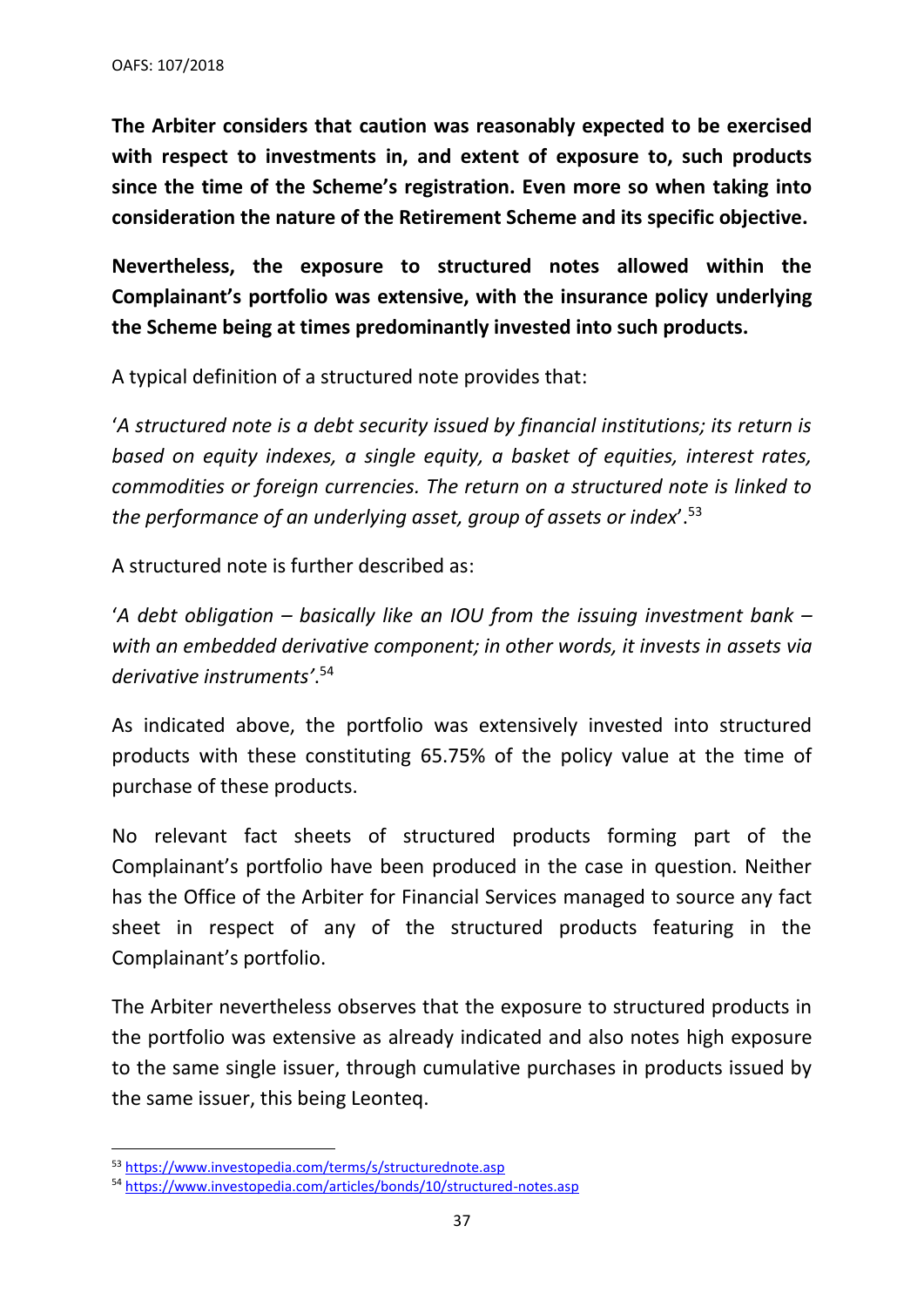The Arbiter shall accordingly consider only this aspect in the circumstances.

# *Portfolio not reflective of the MFSA rules*

The high exposure to structured products as well as high exposure to single issuers, which was allowed to occur by the Service Provider in the Complainant's portfolio, jars with the regulatory requirements that applied to the Retirement Scheme at the time, particularly Standard Operational Condition ('SOC') 2.7.1 and 2.7.2 of the '*Directives for Occupational Retirement Schemes, Retirement Funds and Related Parties under the Special Funds (Regulation) Act, 2002'*, ('the Directives') which applied from the Scheme's inception in 2011 until the registration of the Scheme under the RPA on 1 January 2016*.* The applicability and relevance of these conditions to the case in question was highlighted by MPM itself.<sup>55</sup>

SOC 2.7.1 of Part B.2.7 of the Directives required *inter alia* that the assets were to '*be invested in a prudent manner and in the best interest of beneficiaries …*'.

SOC 2.7.2 in turn required the Scheme to ensure *inter alia* that, the assets of a scheme are '*invested in order to ensure the security, quality, liquidity and profitability of the portfolio as a whole*' <sup>56</sup> and that such assets are '*properly diversified in such a way as to avoid accumulations of risk in the portfolio as a*  whole'.<sup>57</sup>

SOC 2.7.2 of the Directives also provided other benchmarks including for the portfolio to be '*predominantly invested in regulated markets*'; <sup>58</sup> to be '*properly diversified in such a way as to avoid excessive exposure to any particular asset, issuer or group of undertakings', <sup>59</sup>* where the exposure to single issuer was: in the case of investments in securities issued by the same body limited to no more than 10% of assets; in the case of deposits with any one licensed credit institution limited to 10%, which limit could be increased to 30% of the assets in case of EU/EEA regulated banks; and where in case of investments in properly diversified collective investment schemes, which themselves had to

<sup>55</sup> Para. 21 & 23 of the Note of Submissions filed by MPM in 2019.

<sup>56</sup> SOC 2.7.2 (a)

<sup>57</sup> SOC 2.7.2 (b)

<sup>58</sup> SOC 2.7.2 (c)

<sup>59</sup> SOC 2.7.2 (e)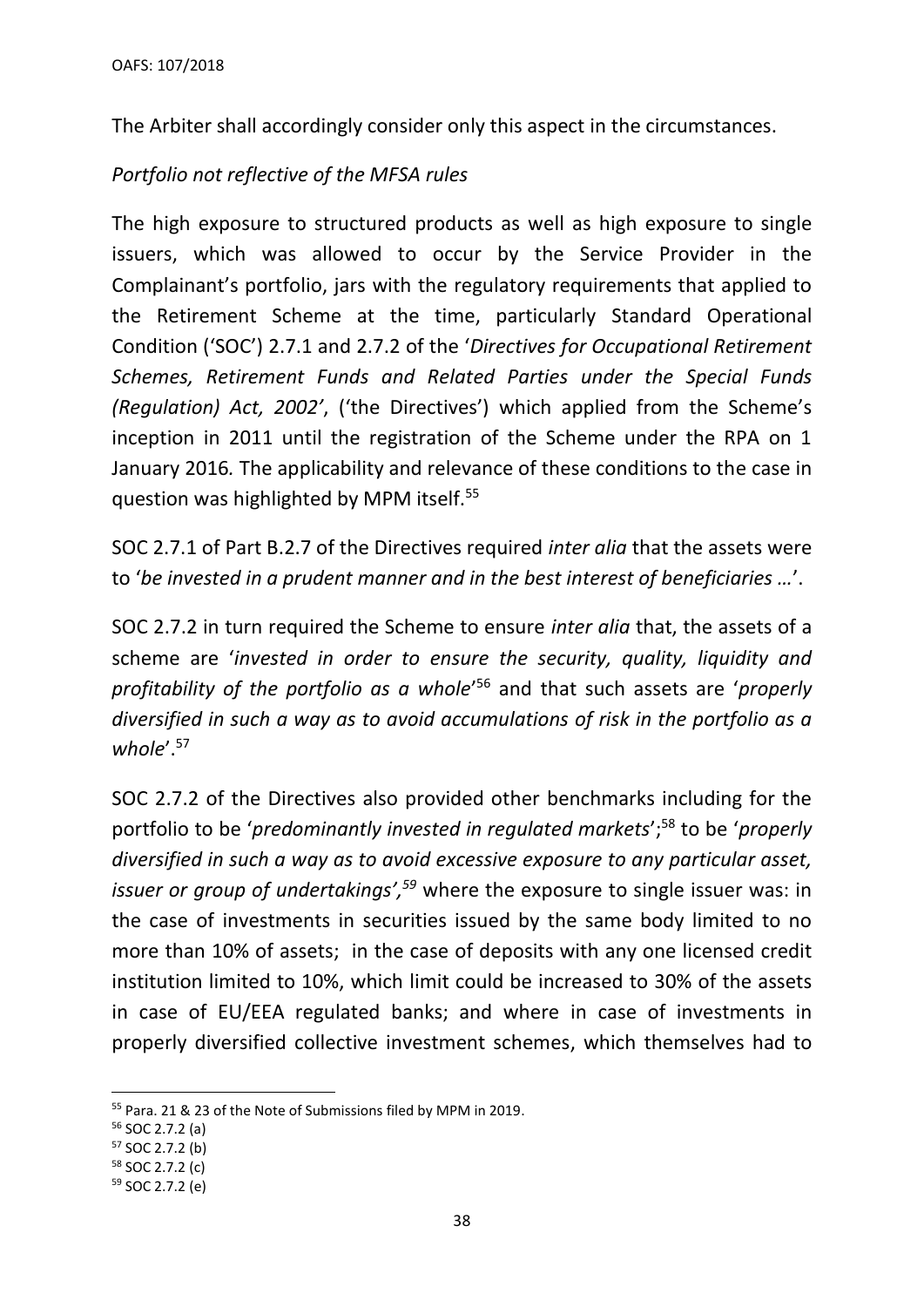be predominantly invested in regulated markets, limited to 20% of the scheme's assets for any one collective investment scheme.<sup>60</sup>

Despite the standards of SOC 2.7.2, MPM allowed the portfolio of the Complainant to, at times, comprise predominantly of structured products. An individual exposure to Leonteq as single issuer of higher than the 20% threshold in diversified products such as collective investment schemes and even higher than the 30% maximum limit applied in the Rules to relatively safer investments such as deposits as outlined above, also emerges from the information provided.<sup>61</sup> The structured products invested into were also not indicated, during the proceedings of this case, as themselves being traded in or dealt on a regulated market.

# *Other observations & synopsis*

The Service Provider did not help its case by not providing detailed information on the underlying investments as already stated in this decision. Although the Service Provider filed a Table of Investments it did not provide adequate information to explain the portfolio composition and justify its claim that the portfolio was diversified. It did not provide fact sheets in respect of the investments comprising the portfolio of the Complainant and it did not demonstrate the features and the risks attached to the investments. Nothwithstanding that the portfolio had a high exposure of 32.51% to the same issuer, through three structured notes issued by Leonteg which respectively comprised 9.44%, 9.44% and 13.63% of the policy value at the time of purchase in 2015, it has not been demonstrated either that such products had underlying guarantees.

Apart from the fact that no sensible rationale has emerged for exposing the composition of the pension portfolio extensively to structured products, no adequate and sufficient comfort has either emerged that such composition reflected the prudence expected in the structuring and composition of a pension portfolio despite the Complainant's selected risk profile.

<sup>60</sup> SOC 2.7.2 (h)(iii) & (v)

<sup>61</sup> Doc. EG1 attached to MPM's additional submissions;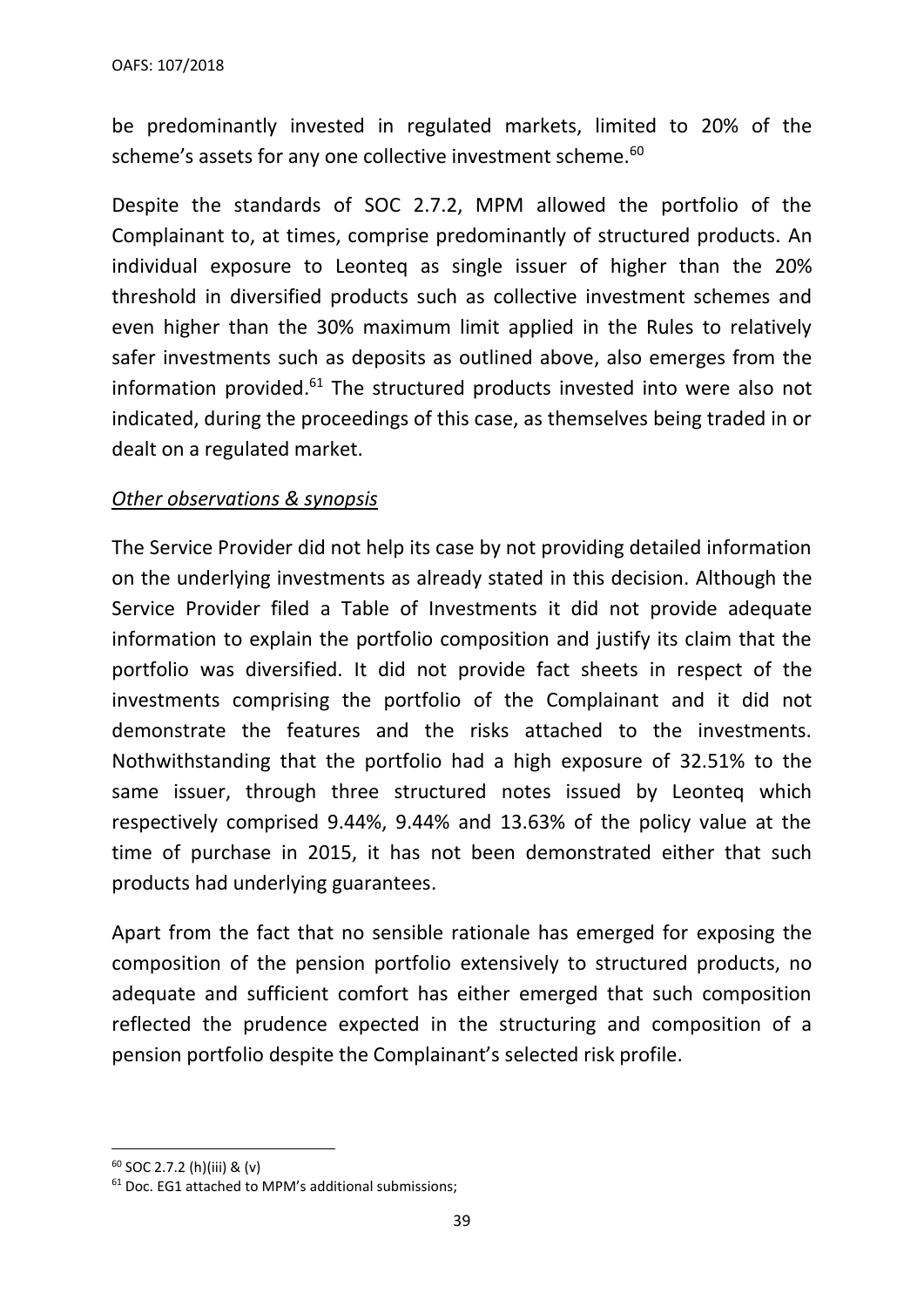OAFS: 107/2018

**In the circumstance where the portfolio of the Complainant was at times extensively invested in structured products with a high level of exposure to single issuer, and for the reasons explained above, the Arbiter does not consider that the portfolio was at all times '***invested in order to ensure the security quality, liquidity and profitability of the portfolio as a whole***' <sup>62</sup> and '***properly diversified in such a way as to avoid accumulations of risk in the portfolio as a whole***'.<sup>63</sup>**

Apart from the fact that the Arbiter does not have comfort that the portfolio was reflective of the conditions and investment limits outlined in the MFSA's Rules, **it is also being pointed out that over and above the duty to observe specific maximum limits relating to diversification as may have been specified by rules, directives or guidelines applicable at the time**, **the behaviour and judgement of the Retirement Scheme Administrator and Trustee of the Scheme is expected to, and should have gone beyond compliance with maximum percentages and was to, in practice, reflect the spirit and principles behind the regulatory framework and in practice promote the scope for which the Scheme was established.** 

**The extensive exposure to structured products and single issuer nevertheless departed from such principles and cannot ultimately be reasonably considered to satisfy and reflect in any way a suitable level of diversification nor a prudent approach.** 

*This is even more so when considering the crucial aim of a retirement scheme being that to provide for retirement benefits – an aspect which forms the whole basis for the pension legislation and regulatory framework to which the Retirement Scheme and MPM were subject to. The provision of retirement benefits was indeed the Scheme's sole purpose as reflected in the Scheme Particulars.* 

## *C.* **The** *extent* **of loss or otherwise experienced on the Scheme**

As indicated above whilst the Complainant alleged in her Complaint Form a loss of EUR43,399.70 as at 8 June 2018, the Service Provider did not contest

<sup>62</sup> SOC2.7.2(a) of Part B.2.7 of the Directives.

<sup>63</sup> SOC2.7.2(b) of Part B.2.7 of the Directives.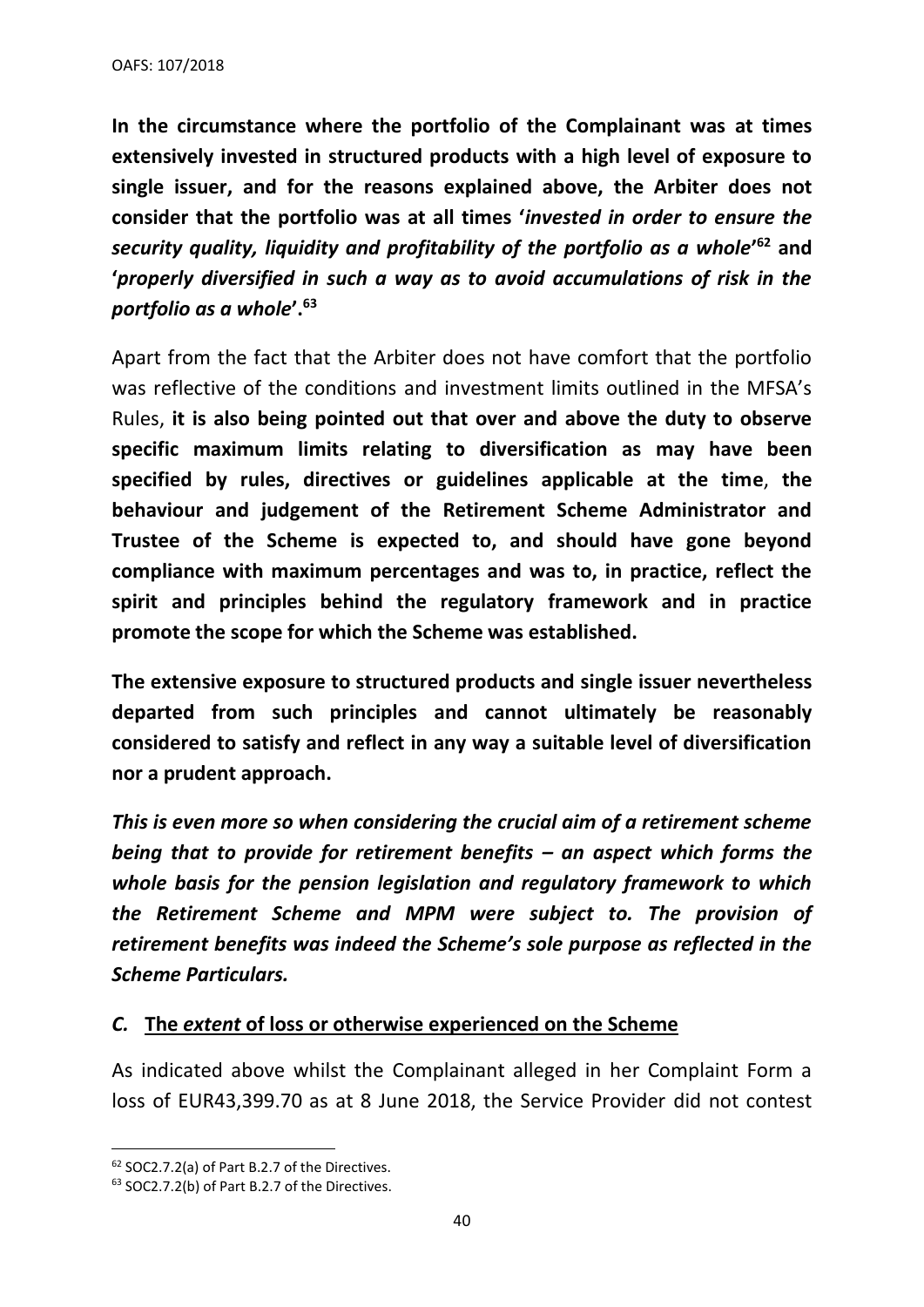that the Complainant made a loss in its reply before the Arbiter for Financial Services. It only contested this in its additional submissions as will be considered further hereunder.

Firstly it is noted that, in its reply, MPM stated that the Complainant's allegation that her original investment on 30 November 2015 stood at EUR189,633.13, was incorrect and in this regard referred to its own Client Account Statement dated 3 December 2015. <sup>64</sup> The Client Account Statement *inter alia* indicated that on 18 November 2015, the Complainant's account with the Scheme had '*Funds received from Royal London*' of GBP137,672.31. The same Client Account Statement indicated that on 19 November 2015 there was an '*Investment – Old Mutual*' of GBP132,913.86.

It is to be noted, however, that the attachments that MPM submitted to its Reply, included a confirmation letter dated 23 November 2015 issued by OMI in relation to the investment into the European Executive Investment Bond.<sup>65</sup> The said letter and attached schedules to the policy clearly indicate that the OMI policy in respect of the Complainant, bearing a '*Contract Date*' of 23 November 2015, had indeed a '*Premium*' of '*EUR189,633.13*'.

Furthermore, notwithstanding that the OMI policy confirmation letter and schedules indicated the premium being in EURO, in the OMI '*Historical Cash Account Transactions*' statement dated 25 May 2018, the OMI statement indicates a '*Transfer of Initial Premium*' on 23/11/2015 of GBP132,913.86.

No explanations were provided as to the differences emerging in this regard and what currency conversions, if any, had been made and reasons therefor had been made.

It is further noted that in its additional submissions, MPM claimed that according to a '*current valuation at 23/05/2018*' the Complainant made a profit of (GBP) '*4,443*'. <sup>66</sup> As indicated above, in the section titled '*The Retirement Scheme in respect of which the Complaint is being made',* the alleged (gross) profit is one which excludes fees.

<sup>&</sup>lt;sup>64</sup> Attached as Appendix 3 to MPM's Reply.

<sup>&</sup>lt;sup>65</sup> Appendix 8 to its Reply.

<sup>66</sup> Doc. EG1 to MPM's additional submissions.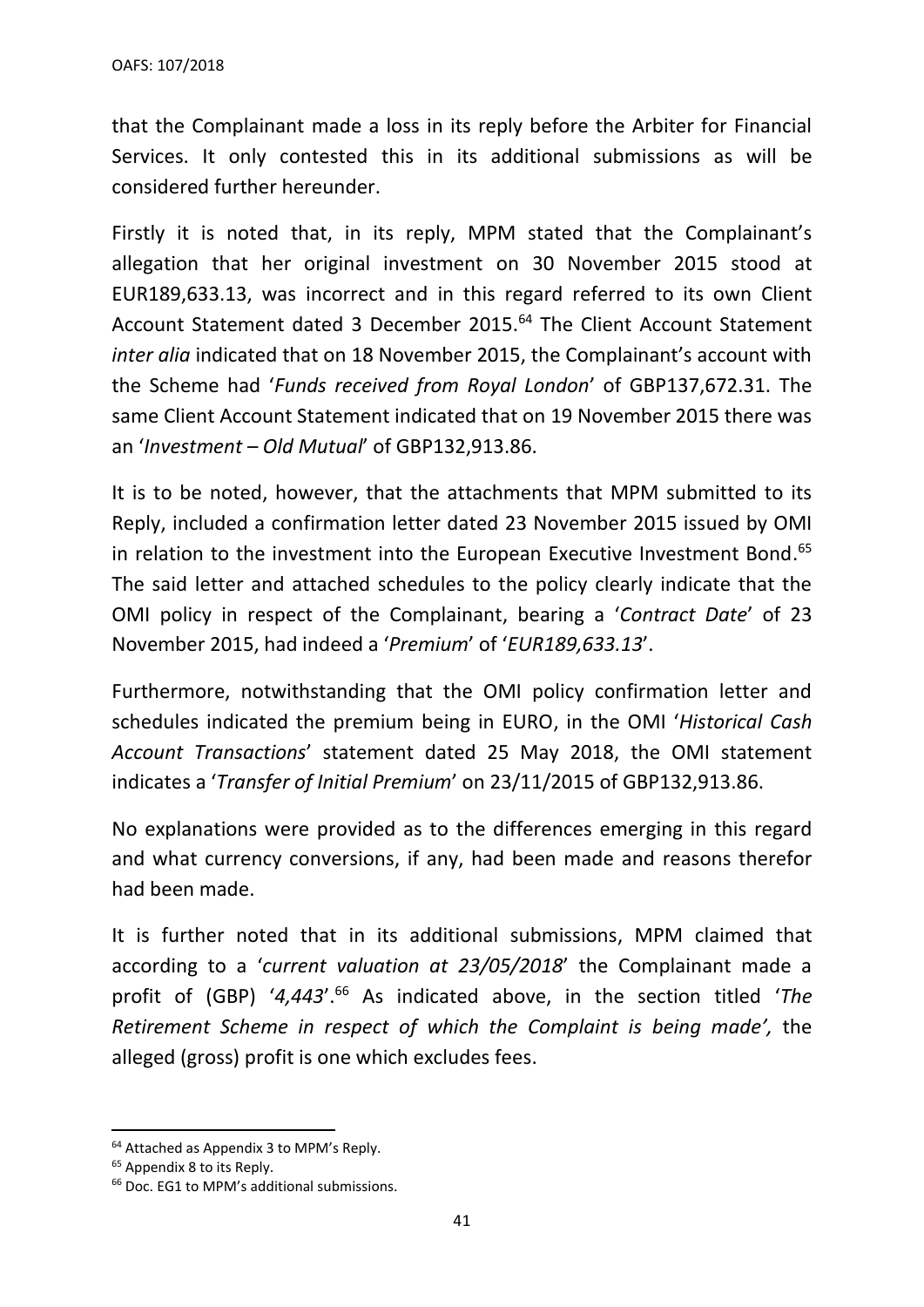The Service Provider did not state whether the said figure was a realised/ unrealised gain, besides not providing a more recent valuation.

It is also noted that MPM alleged in its additional submissions that '*Reflecting notional foreign exchange rates, which are entirely relevant, the complainant has suffered NO LOSS*'. <sup>67</sup> MPM made reference in this regard to a communication dated 6 August 2019 issued by OMI to the Complainant. It is noted, however, that the said communication sent by OMI just provides an example of the effects in the movement in the exchange rate and this only with reference to the original premium - where it just calculated the conversion of the original premium of GBP132,913.86 into EUROs at the GBP/EUR rate applicable as at 23/11/2015 and comparing the same figure of premium, that is, GBP132,913.86 (with no investments) with the GBP/EUR rate applicable on the valuation as at 23/05/2018 to explain paper losses.

The said communication by OMI cannot reasonably be construed as confirming that the complaint has suffered no loss, and it is misleading for one to try to argue that the Complainant has not suffered any loss just by referring to such communication. Neither has the Service Provider provided clear and sufficient evidence to back its allegation that '*the Complainant has suffered NO LOSS*' for the reasons already indicated.

In addition, the Service Provider just refers to notional foreign exchange rates and does not clearly indicate realised losses and gains. Besides, the Service Provider chose to provide in its additional submissions sent in August 2019, a dated valuation showing only the value as at 23/05/2018.

The Arbiter cannot accordingly reasonably and safely rely on the indicated calculations presented by the Service Provider to determine the actual position of the Complainant and whether the Complainant suffered a loss (excluding fees) or otherwise on the Scheme.

**The actual position of the Complainant will be considered accordingly in the calculations that the Arbiter will direct the Service Provider to undertake as stipulated further on in this decision.**

<sup>&</sup>lt;sup>67</sup> Emphasis made by the Service Provider.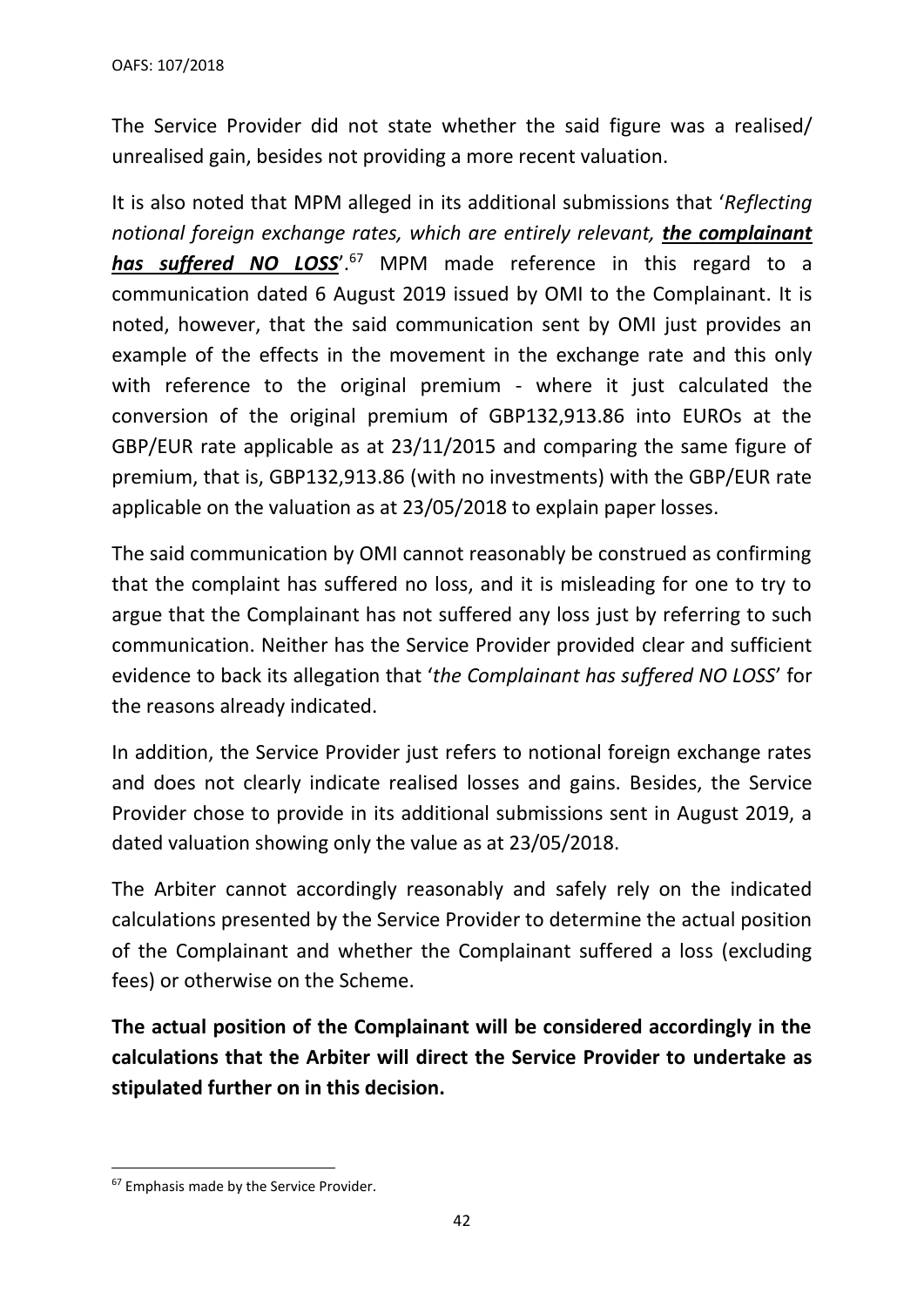As indicated above, the letter from OMI dated 23 November 2015, confirming the acceptance of the investment into the European Executive Investment Bond, refers to an initial premium in Euros of EUR189,633.13.

**It is further noted that in her additional submissions the Complainant presented a communication dated 10 June 2019 issued by MPM, where MPM confirmed that the '***Current Value Held at Momentum***' estimated as at 10 June 2019 was of EUR118,705.58 thus indicating a reduction in value of EUR70,927.55. The '***Current Estimated Transfer Value***' communicated by MPM after deducting its fees was indeed indicated as EUR116,755.58 in the same communication. This is in contradiction to the Service Provider's claim that the Complainant did not make a loss. Given that the OMI statements however indicate the investments in GBP and a surrender value in GBP, the transfer value would be different if the transfer value had to be made in GBP instead of EUROs.** 

**Hence, MPM's claim in its additional submissions that the Complainant has suffered no loss, has not been adequately substantiated.**

**The Arbiter would also like to make some observations regarding other inconsistencies and confusing references emerging in certain documents submitted. Such inconsistencies and confusing references emerged both in the OMI statements (were the exact same figures were at times shown as being in EUR and at other times in GBP) and the table of investments presented by MPM (***were certain figures did not reconcile with those shown in the OMI statements***)**. **This is in addition to the lack of clarity of having the confirmation letter of the OMI policy showing a premium in EURO whilst certain statements showing a premium in GBP as indicated above.**

It is noted that the '*Valuation Summary*' issued by OMI dated 23/05/2018 and another one dated 06/06/2018 were issued in EUR and both showed '*Total Premiums Paid*' of '*132,913.86 EUR*'.<sup>68</sup> However, another '*Valuation Summary*' issued by OMI and dated 15/04/2019 was issued in GBP indicating the same figure of '*Total Premiums Paid*' of '*132,913.86 GBP*'.<sup>69</sup>

<sup>&</sup>lt;sup>68</sup> OMI Statements attached to the Complaint Form refer; Emphasis added by Arbiter.

<sup>&</sup>lt;sup>69</sup> A fol. 211; Emphasis added by Arbiter.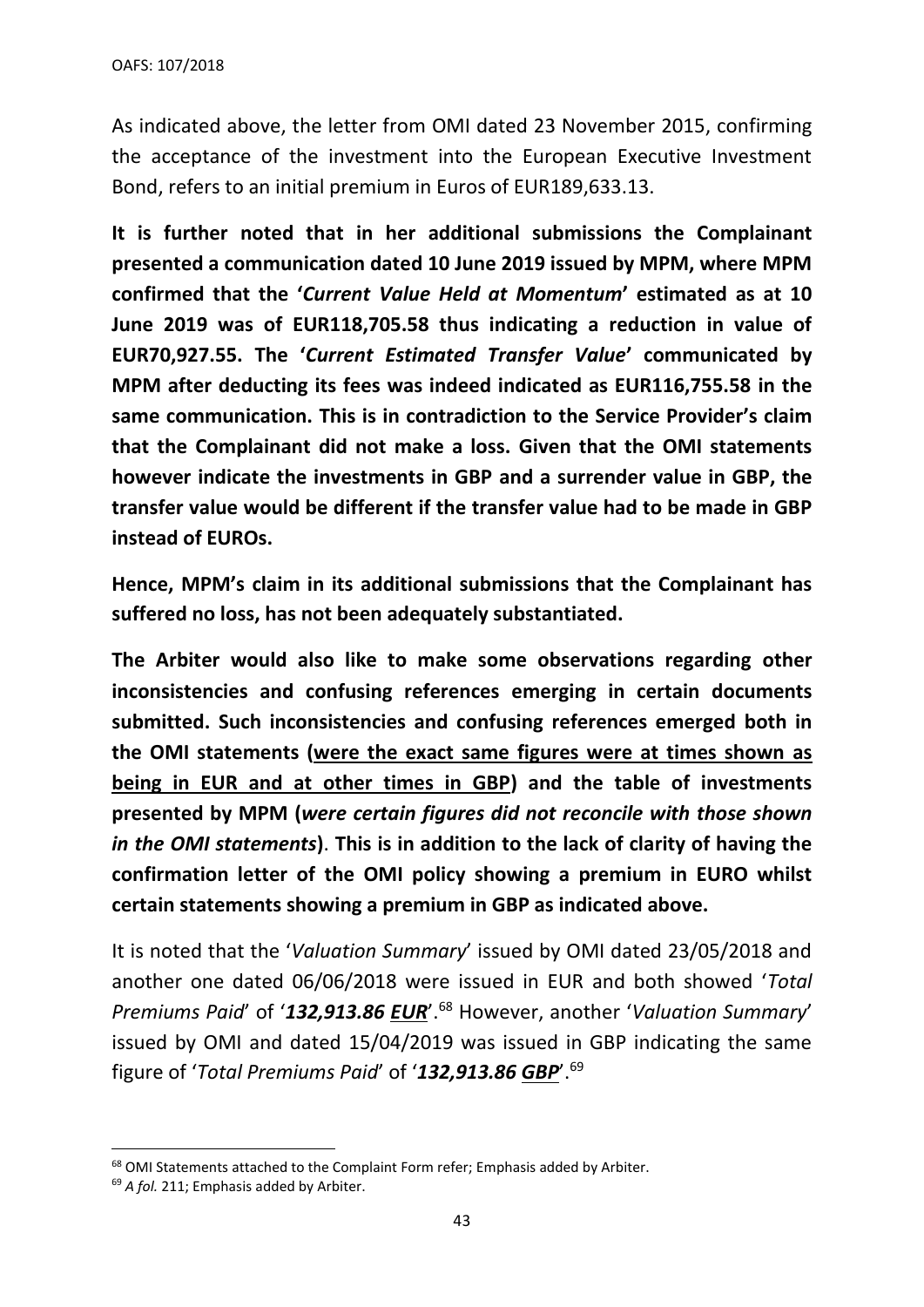With respect to the table of investments presented by MPM in its additional submissions, it is noted that whilst MPM indicated the sale figures of the structured notes in EURO the exact same figures are however shown in GBP in the '*Historical Cash Account Transactions*' statement issued by OMI dated 25/05/2018.<sup>70</sup>

Moreover, it is somewhat odd that MPM has reported the value of the policy in EUR in its Annual Member Statements and itself indicated in the '*Investor Profile*' attached to its Additional Submissions that the '*Investment Policy Currency*' is in '*EUR*', when the bulk of the transactions were apparently in GBP and the latest statement issued by OMI for the policy is also in GBP throughout. $71$ 

**The Arbiter would like to highlight the importance for the Trustee to ensure that clear, full, correct and consistent information is provided. Relevant and clear explanations should have also been made in the respective statements in respect of any currency conversions, distinguishing between actual conversions and conversions made for reporting purposes.** 

## **Causal link and Synopsis of main aspects**

The actual cause of the losses experienced by the Complainant on her account within the Retirement Scheme **cannot** just be attributed to the underperformance of the investments as a result of general market and investment risks and/or the issues alleged against one of the structured note providers, as MPM has *inter alia* suggested in these proceedings.

**Deficiencies on the part of MPM in the undertaking of its obligations and duties as Trustee and Retirement Scheme Administrator of the Scheme has emerged as amply highlighted above which, at the very least, impinge on the diligence it was required and reasonably expected to be exercised in such roles. Such deficiencies prevented the losses from being minimised and in a way contributed in part to the losses experienced.** 

<sup>70</sup> Statement attached to the Complaint Form.

<sup>71</sup> Doc. EG1 to MPM's Additional Submissions.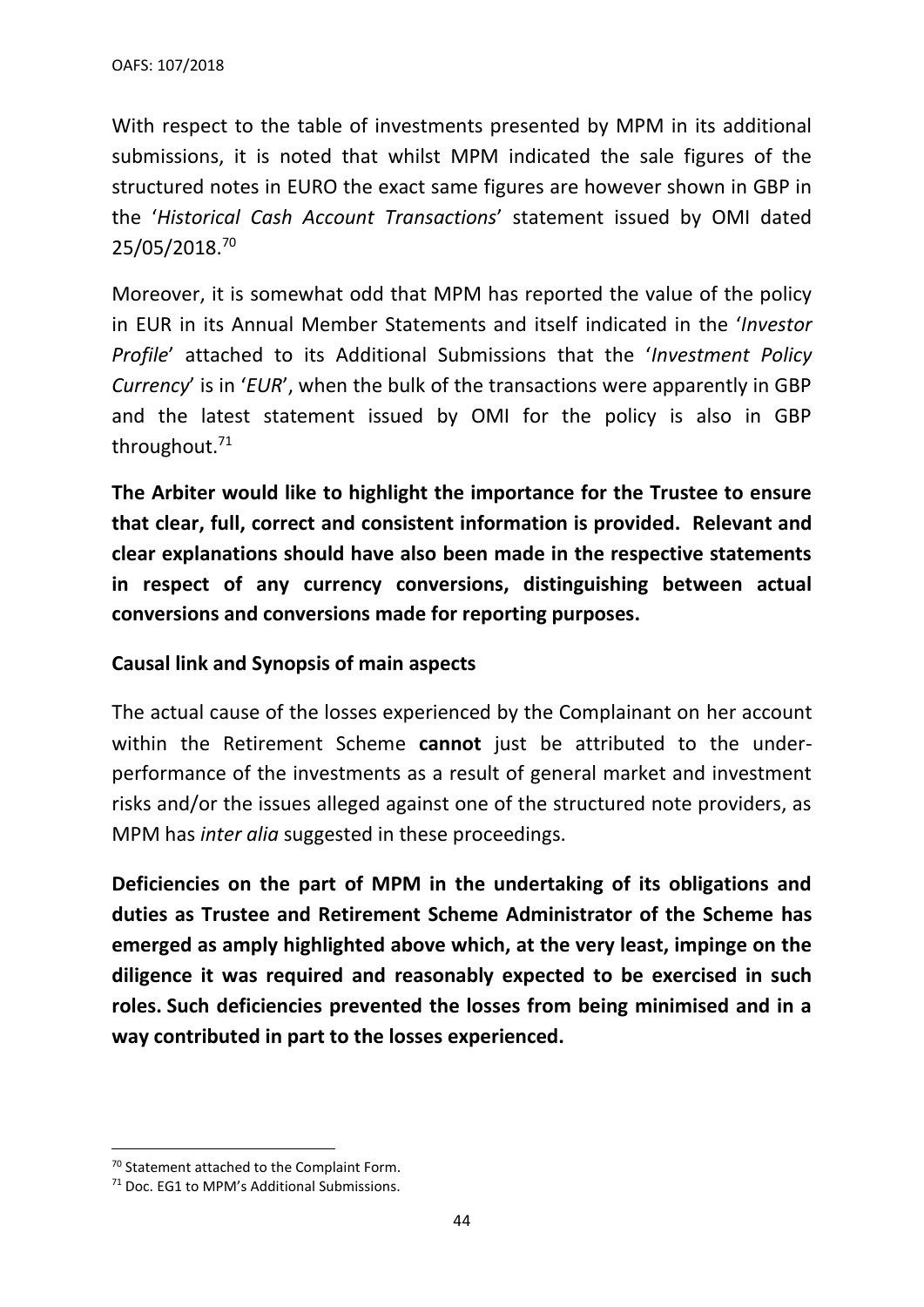**The actions and inactions that occurred, as explained in this decision, enabled such losses to result within the Scheme, leading to the Scheme's failure to achieve its key objective.**

**Had MPM undertaken its role adequately and as duly expected from it, in terms of the obligations resulting from the law, regulations and rules stipulated thereunder and the conditions to which it was subject to in terms of its own Retirement Scheme documentation as explained above, such losses would have been avoided or mitigated accordingly.**

**The actual cause of the losses is indeed linked to and cannot be separated from the actions and/or inactions of key parties involved with the Scheme, with MPM being one of such parties.**

**In the particular circumstances of the cases reviewed, the losses experienced on the Retirement Scheme are ultimately tied, connected and attributed to events that have been allowed to occur within the Retirement Scheme which MPM was duty bound and reasonably in a position to prevent, stop and adequately raise as appropriate with the Complainant.**

# *Final Remarks*

As indicated earlier, the role of a retirement scheme administrator and trustee does not end, or is just strictly and solely limited, to the compliance with the specified rules. The wider aspects of its key role and responsibilities as a trustee and scheme administrator must also be kept into context.

**The Complainant ultimately relied on MPM as the Trustee and Retirement Scheme Administrator of the Scheme as well as other parties within the Scheme's structure, to achieve the scope for which the pension arrangement was undertaken, that is, to provide for retirement benefits and also reasonably expect a return to safeguard her pension.**

Whilst losses may indeed occur on investments within a portfolio, a properly diversified and balanced and prudent approach, as expected in a pension portfolio, should have mitigated any individual losses and, at the least, maintain rather than reduce the original capital invested.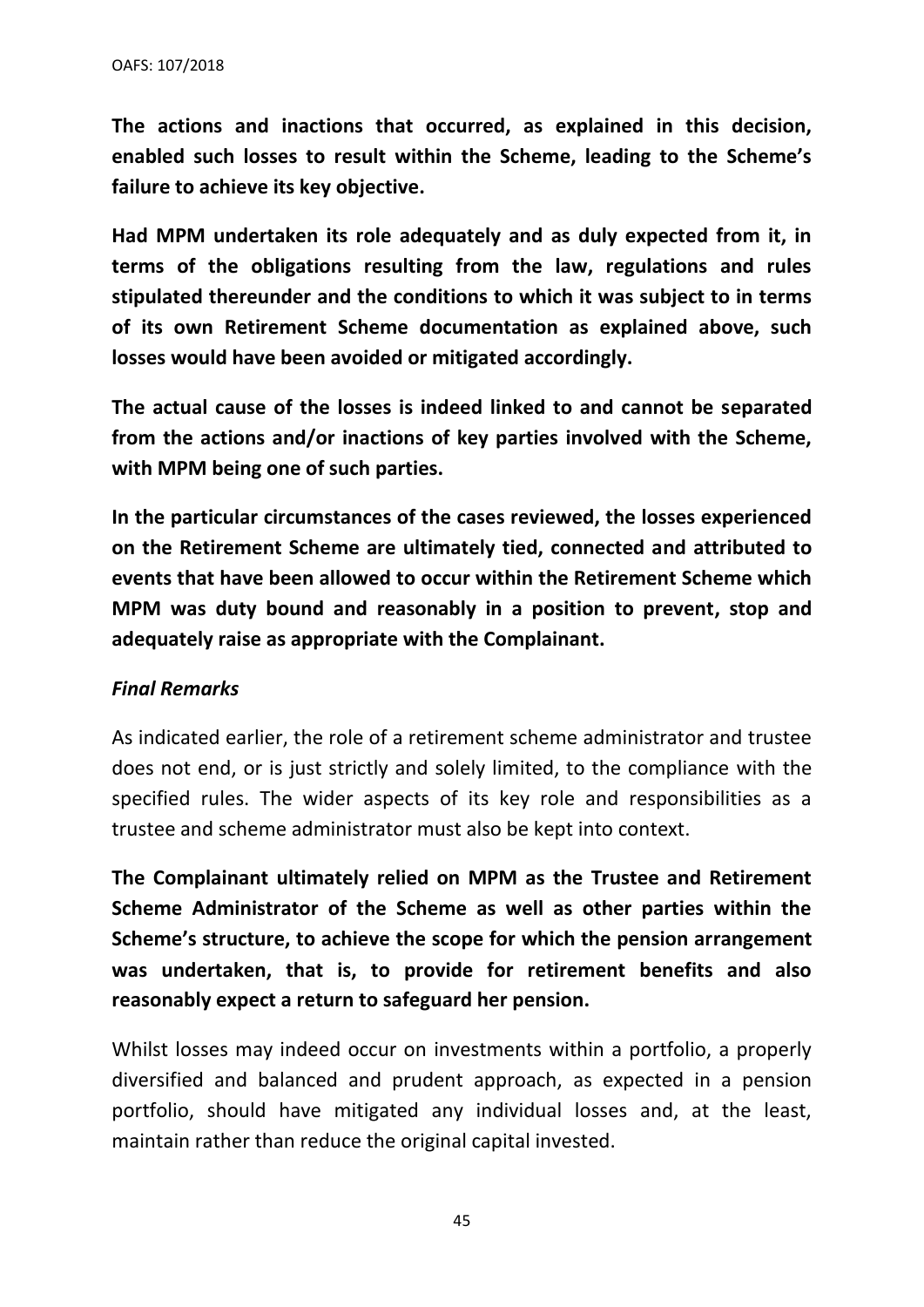**For the reasons amply explained, it is accordingly considered that there was, at the very least, a clear lack of diligence by the Service Provider in the general administration of the Scheme in respect of the Complainant and in carrying out its duties as Trustee, particularly when it came to the dealings and aspects involving the appointed investment adviser and the oversight functions with respect to the Scheme and portfolio structure. The Service Provider failed to act with the prudence, diligence and attention of a** *bonus paterfamilias.* **72**

**The Arbiter also considers that the Service Provider did not meet the '***reasonable and legitimate expectations***' <sup>73</sup> of the Complainant who had placed her trust in the Service Provider and others, believing in their professionalism and their duty of care and diligence.** 

## **Conclusion**

**For the above-stated reasons, the Arbiter considers the complaint to be fair, equitable and reasonable in the particular circumstances and substantive merits of the case<sup>74</sup> and is accepting it in so far as it is compatible with this decision.**

**Cognisance needs to be taken however of the responsibilities of other parties involved with the Scheme and its underlying investments, particularly, the role and responsibilities of the investment adviser to the respective member of the Scheme.** 

**Hence, having carefully considered the case in question, the Arbiter considers that the Service Provider is to be only partially held responsible for the losses incurred.** 

## **Compensation**

**Being mindful of the key role of Momentum Pensions Malta Limited as Trustee and Retirement Scheme Administrator of the Momentum Malta Retirement Trust and, in view of the deficiencies identified in the obligations** 

 $72$  Cap. 331 of the Laws of Malta, Art. 21(1)

<sup>73</sup> Cap. 555, Article 19(3)(c)

<sup>74</sup> Cap. 555, Article 19(3)(b)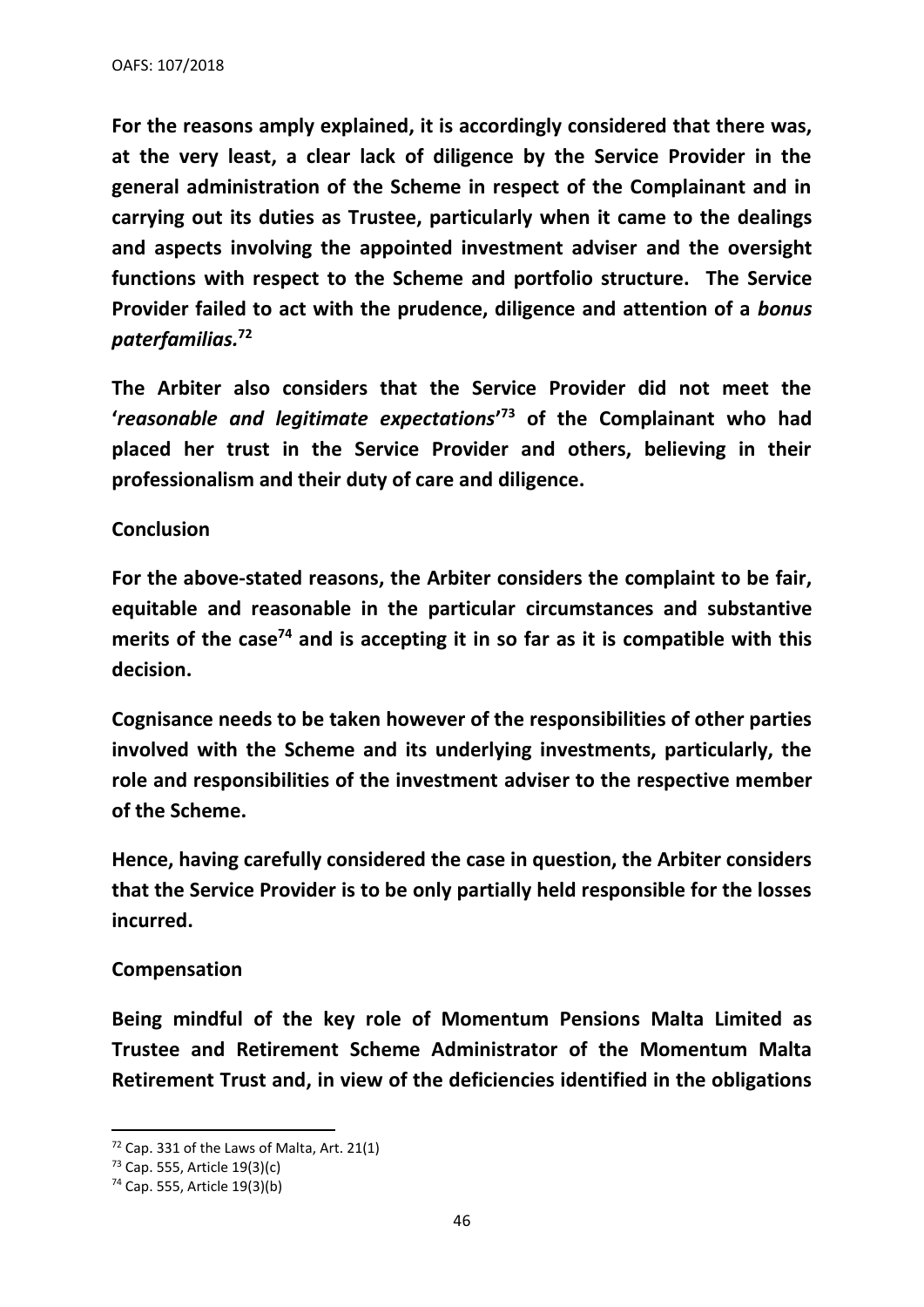**emanating from such roles as amply explained above, which deficiencies are considered to have prevented the losses from being minimised and in a way contributed in part to the losses experienced on the Retirement Scheme, the Arbiter concludes that the Complainant should be compensated by Momentum Pensions Malta Limited for part of the net realised losses on her pension portfolio.** 

**In the particular circumstances of this case, considering that the Service Provider had the last word on the investments and acted in its dual role of Trustee and Retirement Scheme Administrator, the Arbiter considers it fair, equitable and reasonable for Momentum Pensions Malta Limited, to be held responsible for seventy per cent of the net realised losses sustained by the Complainant on her investment portfolio as stipulated hereunder.**

**The Arbiter notes that the latest valuation and list of transactions provided by the Service Provider in respect of the Complainant is not current and adequate for the reasons explained above.** 

**The Arbiter shall accordingly formulate how compensation is to be calculated by the Service Provider for the Complainant for the purpose of this decision.** 

**Given that the Complaint made by the Complainant principally relates to the losses suffered on the Scheme at the time of Continental Wealth Management acting as adviser, compensation shall be provided solely on the investment portfolio existing and constituted under Continental Wealth Management in relation to the Scheme.** 

**The Service Provider is accordingly being directed to pay the Complainant compensation equivalent to 70% of the sum of the Net Realised Loss incurred within the whole portfolio of underlying investments existing and constituted under Continental Wealth Management and allowed within the Retirement Scheme by the Service Provider.** 

**The Net Realised Loss calculated on such portfolio shall be determined as at the date of this decision and calculated as follows:**

**(i) For every such investment within the said portfolio which, at the date of this decision, no longer forms part of the Member's current investment**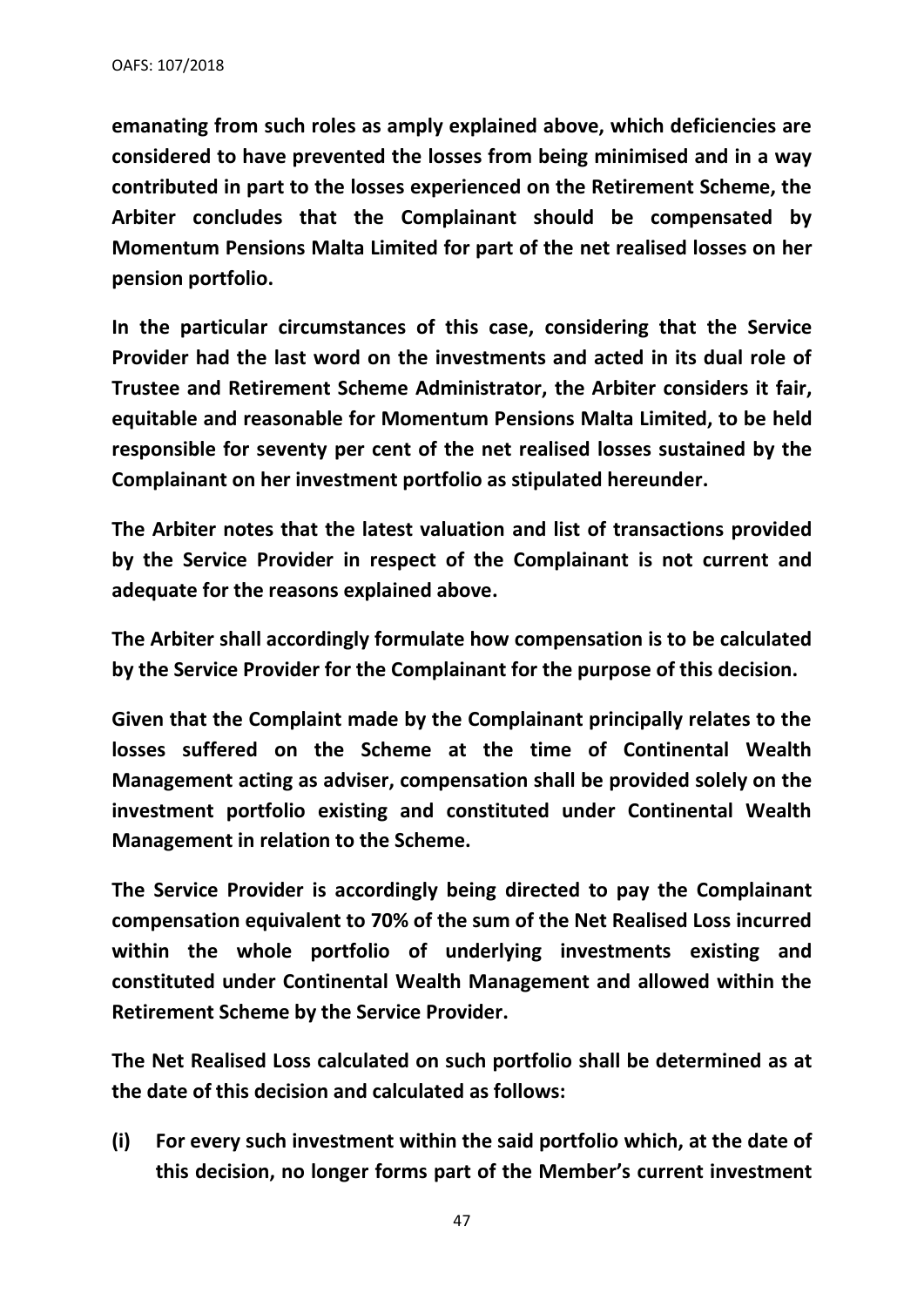**portfolio (given that such investment has matured, been terminated or redeemed and duly settled), it shall be calculated any realised loss or profit resulting from the difference in the purchase value and the sale/maturity value (amount realised) inclusive of any realised currency gains or losses. Any realised loss so calculated on such investment shall be reduced by the amount of any total interest or other total income received from the respective investment throughout the holding period to determine the actual amount of realised loss, if any;**

**(ii) In case where an investment in (i) above is calculated to have rendered a profit after taking into consideration the amount realised (inclusive of any total interest or other total income received from the respective investment and any realised currency gains or losses), such realised profit shall be accumulated from all such investments and netted off against the total of all the realised losses from the respective investments calculated as per (i) above to reach the figure of the Net Realised Loss within the indicated portfolio.**

**The computation of the Net Realised Loss shall accordingly take into consideration any realised gains or realised losses arising within the portfolio, as at the date of this decision.**

**In case where any currency conversion/s is/are required for the purpose of (a) finally netting any realised profits/losses within the portfolio which remain denominated in different currencies and/or (b) crystallising any remaining currency positions initiated at the time of Continental Wealth Management, such conversion shall, if and where applicable, be made at the spot exchange rate sourced from the European Central Bank and prevailing on the date of this decision. Such a direction on the currency conversion is only being given in the very particular circumstances of such cases for the purposes of providing clarity and enabling the calculation of the compensation formulated in this decision and avoid future unnecessary controversy.**

**(iii) Investments which were constituted under Continental Wealth Management in relation to the Scheme and are still held within the current portfolio of underlying investments as at, or after, the date of**